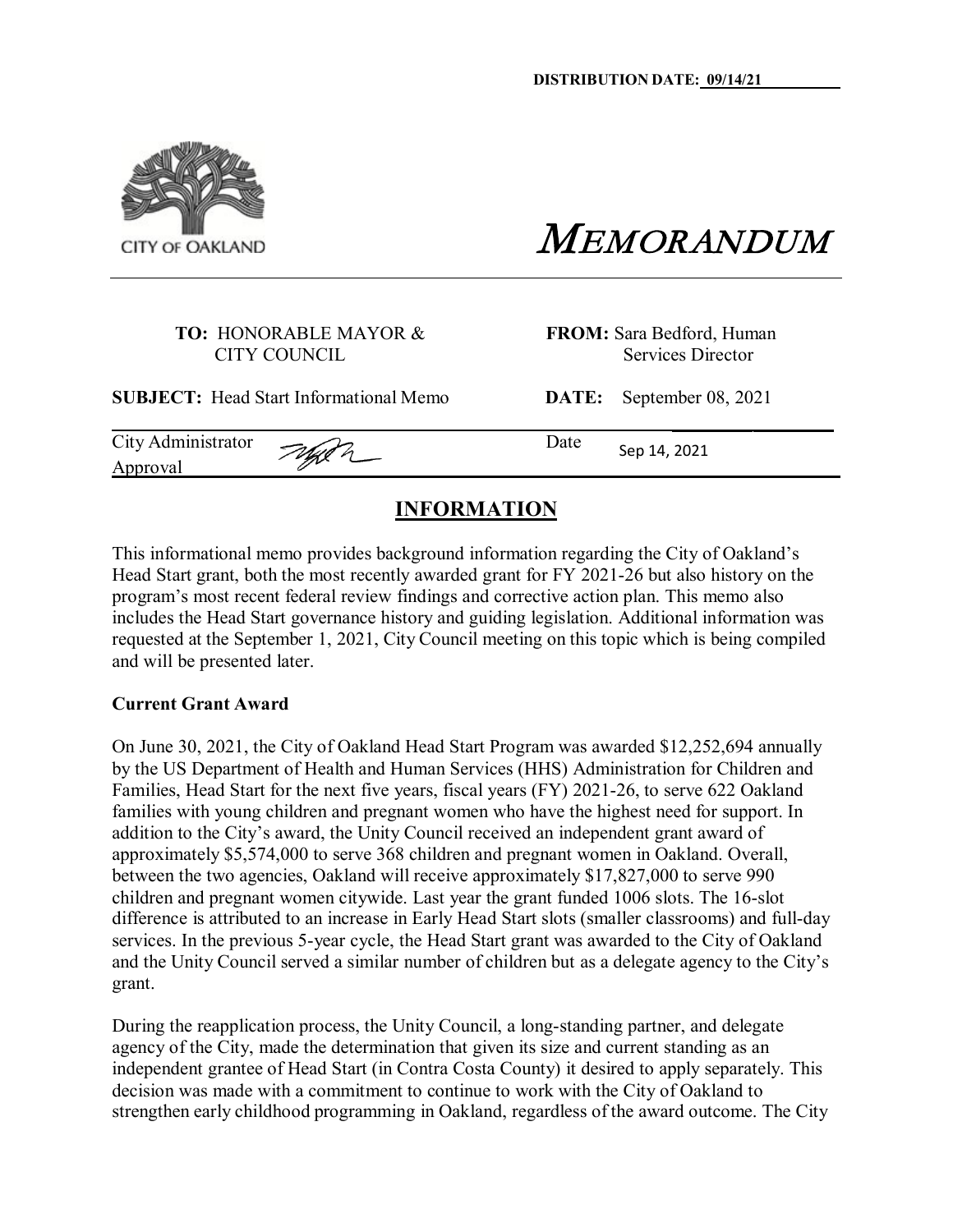of Oakland Head Start Program applied for the full funding available to the Oakland region which totaled \$17,826,886.

Three reports (attached) relate specifically to this application process and the online links are below:

- 1) November 10, 2020 Requesting Council Authority to apply for the full amount of funding available to Oakland \$17.8 million (**Attachment A**); [https://oakland.legistar.com/LegislationDetail.aspx?ID=4687908&GUID=B6576596-](https://oakland.legistar.com/LegislationDetail.aspx?ID=4687908&GUID=B6576596-9A68-46BC-9A73-57A741BBE572&Options=ID%7CText%7C&Search=head%2Bstart) [9A68-46BC-9A73-57A741BBE572&Options=ID|Text|&Search=head+start](https://oakland.legistar.com/LegislationDetail.aspx?ID=4687908&GUID=B6576596-9A68-46BC-9A73-57A741BBE572&Options=ID%7CText%7C&Search=head%2Bstart)
- 2) July 1, 2021 Info Memo that indicated on June 30, 2021 the City was informed it was awarded \$12.2 million (**Attachment B**); [https://cao-](https://cao-94612.s3.amazonaws.com/documents/HS-New-Grant-Info-Memo_7.1.2021.pdf)[94612.s3.amazonaws.com/documents/HS-New-Grant-Info-Memo\\_7.1.2021.pdf](https://cao-94612.s3.amazonaws.com/documents/HS-New-Grant-Info-Memo_7.1.2021.pdf)
- 3) July 20, 2021, Council report (**Attachment C**); outlining the new grant's program options and centers that would be closed as classrooms and re purposed for other program options such as the home-based program and the inclusion classroom. [https://oakland.legistar.com/LegislationDetail.aspx?ID=5032672&GUID=9FA9DE22-](https://oakland.legistar.com/LegislationDetail.aspx?ID=5032672&GUID=9FA9DE22-B749-4A4D-BA5C-AF8A29BA64F4&Options=ID%7CText%7C&Search=head%2Bstart) [B749-4A4D-BA5C-AF8A29BA64F4&Options=ID|Text|&Search=head+start](https://oakland.legistar.com/LegislationDetail.aspx?ID=5032672&GUID=9FA9DE22-B749-4A4D-BA5C-AF8A29BA64F4&Options=ID%7CText%7C&Search=head%2Bstart)

### **Federal Review Background**

In 2019, a federal review was conducted that resulted in two deficiency findings that triggered a need to re-compete for the City's next five-year grant for FY 2021-2026. The report for this review was received in September 2019 (**Attachment D**. The online link to the report on the Office of Head Start is currently not working but can usually be found here: [https://eclkc.ohs.acf.hhs.gov/federal-monitoring/article/monitoring-review](https://eclkc.ohs.acf.hhs.gov/federal-monitoring/article/monitoring-review-reports?city=Oakland&county=Alameda%20County&state=CA)[reports?city=Oakland&county=Alameda%20County&state=CA](https://eclkc.ohs.acf.hhs.gov/federal-monitoring/article/monitoring-review-reports?city=Oakland&county=Alameda%20County&state=CA) ). The deficiencies were primarily related to the overall management of the program systems and use of data to drive quality program outcomes.

To address the deficiencies, City of Oakland Head Start embarked on a yearlong Quality Improvement Plan (**Attachment E**) revamping and instituting new management systems that included data collection and professional development across all review areas including data integrity and analysis. After a year of intensive work, the Federal Head Start Regional Office rereviewed the program in 2020 and all issues were found to be corrected which allowed the City to reapply for the new grant (**Attachment F**).

On January 28, 2020, the Head Start Advisory Board Chair presented the findings and the Quality Improvement Plan to the City Council's Life Enrichment Committee. (See **Attachment G** and the link to report following Council approval on February 4, 2020: [https://oakland.legistar.com/LegislationDetail.aspx?ID=3952314&GUID=9DDBC1D4-D28B-](https://oakland.legistar.com/LegislationDetail.aspx?ID=3952314&GUID=9DDBC1D4-D28B-4D8D-836E-9E3A7E1305FA)[4D8D-836E-9E3A7E1305FA\)](https://oakland.legistar.com/LegislationDetail.aspx?ID=3952314&GUID=9DDBC1D4-D28B-4D8D-836E-9E3A7E1305FA)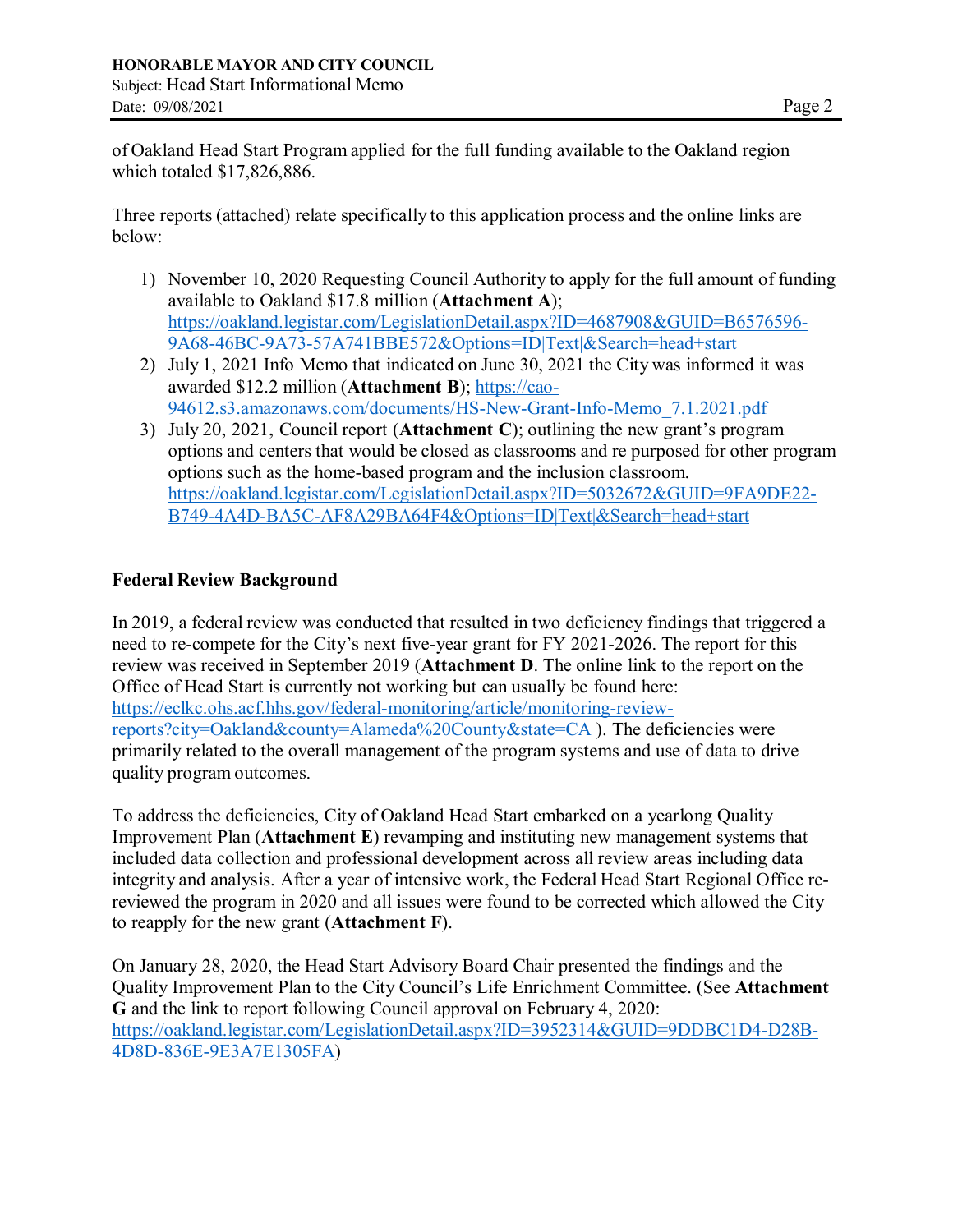In Fall of 2020, the Department of Health and Human Services released a Head Start funding opportunity for the interested entities in Oakland under a Request for Proposals open to competitive bidding. Since there were already three grantees in the region, they indicated their willingness to fund "up to" three (3) entities: [https://ami.grantsolutions.gov/files/HHS-2021-](https://ami.grantsolutions.gov/files/HHS-2021-ACF-OHS-CH-R09-1860_0.htm) [ACF-OHS-CH-R09-1860\\_0.htm](https://ami.grantsolutions.gov/files/HHS-2021-ACF-OHS-CH-R09-1860_0.htm)

The City of Oakland applied for the full grant available that would have allowed for all City centers to remain open as well as investing in the innovative models to meet specific community needs.

### **Governance Background**

The **Advisory Board and the Parent Policy Council** are official bodies recognized by the federal government as having governance roles over the Head Start program. Both bodies meet monthly, review, and approve monthly program reports, fiscal reports, and any critical policy and procedure changes. They also review the annual needs assessment, approve school readiness goals and other strategic documents. They provide a feedback loop from parents (each site also has a Parent Committee that has a representative on the Parent Policy Council). The Advisory Board membership

[\(https://oakland.granicus.com/boards/w/8552f8c4c0e15460/boards/6689\)](https://oakland.granicus.com/boards/w/8552f8c4c0e15460/boards/6689) provide critical expertise and community coordination in early childhood development and includes two Head Start alumni.

The CityCouncil has ultimate authority over the Head Start program, but the structure of the Advisory Board is designed to provide the Council with a structure that allows for monthly oversight of the program as required by Performance Standards. See attached legislation. Members are approved by the City Council. The Life Enrichment Chair has historically been the official representative, going back to Desley Brooks, Annie Campbell-Washington, Lynette McElhaney, and now Loren Taylor. (See **attachment H** and online link: [https://oakland.legistar.com/LegislationDetail.aspx?ID=777761&GUID=B9048126-579B-459C-](https://oakland.legistar.com/LegislationDetail.aspx?ID=777761&GUID=B9048126-579B-459C-953A-87348523ADCC&Options=ID%7CText%7CAttachments%7COther%7C&Search=83079)[953A-87348523ADCC&Options=ID|Text|Attachments|Other|&Search=83079\)](https://oakland.legistar.com/LegislationDetail.aspx?ID=777761&GUID=B9048126-579B-459C-953A-87348523ADCC&Options=ID%7CText%7CAttachments%7COther%7C&Search=83079)

The Advisory Board presented the Head Start review findings and Quality Improvement Plan in detail at LEC on January 28, 2020. The Board presented its Annual Report earlier on September 10, 2019 (**Attachment I** and link:

[https://oakland.legistar.com/LegislationDetail.aspx?ID=3952314&GUID=9DDBC1D4-D28B-](https://oakland.legistar.com/LegislationDetail.aspx?ID=3952314&GUID=9DDBC1D4-D28B-4D8D-836E-9E3A7E1305FA)[4D8D-836E-9E3A7E1305FA\)](https://oakland.legistar.com/LegislationDetail.aspx?ID=3952314&GUID=9DDBC1D4-D28B-4D8D-836E-9E3A7E1305FA). The Advisory Board and Parent Policy Chairs typically present annually to LEC.

### **Notification Timeline**

The City of Oakland was notified on April 9, 2021, that the Office of Head Start wanted to discuss our competitive application, with no further details provided. The first meeting took place on April 26, 2021, to discuss a potential award of \$12.2 million. All City participants signed the confidentiality agreement to participate in the meeting and included: Jason Mitchell,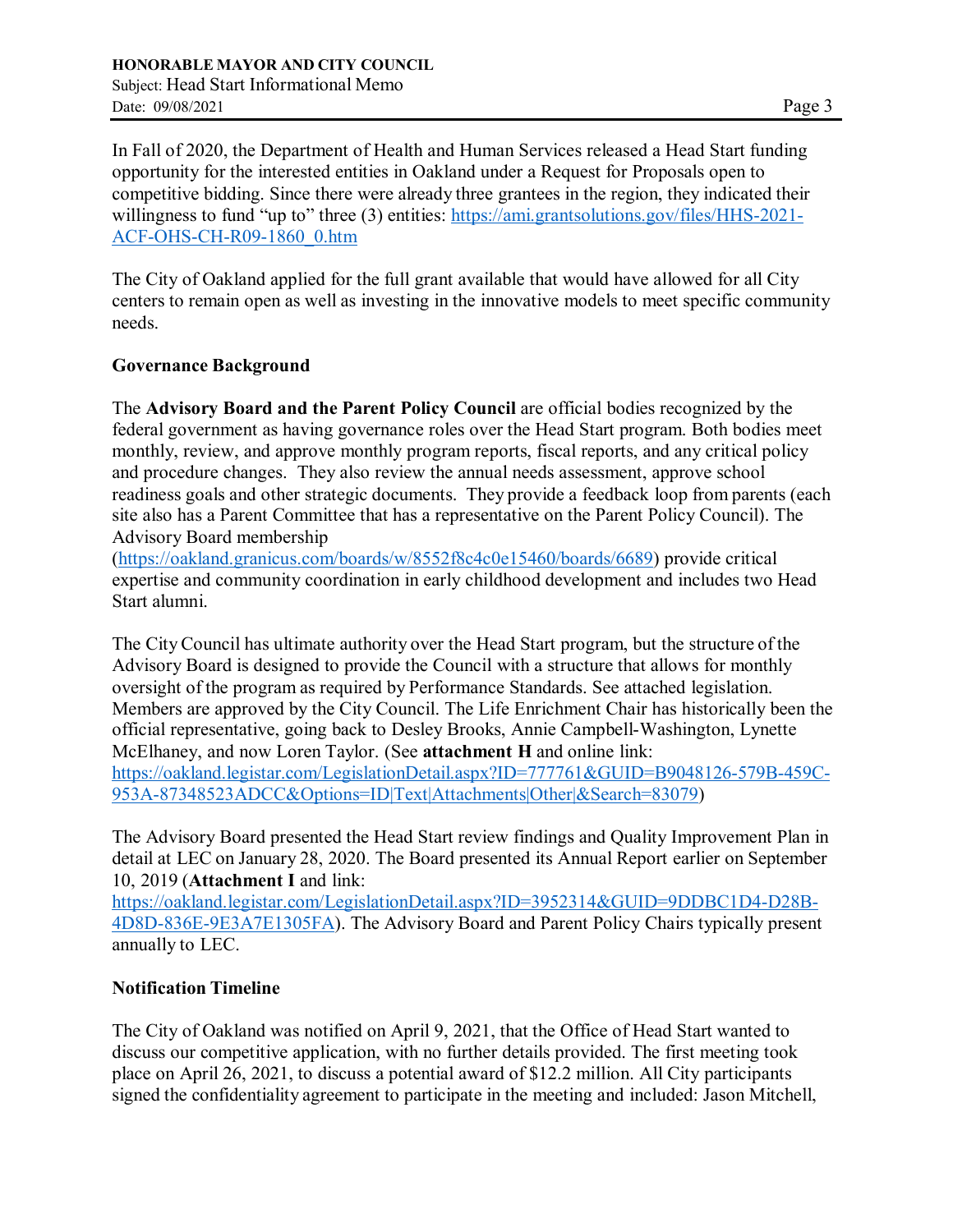Assistant City Administrator, and HSD Director Sara Bedford, Head Start Manager Diveena Cooppan, and Christine Rolan, HSD Fiscal Manager. This meeting was still part of the competitive process and the Office of Head Start reserves the right to withdraw the tentative proposal. The City was aware that multiple entities bid on the grant.

This is the same process that was followed five years ago under similar circumstances. Given the reduction in funding leading to staff and service impacts key City staff including City Administrator's Office, Human Resources, and Budget were involved. As the Regional Office was more specific about requirements (the amount of funding was not negotiable) additional staff to support assessment of impact were included through the month of May. The Mayor was also notified as well as the City Administrator's Office: Jason Mitchell, Ed Reiskin, LaTonda Simmons. Human Services Department staff included Sara Bedford, Diveena Cooppan, Christine Rolan, Dylan Schubert, and Lucia Palacios (consultant/grant writer), Martina Bouey. Human Resources staff included Ian Appleyard, Greg Preece, and Jamie Pritchett.

The federal DC Office of Head Start did not approve and issue a confirmed and final offer until June 30, 2021.

Respectfully submitted,

SARA BEDFORD Director, Human Services Department

For questions, please contact Diveena Cooppan, Human Services Manager – Head Start, at (510) 520-2926.

#### Attachments

- Attachment A: Oakland HS.EHS Program FY 21-26 Grant Application Nov 2020
- Attachment B: Grant Award Informational Memo, July 2021
- Attachment C: HS. EHS Program FY21-26 Grant Application July 2021
- Attachment D: OHS Monitoring Review Report 09CH010399
- Attachment E: City of Oakland Quality Improvement Plan
- Attachment F: OHS Monitoring Return Review Report 09CH010399
- Attachment G: Head Start AdvisoryBoard Supplemental Report Jan 2020
- Attachment H: Head Start Advisory Panel, 83079 CMS
- Attachment I: Head Start Annual Report, September 2019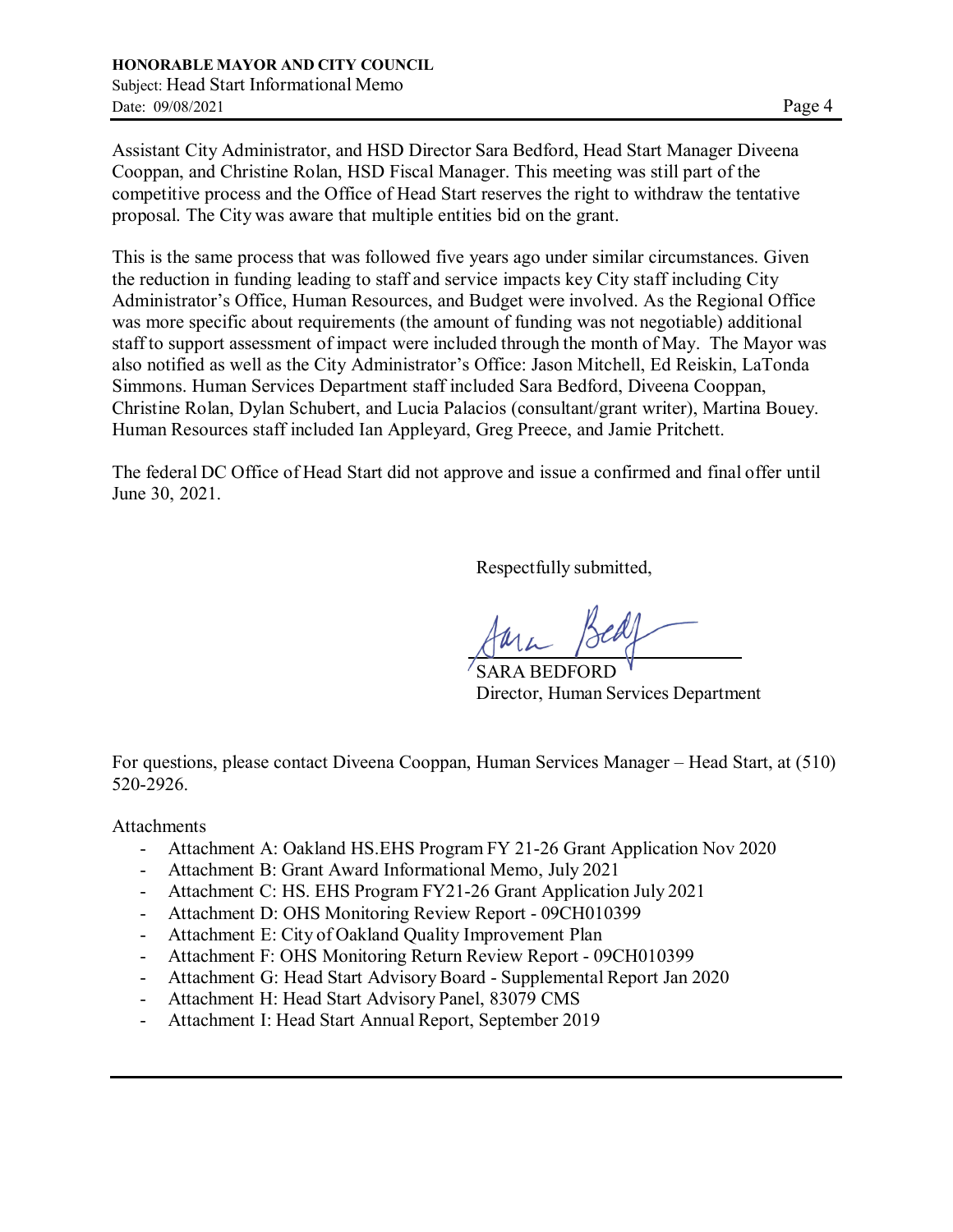### **CONFIDENTIAL DOCUMENT** Attachment E

| <b>Grantee Name</b>                 | <b>City of Oakland Head Start</b> | <b>Plan Start Date</b> | 9/12/2019 |
|-------------------------------------|-----------------------------------|------------------------|-----------|
| <b>Grant Award</b><br><b>Number</b> | 09CH010399                        | <b>Plan End Date</b>   | 1/10/2020 |

#### **1. Area of Deficiency: Program Management**

| <b>Performance</b><br><b>Standards</b>  | <b>Description of Incident</b>                            | <b>Underlying/ Root Causes</b><br>Why do we think this happened?                               | <b>Actions taken to address this</b><br>specific incident<br>What were some immediate actions<br>taken?<br>What did we do that specifically<br>addressed this incident? |
|-----------------------------------------|-----------------------------------------------------------|------------------------------------------------------------------------------------------------|-------------------------------------------------------------------------------------------------------------------------------------------------------------------------|
| 1302.101<br>Management                  | During interviews, file<br>reviews and a review of data   | • City Hiring has a long timeframe to fill key<br>program vacancies with qualified staff which | • Over the past year, the Advisory<br>Board and Human Services                                                                                                          |
| system. $(a)$                           | the management staff was                                  | impacted consistent and effective program                                                      | Director have taken a strategic                                                                                                                                         |
| Implementation.                         | unable to provide                                         | monitoring and oversight.                                                                      | role in the leadership of Head                                                                                                                                          |
|                                         | information regarding                                     |                                                                                                | <b>Start. The Human Services</b>                                                                                                                                        |
| A program must<br>implement a           | program performance.                                      | • During the first 2.5 years of program<br>implementation, the program focused on              | Director attends weekly<br>management and other key                                                                                                                     |
| management system                       | Management staff lacked the                               | reorganization of staffing. For example, the                                                   | strategic meetings in addition to                                                                                                                                       |
| that:                                   | knowledge and                                             | long-time HS Director retired, and the City                                                    | the ongoing supervision of the                                                                                                                                          |
|                                         | understanding of how to use                               | had interim directors for two years.                                                           | Head Start Director. A new                                                                                                                                              |
| $(1)$ Ensures a<br>program, fiscal, and | ChildPlus to effectively<br>provide oversight.            |                                                                                                | interim director has been                                                                                                                                               |
| human resource                          |                                                           | • In addition to the leadership vacancy, the<br>program experienced teaching shortages, like   | appointed in July 2019, who has a<br>strategic and operational planning                                                                                                 |
| management                              | The management team was                                   | many HS programs across the State. This                                                        | and implementation background.                                                                                                                                          |
| structure that                          | not able to provide records of                            | resulted in management staff, including                                                        |                                                                                                                                                                         |
| provides effective                      | training opportunities in the                             | service area coordinators, to dedicate time to                                                 | • The Human Services Director                                                                                                                                           |
| management and                          | use of ChildPlus to                                       | staff centers so services to children and                                                      | worked with the City's personnel                                                                                                                                        |
| oversight of all                        | effectively monitor all<br>service areas. This negatively | families would not be disrupted. Thus, the                                                     | and human resources department                                                                                                                                          |
| program areas and<br>fiduciary          | impacted service delivery in                              | focus on developing and implementing                                                           | to fast track hiring of direct<br>service teaching staff. This was                                                                                                      |
| responsibilities to                     | health, disabilities, and                                 | comprehensive management systems was<br>delayed.                                               | accomplished in PY 2018-19. This                                                                                                                                        |
| enable delivery of                      | <b>Eligibility Recruitment</b>                            |                                                                                                | allowed management staff to turn                                                                                                                                        |

City of Oakland – Quality Improvement Plan and the control of the control of 9/26/2019 1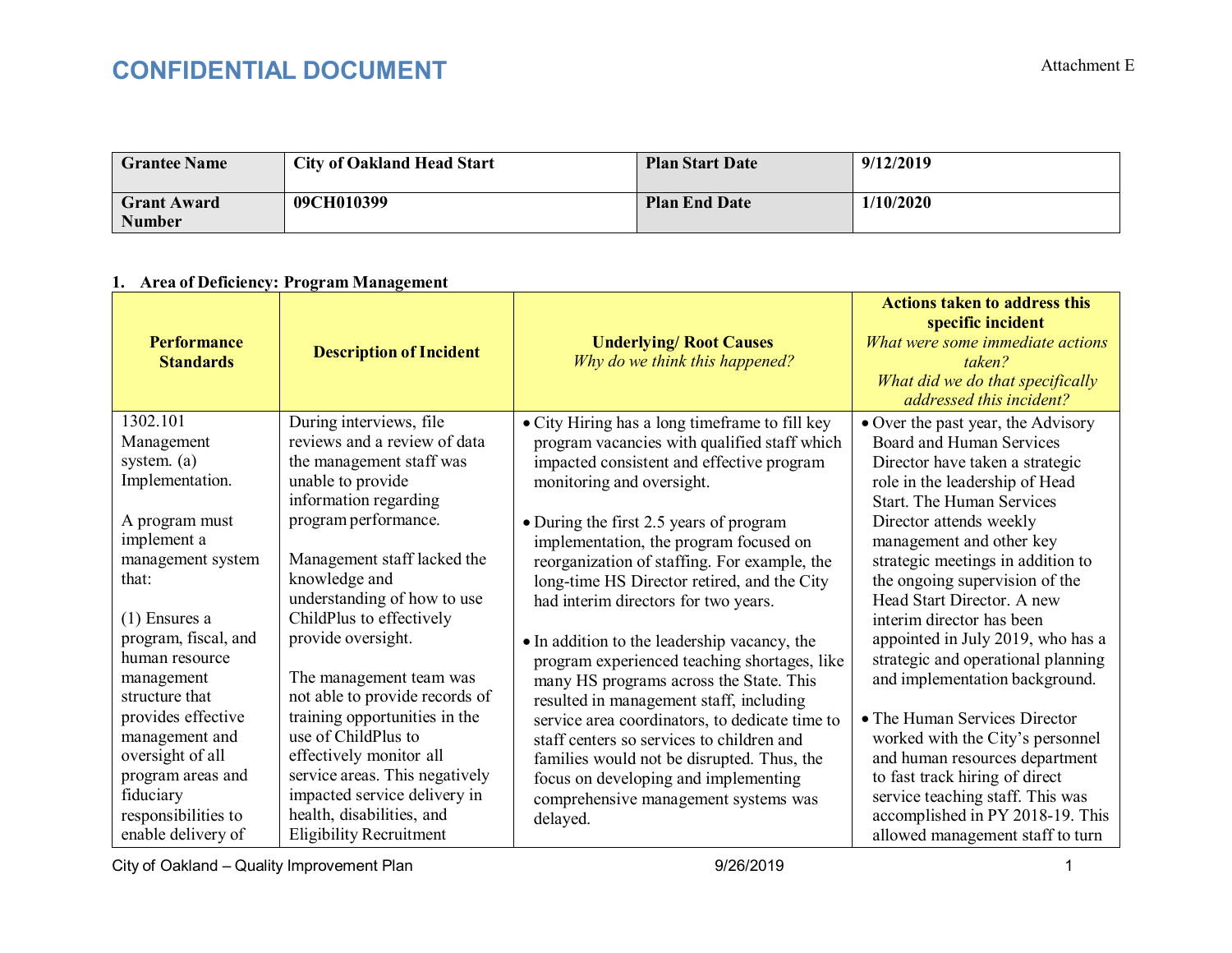| <b>Performance</b><br><b>Standards</b>                                                                                          | <b>Description of Incident</b>                                                                                                                                                                                                                                                                                                         | <b>Underlying/ Root Causes</b><br>Why do we think this happened?                                                                                                                                                                                                                                                                                                                                                                                                                                                                                                                                                                                                                                                                                                                                                               | <b>Actions taken to address this</b><br>specific incident<br>What were some immediate actions<br>taken?<br>What did we do that specifically<br>addressed this incident?                                                                                                                                                                                                                                          |
|---------------------------------------------------------------------------------------------------------------------------------|----------------------------------------------------------------------------------------------------------------------------------------------------------------------------------------------------------------------------------------------------------------------------------------------------------------------------------------|--------------------------------------------------------------------------------------------------------------------------------------------------------------------------------------------------------------------------------------------------------------------------------------------------------------------------------------------------------------------------------------------------------------------------------------------------------------------------------------------------------------------------------------------------------------------------------------------------------------------------------------------------------------------------------------------------------------------------------------------------------------------------------------------------------------------------------|------------------------------------------------------------------------------------------------------------------------------------------------------------------------------------------------------------------------------------------------------------------------------------------------------------------------------------------------------------------------------------------------------------------|
| high-quality<br>services in all of the<br>program services<br>described in<br>subparts C, D, E, F,<br>G, and H of this<br>part; | Selection Enrollment and<br>Attendance (ERSEA).<br>The grantee did not<br>implement Child Plus to<br>ensure effective management<br>and oversight of program<br>services.<br>Managers did not<br>provide ongoing<br>supervision and<br>professional<br>development to<br>support individual<br>staff.<br>1302.101(a)(2);<br>1302.92(b) | • The City hiring process is a multistep system<br>and can add a significant delay to hiring new<br>staff. On average the hiring of permanent<br>staff takes 6 to 12 months.<br>• The program structure shifted from primarily<br>a double-session, directly operated program<br>with one delegate, to a program with<br>multiple partners and mostly full-day<br>sessions braided with State Preschool.<br>• During this period, the program was in its<br>infancy stage of developing comprehensive<br>management systems that incorporated<br>monitoring and tracking performance data of<br>collaborative partners.<br>• While management staff received training on<br>data management, collection, and analysis,<br>they were in the process of learning how to<br>implement the system during Year 3 of the<br>program. | their focus to management<br>systems.<br>• Currently assessing and<br>reorganizing the organizational<br>structure to ensure that all key<br>roles are staffed.<br>• Currently, working with ChildPlus<br>to integrate the delegate and<br>grantee database systems.<br>• Currently working with the<br>delegate to facilitate interim<br>changes to Child Plus while<br>moving to a fully integrated<br>system. |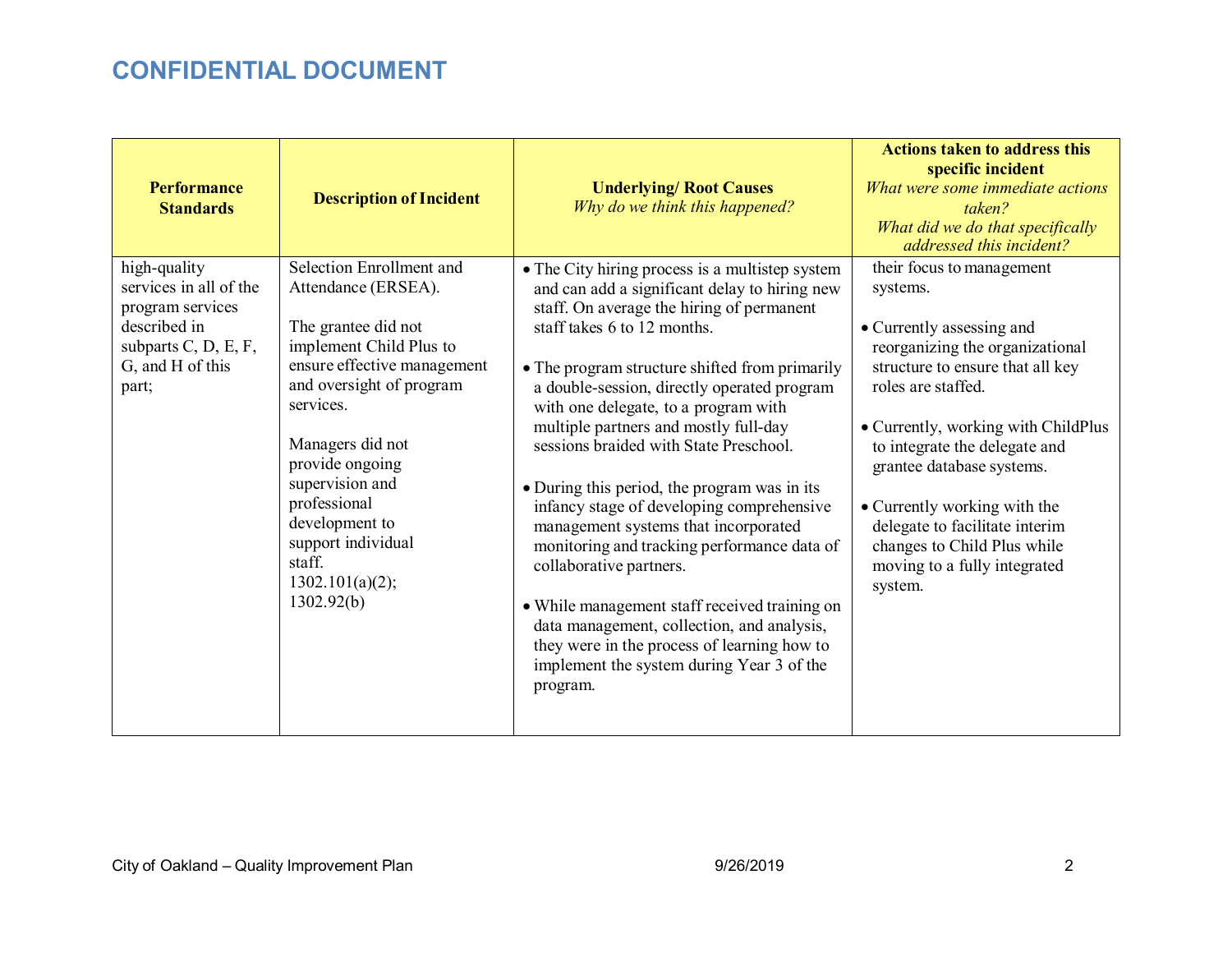### **Actions Taken to Strengthen Systems Program-wide**

|    | <b>Key Element:</b><br>Program Performance and Management Information Systems - Data Collection, Usability, and Analysis             |  |                 |                          |                      |                                         |                                       |
|----|--------------------------------------------------------------------------------------------------------------------------------------|--|-----------------|--------------------------|----------------------|-----------------------------------------|---------------------------------------|
|    | To gain greater knowledge and understanding of Management Information systems to provide management and oversight<br><b>Intended</b> |  |                 |                          |                      |                                         |                                       |
|    | of program services.<br><b>Outcome:</b>                                                                                              |  |                 |                          |                      |                                         |                                       |
|    | <b>Implementation Activities</b>                                                                                                     |  | <b>Timeline</b> | <b>Staff responsible</b> | <b>Resources/TTA</b> | <b>Documentation</b>                    | <b>Status of</b><br><b>Activities</b> |
|    | <b>Program Performance</b>                                                                                                           |  |                 |                          |                      |                                         |                                       |
|    |                                                                                                                                      |  |                 |                          |                      |                                         |                                       |
| 1. | Re-training on strategic and                                                                                                         |  | By              | Program Director,        |                      | Training Agenda,                        |                                       |
|    | operational planning                                                                                                                 |  | November        | <b>Human Services</b>    |                      | Sign-in sheets,                         |                                       |
|    | processes for all management<br>staff - provide a solid                                                                              |  | 22, 2019        | Director                 |                      | Training Manual,<br>Training Evaluation |                                       |
|    | foundation to formulate and                                                                                                          |  |                 |                          |                      | Form.                                   |                                       |
|    | execute strategic plans to                                                                                                           |  |                 |                          |                      |                                         |                                       |
|    | meet program goals and                                                                                                               |  |                 |                          |                      |                                         |                                       |
|    | objectives.                                                                                                                          |  |                 |                          |                      |                                         |                                       |
| 2. | <b>Advisory Board Strategic</b>                                                                                                      |  | By January      | Program Director,        |                      | Workshop Agenda,                        |                                       |
|    | Planning Workshop to revisit                                                                                                         |  | 08, 2019        | <b>Human Services</b>    |                      | Workshop minutes,                       |                                       |
|    | <b>Strategic Planning Process</b>                                                                                                    |  |                 | Director                 |                      | <b>Strategic Planning</b>               |                                       |
|    | and outline calendar for                                                                                                             |  |                 |                          |                      | Calendar, Sign-in                       |                                       |
|    | Strategic Plan Development.                                                                                                          |  |                 |                          |                      | sheets.                                 |                                       |
| 3. | Develop and train staff on a                                                                                                         |  | By January      | Program Director,        |                      | Approved Strategic                      |                                       |
|    | Strategic and Program                                                                                                                |  | 08, 2019        | <b>Human Services</b>    |                      | Planning Policy and                     |                                       |
|    | Planning policy and<br>procedure that is approved by                                                                                 |  |                 | Director                 |                      | Procedure, Training<br>Agenda, Sign-in  |                                       |
|    | the Advisory Board.                                                                                                                  |  |                 |                          |                      | Sheets.                                 |                                       |
| 4. | Begin implementation of                                                                                                              |  | Beginning       | Program Director,        |                      | Program planning                        |                                       |
|    | Strategic and Program                                                                                                                |  | January 06,     | Management Team          |                      | calendar approved by                    |                                       |
|    | Planning Policy and                                                                                                                  |  | 2019            |                          |                      | the Advisory Board.                     |                                       |
|    | Procedure by updating a                                                                                                              |  |                 |                          |                      |                                         |                                       |
|    | program planning calendar.                                                                                                           |  |                 |                          |                      |                                         |                                       |
| 5. | <b>Update Ongoing Monitoring</b>                                                                                                     |  | By              | HS Planner,              |                      | Updated policy and                      |                                       |
|    | and Continuous Improvement                                                                                                           |  | December        | Program Director         |                      | procedure, Training                     |                                       |
|    | policy and procedure and                                                                                                             |  | 06, 2019        |                          |                      | Agenda, sign-in                         |                                       |
|    | train staff on updates.                                                                                                              |  |                 |                          |                      | sheets.                                 |                                       |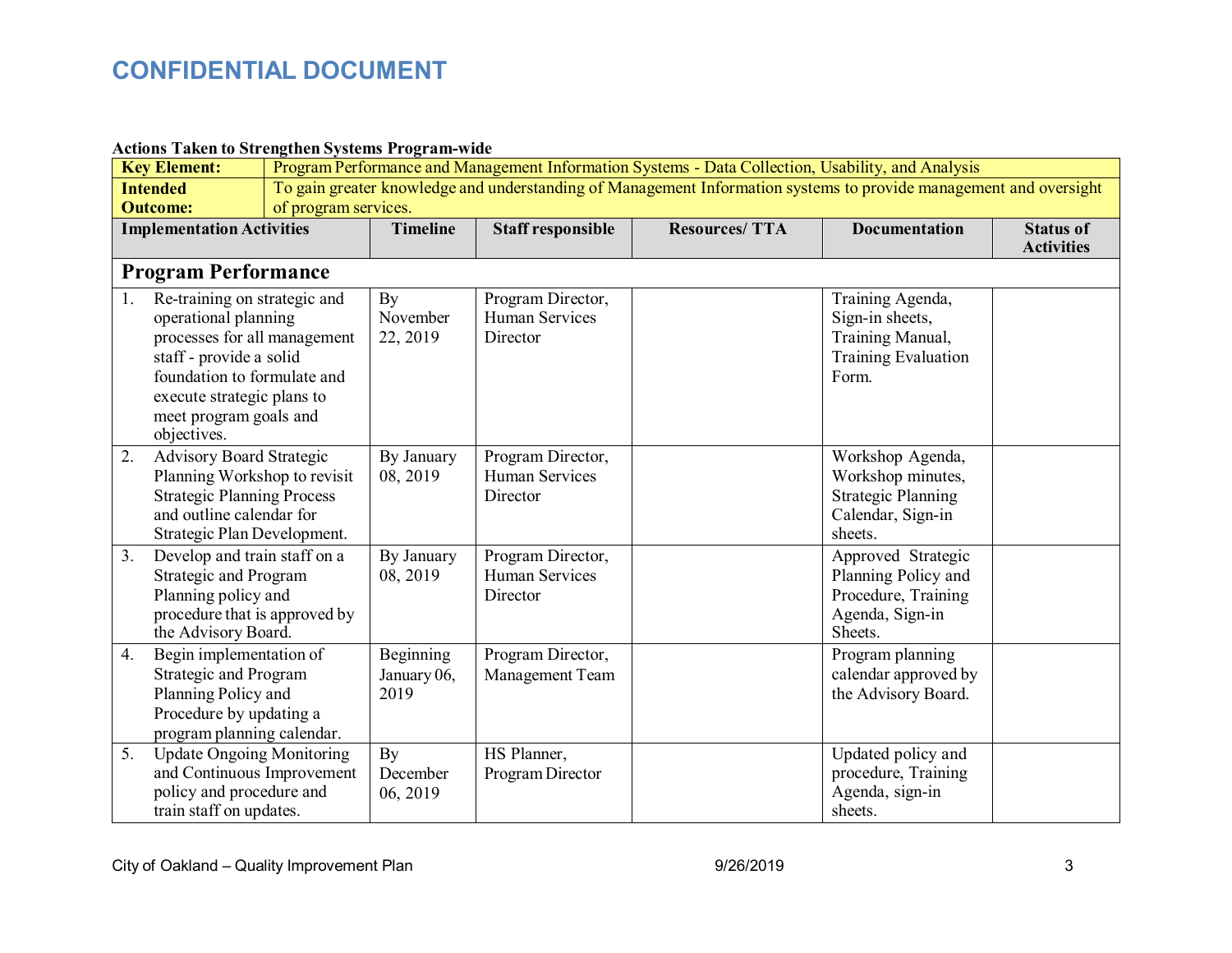| <b>Key Element:</b>                                                                                                                                                                                                                        | Program Performance and Management Information Systems - Data Collection, Usability, and Analysis                 |                            |                                 |                      |                                                                         |                                       |
|--------------------------------------------------------------------------------------------------------------------------------------------------------------------------------------------------------------------------------------------|-------------------------------------------------------------------------------------------------------------------|----------------------------|---------------------------------|----------------------|-------------------------------------------------------------------------|---------------------------------------|
| <b>Intended</b>                                                                                                                                                                                                                            | To gain greater knowledge and understanding of Management Information systems to provide management and oversight |                            |                                 |                      |                                                                         |                                       |
| <b>Outcome:</b>                                                                                                                                                                                                                            | of program services.                                                                                              |                            |                                 |                      |                                                                         |                                       |
| <b>Implementation Activities</b>                                                                                                                                                                                                           |                                                                                                                   | <b>Timeline</b>            | <b>Staff responsible</b>        | <b>Resources/TTA</b> | <b>Documentation</b>                                                    | <b>Status of</b><br><b>Activities</b> |
| Enhance training of<br>6.<br>management staff in the use<br>of data from program<br>performance measurement to<br>evaluation (intermediate and<br>advanced level training).                                                                |                                                                                                                   | By October<br>31, 2019     | HS Planner,<br>Program Director |                      | Sign-in Sheets and<br>Training Agenda,<br>Training evaluation<br>form.  |                                       |
| 7. Intermediate level training of<br>staff in understanding how<br>data collected should be used<br>in program management.                                                                                                                 |                                                                                                                   | By October<br>31, 2019     | HS Planner,<br>Program Director |                      | Sign-in Sheets and<br>Training Agenda.                                  |                                       |
| 8. Implement Ongoing<br>Monitoring and Continuous<br>Improvement policy by<br>developing an Ongoing<br>Monitoring and Continuous<br>Improvement Workplan.                                                                                  |                                                                                                                   | By<br>December<br>20, 2019 | HS Planner,<br>Program Director |                      | <b>Ongoing Monitoring</b><br>and Continuous<br>Improvement<br>Workplan. |                                       |
| 9. Develop user-friendly data<br>performance Indicator<br>Dashboards based on<br>ChildPlus that are shared with<br>Executive Leadership, Policy<br>Council and the HS Advisory<br>Board on a monthly basis.                                |                                                                                                                   | By<br>November<br>22, 2019 | HS Planner,<br>Program Director |                      | <b>Monthly Data</b><br>Performance<br><b>Indicator Dashboards</b>       |                                       |
| 10. Present a quarterly Program<br>Information Report that draws<br>on data from ChildPlus and<br>informs the status of program<br>compliance that is shared with<br>Executive Leadership, Policy<br>Council and the HS Advisory<br>Board. |                                                                                                                   | By<br>December<br>2019     | HS Planner,<br>Program Director |                      | Quarterly Program<br><b>Information Report</b>                          |                                       |

City of Oakland – Quality Improvement Plan and the control of the control of 9/26/2019 4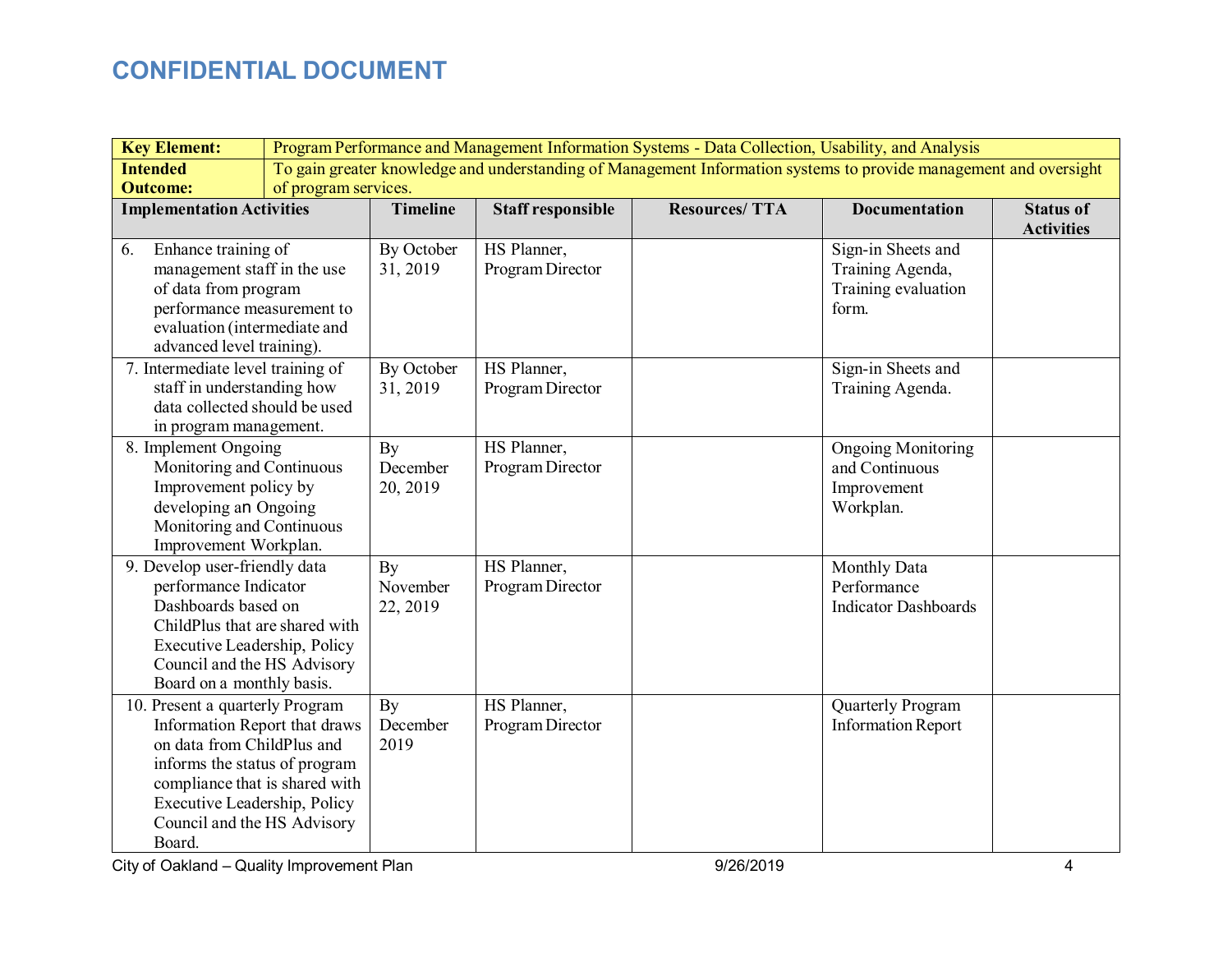| <b>Key Element:</b>                                                                                                                                                                                                                                                                                                      | Program Performance and Management Information Systems - Data Collection, Usability, and Analysis |                                                                               |                                                   |                                                                                                                   |                                                                                                                                                                   |                                       |
|--------------------------------------------------------------------------------------------------------------------------------------------------------------------------------------------------------------------------------------------------------------------------------------------------------------------------|---------------------------------------------------------------------------------------------------|-------------------------------------------------------------------------------|---------------------------------------------------|-------------------------------------------------------------------------------------------------------------------|-------------------------------------------------------------------------------------------------------------------------------------------------------------------|---------------------------------------|
| <b>Intended</b>                                                                                                                                                                                                                                                                                                          |                                                                                                   |                                                                               |                                                   | To gain greater knowledge and understanding of Management Information systems to provide management and oversight |                                                                                                                                                                   |                                       |
| <b>Outcome:</b>                                                                                                                                                                                                                                                                                                          | of program services.                                                                              |                                                                               |                                                   |                                                                                                                   |                                                                                                                                                                   |                                       |
| <b>Implementation Activities</b>                                                                                                                                                                                                                                                                                         |                                                                                                   | <b>Timeline</b>                                                               | <b>Staff responsible</b>                          | <b>Resources/TTA</b>                                                                                              | <b>Documentation</b>                                                                                                                                              | <b>Status of</b><br><b>Activities</b> |
|                                                                                                                                                                                                                                                                                                                          |                                                                                                   |                                                                               |                                                   |                                                                                                                   |                                                                                                                                                                   |                                       |
| <b>Management Information Systems</b>                                                                                                                                                                                                                                                                                    |                                                                                                   |                                                                               |                                                   |                                                                                                                   |                                                                                                                                                                   |                                       |
| 1. Revisit organizational chart to<br>ensure staff needed to carry<br>out operations are in place.                                                                                                                                                                                                                       |                                                                                                   | By October<br>2019                                                            | Human Services<br>Director,<br>Program Director   |                                                                                                                   | New organizational<br>structure                                                                                                                                   |                                       |
| 2. Evaluate existing ChildPlus<br>system and identify areas of<br>needed improvement.                                                                                                                                                                                                                                    |                                                                                                   | By October<br>25, 2019                                                        | ERSEA/Data<br>Coordinator,<br>Program Director    |                                                                                                                   | Child Plus System<br><b>Evaluation Report.</b>                                                                                                                    |                                       |
| Update existing ChildPlus<br>3.<br>database system to merge the<br>grantee and delegate systems:<br>Align events in each<br>service area<br>Transfer data from<br>delegate to grantee data<br>CP system.<br>Train both grantee and<br>delegate staff on new<br>aligned system, data<br>collection and entry<br>workflow. | $base - so that there is one$                                                                     | $Begins - By$<br>October 28,<br>2019 and<br>completion<br>by January<br>2020. | ERSEA/Data<br>Coordinator and<br>Management Staff |                                                                                                                   | ChildPlus Specialist<br>reports on merger and<br>data integration<br>Assessment<br>Report<br>Plan for Merger<br>of Systems<br><b>Regular Reports</b><br>on Merger |                                       |
| 4. Review and update policies<br>and procedures for all service<br>areas to ensure inclusion of<br>Child Plus use for program<br>oversight. Train staff on<br>revised policies and<br>procedures.                                                                                                                        |                                                                                                   | By<br>November<br>30, 2019                                                    | Management Staff,<br>Program Director             |                                                                                                                   | Finalized Policies and<br>Procedures that<br>include Child Plus for<br>program oversight.                                                                         |                                       |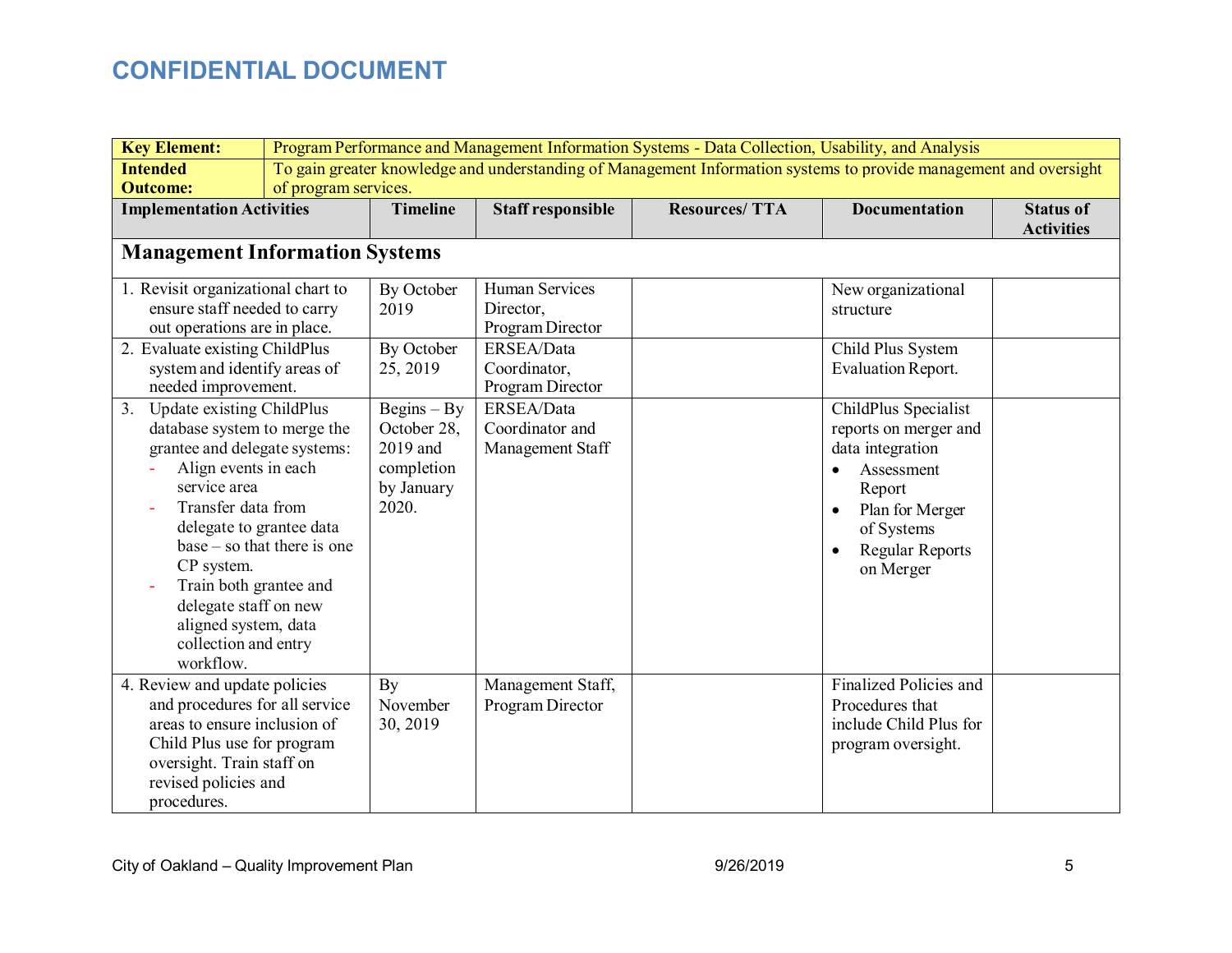| <b>Key Element:</b>                                       | Program Performance and Management Information Systems - Data Collection, Usability, and Analysis                 |                     |                          |                         |                           |                   |
|-----------------------------------------------------------|-------------------------------------------------------------------------------------------------------------------|---------------------|--------------------------|-------------------------|---------------------------|-------------------|
| <b>Intended</b>                                           | To gain greater knowledge and understanding of Management Information systems to provide management and oversight |                     |                          |                         |                           |                   |
| <b>Outcome:</b>                                           | of program services.                                                                                              |                     |                          |                         |                           |                   |
| <b>Implementation Activities</b>                          |                                                                                                                   | <b>Timeline</b>     | <b>Staff responsible</b> | <b>Resources/TTA</b>    | <b>Documentation</b>      | <b>Status of</b>  |
|                                                           |                                                                                                                   |                     |                          |                         |                           | <b>Activities</b> |
| 5. Modify ChildPlus manuals for                           |                                                                                                                   | By                  | ERSEA/Data               |                         | Modified ChildPlus        |                   |
| specific service areas that                               |                                                                                                                   | December            | Coordinator              |                         | manuals                   |                   |
| include detailed information                              |                                                                                                                   | 13, 2019            |                          |                         |                           |                   |
| on who is responsible, how to                             |                                                                                                                   |                     |                          |                         |                           |                   |
| enter data, types of data that                            |                                                                                                                   |                     |                          |                         |                           |                   |
| need to be collected,                                     |                                                                                                                   |                     |                          |                         |                           |                   |
| frequency of monitoring of                                |                                                                                                                   |                     |                          |                         |                           |                   |
| data, and which reports are                               |                                                                                                                   |                     |                          |                         |                           |                   |
| reviewed on a regular basis.                              |                                                                                                                   |                     |                          |                         |                           |                   |
| 6. Assess Child Plus skill set of                         |                                                                                                                   | By                  | Data Coordinator,        |                         | Child Plus                |                   |
| all management staff                                      |                                                                                                                   | November            | Coach Coordinator,       |                         | <b>Assessment Report</b>  |                   |
| according to beginner,                                    |                                                                                                                   | 30, 2019            | Program Director         |                         | for each management       |                   |
| intermediate and advanced                                 |                                                                                                                   |                     |                          |                         | staff.                    |                   |
| level and Child Plus skill                                |                                                                                                                   |                     |                          |                         | Sign-in Sheets and        |                   |
| assessment tool. Child Plus                               |                                                                                                                   |                     |                          |                         | Training Agenda.          |                   |
| trainer conducts Child Plus                               |                                                                                                                   |                     |                          |                         | Improved                  |                   |
| trainings in groups according                             |                                                                                                                   |                     |                          |                         | data/analysis in          |                   |
| to skill level (Beginners,<br>Intermediate and Advanced). |                                                                                                                   |                     |                          |                         | monthly reports to        |                   |
|                                                           |                                                                                                                   |                     |                          |                         | policy groups.            |                   |
| 7. Implement updated policy and                           |                                                                                                                   | By                  | All Management           | ChildPlus Management    | Weekly Child Plus         |                   |
| procedure by presenting                                   |                                                                                                                   | December 1,         | staff, Program           | Reports                 | Reports in all Service    |                   |
| weekly Child Plus reports at                              |                                                                                                                   | 2019                | Director                 | To Do List in ChildPlus | Areas,                    |                   |
| management meetings that                                  |                                                                                                                   |                     |                          |                         | Meeting Minutes.          |                   |
| interprets reports for program                            |                                                                                                                   |                     |                          |                         |                           |                   |
| performance oversight.                                    |                                                                                                                   |                     |                          |                         |                           |                   |
| 8. Assess Child Plus monitoring,                          |                                                                                                                   | Ongoing             | Supervisors,             |                         | <b>Supervision Record</b> |                   |
| reports and file review bi-                               |                                                                                                                   | beginning           | Program Director         |                         | Form                      |                   |
| weekly, during supervision.                               |                                                                                                                   | October 21,<br>2019 |                          |                         |                           |                   |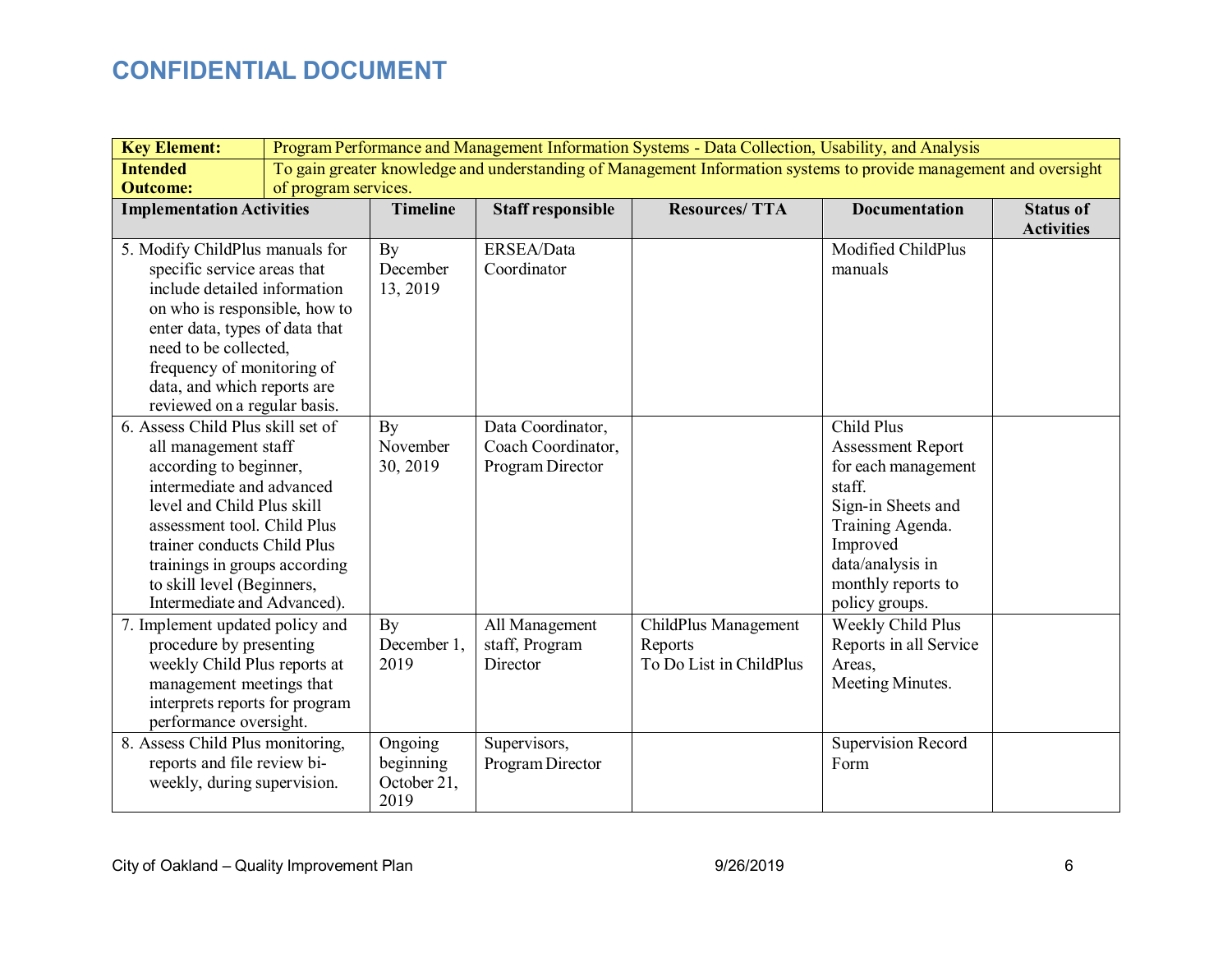| <b>Key Element:</b>                                                                                                                                                                                                                                                                                                                                       | Program Performance and Management Information Systems - Data Collection, Usability, and Analysis |                            |                                                 |                                                                                                                   |                                                   |                                       |
|-----------------------------------------------------------------------------------------------------------------------------------------------------------------------------------------------------------------------------------------------------------------------------------------------------------------------------------------------------------|---------------------------------------------------------------------------------------------------|----------------------------|-------------------------------------------------|-------------------------------------------------------------------------------------------------------------------|---------------------------------------------------|---------------------------------------|
| <b>Intended</b>                                                                                                                                                                                                                                                                                                                                           |                                                                                                   |                            |                                                 | To gain greater knowledge and understanding of Management Information systems to provide management and oversight |                                                   |                                       |
| <b>Outcome:</b>                                                                                                                                                                                                                                                                                                                                           | of program services.                                                                              |                            |                                                 |                                                                                                                   |                                                   |                                       |
| <b>Implementation Activities</b>                                                                                                                                                                                                                                                                                                                          |                                                                                                   | <b>Timeline</b>            | <b>Staff responsible</b>                        | <b>Resources/TTA</b>                                                                                              | <b>Documentation</b>                              | <b>Status of</b><br><b>Activities</b> |
| 9. Include Child Plus as an area<br>of growth and development in<br>all management staff<br>professional development<br>plans, as well as include<br>specific expectations and<br>strategies for management<br>staff to attain the next level of<br>mastery.                                                                                              |                                                                                                   | By<br>November<br>08, 2019 | Management Staff,<br>Program Director           |                                                                                                                   | <b>Signed Professional</b><br>Development Plans   |                                       |
| 10. Include the expectation of<br>advanced Child Plus<br>knowledge and understanding<br>to effectively monitor and<br>provide program oversight as a<br>key role and function of all<br>management staff.                                                                                                                                                 |                                                                                                   | By October<br>11, 2019     | Program Director                                |                                                                                                                   | Management Staff<br>Role and Function<br>Document |                                       |
| 11. Get approval from the City for<br>a new position of Child Plus<br>Data Specialist to ensure<br>ongoing Child Plus skill and<br>implementation from<br>management to field staff.<br>Monitors quality of data entry,<br>use of reports, supports<br>program oversight and child<br>plus trouble shooting at<br>grantee, delegate and partner<br>sites. |                                                                                                   | By January<br>08, 2019     | Human Services<br>Director, Program<br>Director |                                                                                                                   | City Resolution<br>approving new<br>position.     |                                       |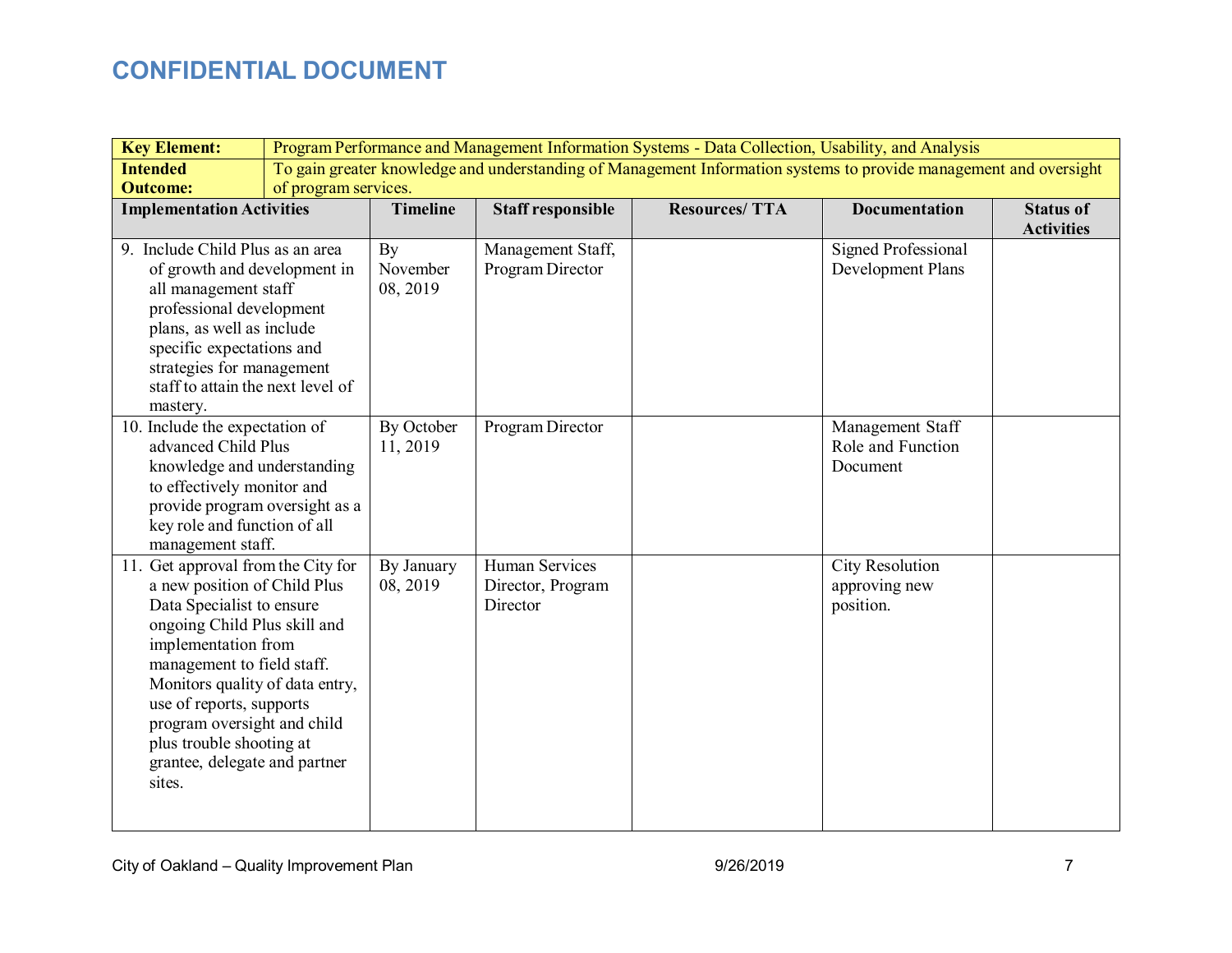| <b>Key Element:</b>                                                                                                                                                                                                                                                                     | Program Performance and Management Information Systems - Data Collection, Usability, and Analysis                 |                            |                                                                                        |                      |                                                                                                                             |                                       |
|-----------------------------------------------------------------------------------------------------------------------------------------------------------------------------------------------------------------------------------------------------------------------------------------|-------------------------------------------------------------------------------------------------------------------|----------------------------|----------------------------------------------------------------------------------------|----------------------|-----------------------------------------------------------------------------------------------------------------------------|---------------------------------------|
| <b>Intended</b>                                                                                                                                                                                                                                                                         | To gain greater knowledge and understanding of Management Information systems to provide management and oversight |                            |                                                                                        |                      |                                                                                                                             |                                       |
| <b>Outcome:</b>                                                                                                                                                                                                                                                                         | of program services.                                                                                              |                            |                                                                                        |                      |                                                                                                                             |                                       |
| <b>Implementation Activities</b>                                                                                                                                                                                                                                                        |                                                                                                                   | <b>Timeline</b>            | <b>Staff responsible</b>                                                               | <b>Resources/TTA</b> | <b>Documentation</b>                                                                                                        | <b>Status of</b><br><b>Activities</b> |
| <b>Ongoing Supervision to individual staff</b>                                                                                                                                                                                                                                          |                                                                                                                   |                            |                                                                                        |                      |                                                                                                                             |                                       |
| 1. Update City policy and<br>procedure on supervision to<br>specify the steps for<br>supervision, frequency, and<br>tasks for discussion, as well as<br>train supervisors on<br>implementing policy.                                                                                    |                                                                                                                   | By October<br>25, 2019     | HS Planner,<br>Program Director                                                        |                      | Supervision policy<br>and procedure, sign-<br>in sheets, Training<br>agenda, supervision<br>documentation forms.            |                                       |
| 2. Conduct quarterly random<br>audit of supervisor records to<br>ensure supervision is<br>occurring.                                                                                                                                                                                    |                                                                                                                   | By<br>November<br>30, 2019 | HS Planner, and<br>Program Director,<br>Program Supervisor<br>of Business<br>Services. |                      | Audit report                                                                                                                |                                       |
| Ongoing professional development to individual staff                                                                                                                                                                                                                                    |                                                                                                                   |                            |                                                                                        |                      |                                                                                                                             |                                       |
| 1. Assign the professional<br>development system to the<br>Coach Coordinator who will<br>be responsible for updating the<br>policy and procedure on<br>professional development<br>plans, training staff and<br>supervisors on implementing<br>policy, and tracking PD in<br>ChildPlus. |                                                                                                                   | By October<br>15, 2019     | Coach Coordinator,<br>Program Director                                                 |                      | Updated policy and<br>procedure, sign-in<br>sheets, Training<br>agenda, professional<br>development plans<br>for all staff. |                                       |
| 2. Update the professional<br>development policy and<br>procedure.                                                                                                                                                                                                                      |                                                                                                                   | By October<br>25, 2019     | Coach Coordinator                                                                      |                      |                                                                                                                             |                                       |
| 3. Implement the updated policy<br>by developing a program wide<br>professional development                                                                                                                                                                                             |                                                                                                                   | By<br>November<br>1,2019   | Coach Coordinator,<br>Program Director                                                 |                      | HS Professional<br>Development and                                                                                          |                                       |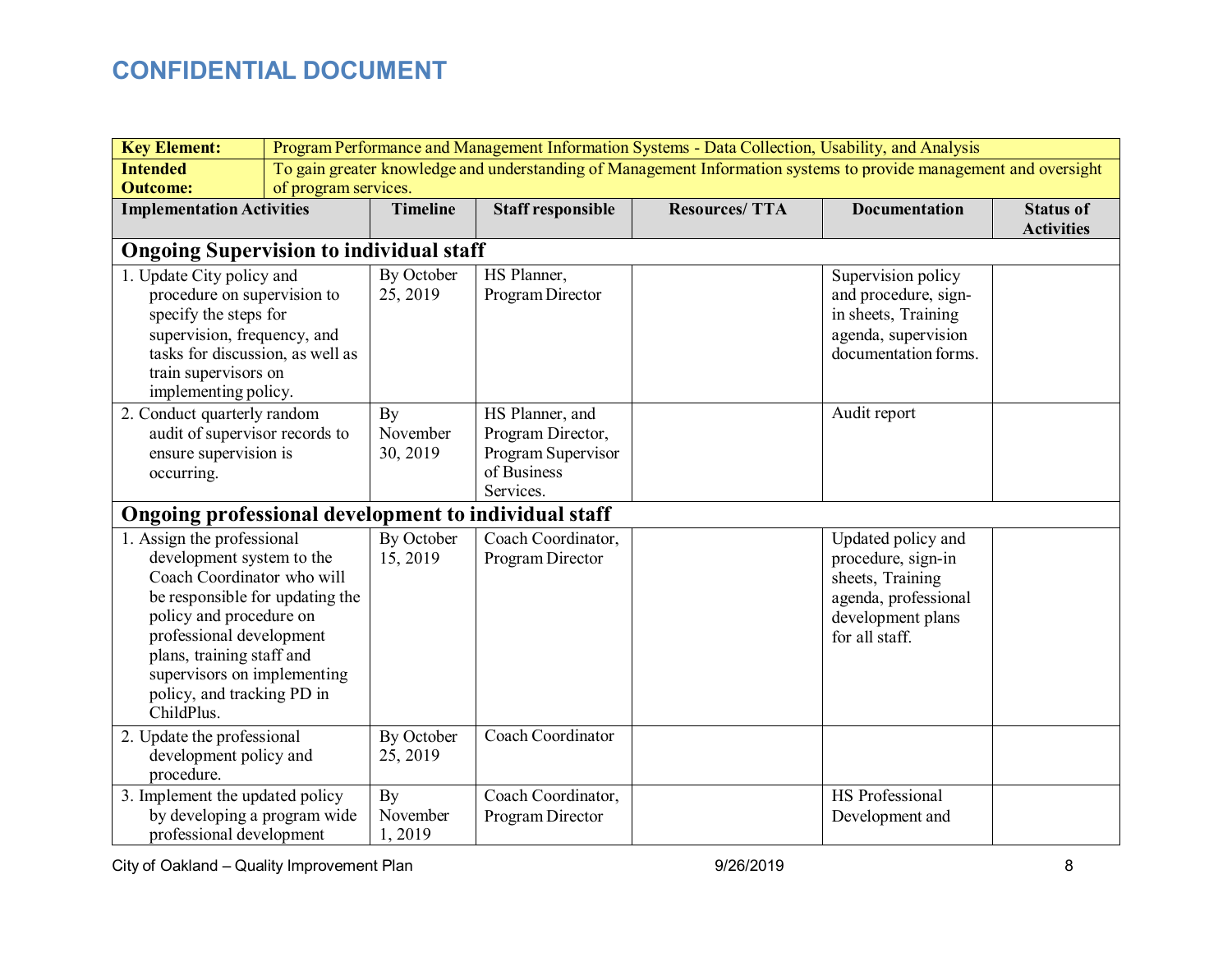| <b>Key Element:</b>               |                      | Program Performance and Management Information Systems - Data Collection, Usability, and Analysis |                          |                                                                                                                   |                           |                   |
|-----------------------------------|----------------------|---------------------------------------------------------------------------------------------------|--------------------------|-------------------------------------------------------------------------------------------------------------------|---------------------------|-------------------|
| <b>Intended</b>                   |                      |                                                                                                   |                          | To gain greater knowledge and understanding of Management Information systems to provide management and oversight |                           |                   |
| <b>Outcome:</b>                   | of program services. |                                                                                                   |                          |                                                                                                                   |                           |                   |
| <b>Implementation Activities</b>  |                      | <b>Timeline</b>                                                                                   | <b>Staff responsible</b> | <b>Resources/TTA</b>                                                                                              | <b>Documentation</b>      | <b>Status of</b>  |
|                                   |                      |                                                                                                   |                          |                                                                                                                   |                           | <b>Activities</b> |
| strategy and implementation       |                      |                                                                                                   |                          |                                                                                                                   | <b>Training Strategic</b> |                   |
| plan including a calendar of      |                      |                                                                                                   |                          |                                                                                                                   | Plan.                     |                   |
| professional development          |                      |                                                                                                   |                          |                                                                                                                   |                           |                   |
| priorities and activities for the |                      |                                                                                                   |                          |                                                                                                                   |                           |                   |
| year, mandatory trainings and     |                      |                                                                                                   |                          |                                                                                                                   |                           |                   |
| a monitoring tool for ongoing     |                      |                                                                                                   |                          |                                                                                                                   |                           |                   |
| monitoring of PD.                 |                      |                                                                                                   |                          |                                                                                                                   |                           |                   |
| 4. Monitor implementation of      |                      | Ongoing                                                                                           | Coach Coordinator,       |                                                                                                                   | Supervision               |                   |
| performance development           |                      | beginning                                                                                         | Supervisors,             |                                                                                                                   | documentation forms,      |                   |
| plans through individual          |                      | December 2,                                                                                       | Program Director         |                                                                                                                   | Audit report of           |                   |
| supervision and mid-year          |                      | 2019                                                                                              |                          |                                                                                                                   | performance plans.        |                   |
| performance evaluations.          |                      |                                                                                                   |                          |                                                                                                                   |                           |                   |

### **2. Area of Deficiency: Ongoing Monitoring and Continuous Improvement**

| <b>Performance</b><br><b>Standards</b>                                                                                                                                      | <b>Description of Incident</b>                                                                                                                                                                         | <b>Underlying/ Root Causes</b><br>Why do we think this happened?                                                                                                                                                                                                                                                                           | <b>Actions taken to address this specific</b><br>incident<br>What were some immediate actions taken?<br>What did we do that specifically<br>addressed this incident?                                                                                                                                          |
|-----------------------------------------------------------------------------------------------------------------------------------------------------------------------------|--------------------------------------------------------------------------------------------------------------------------------------------------------------------------------------------------------|--------------------------------------------------------------------------------------------------------------------------------------------------------------------------------------------------------------------------------------------------------------------------------------------------------------------------------------------|---------------------------------------------------------------------------------------------------------------------------------------------------------------------------------------------------------------------------------------------------------------------------------------------------------------|
| 1302.102 Achieving<br>program goals.<br>(c) Using data for<br>continuous<br>improvement.<br>$(2)$ This process<br>$must:(iv)$ Use<br>information from<br>ongoing monitoring | The grantee did<br>not ensure data is<br>aggregated,<br>analyzed and<br>compared in such<br>a way to assist<br>the delegate and<br>partners in<br>identifying risks<br>and informing<br>strategies for | • The City of Oakland Hiring Process is<br>a lengthy and time-consuming process<br>that makes filling any new vacancy a<br>challenge. New Hires can take<br>anywhere from 6 months to 1 year<br>depending on competing City<br>priorities. The City's hiring process<br>follows a rigorous 32 step process to<br>hire a full-time employee | The Human Services Director worked<br>with the City's personnel and human<br>resources department to fast track<br>hiring of direct service teaching staff.<br>This was accomplished in PY 2018-<br>19 and the following activities<br>continue: weekly meetings with the<br>Head Start HR Supervisor and the |

City of Oakland – Quality Improvement Plan 9/26/2019 9/26/2019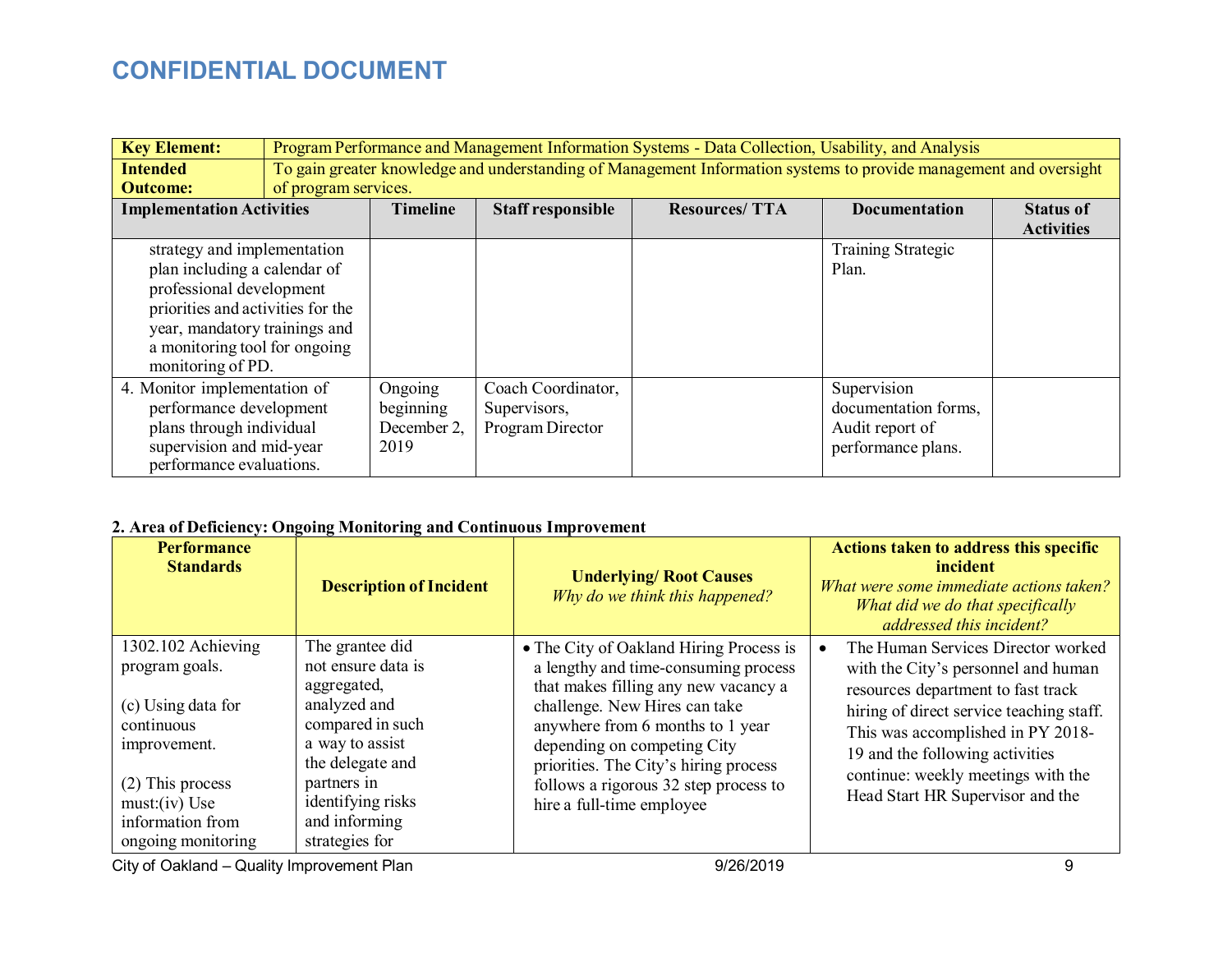| <b>Performance</b><br><b>Standards</b>                                                                                                                                                                                                                                                                                                  | <b>Description of Incident</b>                                                                                                                                                                                                                                                                                                                                                                                                                                                                                                                                                         | <b>Underlying/ Root Causes</b><br>Why do we think this happened?                                                                                                                                                                                                                                                                                                                                                                                                                                                                                                                                                                                                                                                                                                                                                                                               | Actions taken to address this specific<br>incident<br>What were some immediate actions taken?<br>What did we do that specifically<br>addressed this incident?                                                                                                                                                                                                                                                                                                                                                                                                                                                                                                                                                                                                                                                                                                                                                                                               |
|-----------------------------------------------------------------------------------------------------------------------------------------------------------------------------------------------------------------------------------------------------------------------------------------------------------------------------------------|----------------------------------------------------------------------------------------------------------------------------------------------------------------------------------------------------------------------------------------------------------------------------------------------------------------------------------------------------------------------------------------------------------------------------------------------------------------------------------------------------------------------------------------------------------------------------------------|----------------------------------------------------------------------------------------------------------------------------------------------------------------------------------------------------------------------------------------------------------------------------------------------------------------------------------------------------------------------------------------------------------------------------------------------------------------------------------------------------------------------------------------------------------------------------------------------------------------------------------------------------------------------------------------------------------------------------------------------------------------------------------------------------------------------------------------------------------------|-------------------------------------------------------------------------------------------------------------------------------------------------------------------------------------------------------------------------------------------------------------------------------------------------------------------------------------------------------------------------------------------------------------------------------------------------------------------------------------------------------------------------------------------------------------------------------------------------------------------------------------------------------------------------------------------------------------------------------------------------------------------------------------------------------------------------------------------------------------------------------------------------------------------------------------------------------------|
| and the annual self-<br>assessment, and<br>program data on<br>teaching practice,<br>staffing and<br>professional<br>development, child-<br>level assessments,<br>family needs<br>assessments, and<br>comprehensive<br>services, to identify<br>program needs, and<br>develop and<br>implement plans for<br>program<br>improvement; and, | continuous<br>improvement in<br>all program<br>service areas.<br>The grantee was not<br>collecting program<br>performance data for<br>delegate and partners and<br>was not tracking outcomes<br>in Child Plus; therefore<br>the grantee was unable to<br>demonstrate or use data to<br>aggregate, analyze, and<br>use the data to support the<br>delegate and partners in<br>improving teaching<br>practices, making<br>adjustments in services to<br>help families achieve their<br>goals, improving the child<br>health services or any<br>other comprehensive<br>services provided. | • During the initial two years of the<br>program, grantee staff focused on<br>providing direct services due to<br>staffing shortages so as not to affect<br>children and families; therefore,<br>management, monitoring and<br>oversight of delegate and partners was<br>delayed.<br>• In the re-organization of the program,<br>a new Program Supervisor position<br>was created to manage the delegate<br>and collaborative partners. The<br>specific functions and duties of this<br>position as it relates to ongoing<br>monitoring and the overall role of<br>service area managers was not clearly<br>defined.<br>• Due to all the changes over the last 5<br>years the program was in an infancy<br>stage of developing comprehensive<br>management systems that incorporated<br>monitoring and tracking performance<br>data of collaborative partners. | City HR Team to prioritize vacancies<br>and keep processes moving.<br>Assessment of individual and<br>$\bullet$<br>collective knowledge of management<br>staff to fully understand data to assess<br>goals, continuous improvement, and<br>supportive operational plans.<br>Work functionality statements were<br>$\bullet$<br>written for the various positions of the<br>organization to include monitoring of<br>partners and delegate. The various<br>levels are as follows:<br>Level $1 -$ Program Director<br>$\circ$<br>Level $2$ – Program<br>$\circ$<br>Supervisors<br>Level $3 - Program$<br>$\circ$<br>Coordinators (Content and<br><b>School Readiness)</b><br>Level 4 – Field-Based and<br>Other Staff (Center Directors<br>and Family Advocates)<br>Level 5 – Direct Services<br>$\circ$<br>Non-Supervisory Staff<br>Re-organization of the program<br>$\bullet$<br>structure is in process, as mentioned<br>in the first Area of Deficiency. |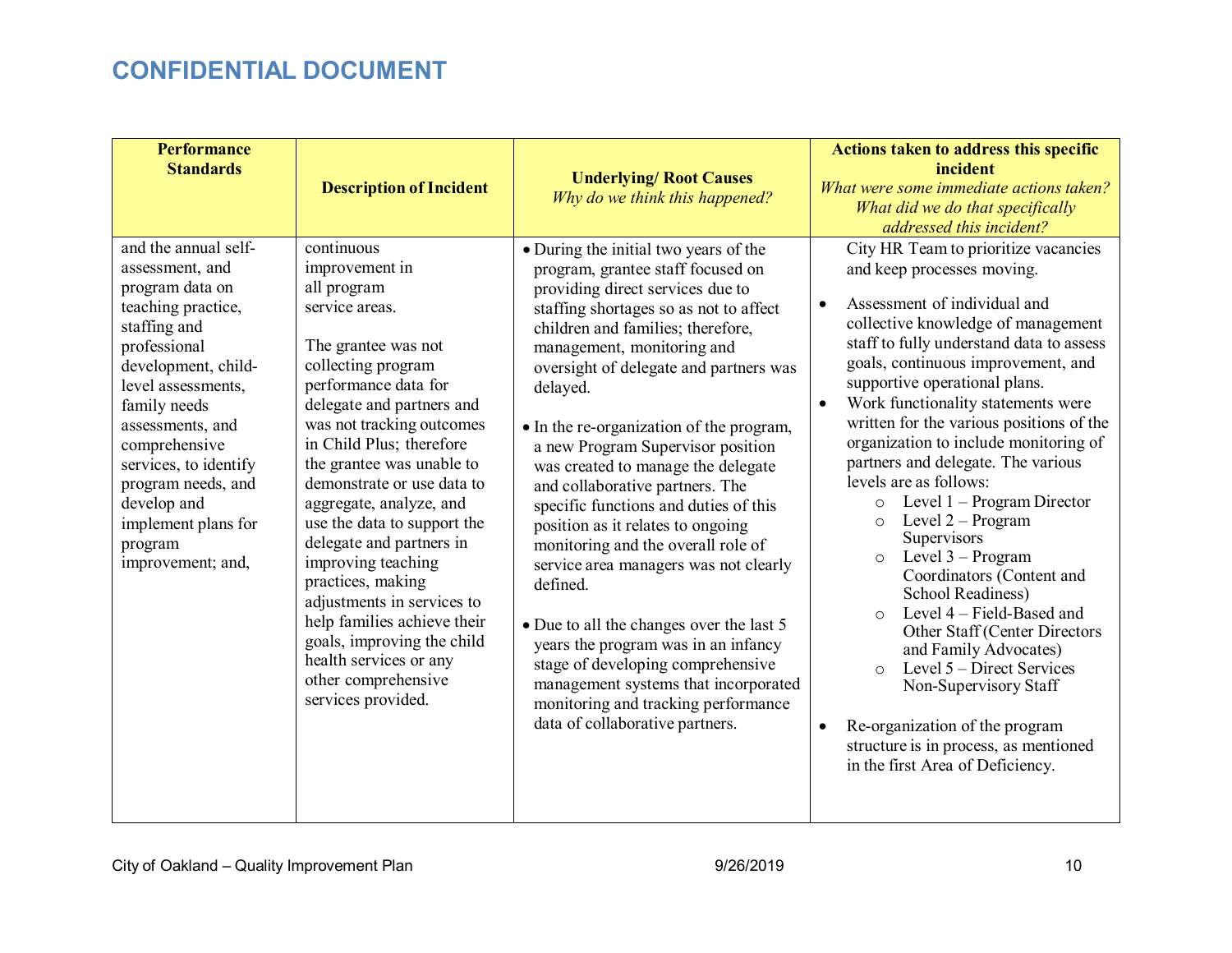### **Actions Taken to Strengthen Systems Program-wide**

| <b>Key Element:</b>                                                                                                                                                                                                                                                                                            | Ongoing Monitoring and Data Evaluation of Delegate and Partners                                                  |                                                                                                                        |                                                                                                 |                      |                                                                                                                 |                                       |
|----------------------------------------------------------------------------------------------------------------------------------------------------------------------------------------------------------------------------------------------------------------------------------------------------------------|------------------------------------------------------------------------------------------------------------------|------------------------------------------------------------------------------------------------------------------------|-------------------------------------------------------------------------------------------------|----------------------|-----------------------------------------------------------------------------------------------------------------|---------------------------------------|
| <b>Intended</b>                                                                                                                                                                                                                                                                                                | To assess regular performance and compliance of delegate and partners on a regular basis and use data support in |                                                                                                                        |                                                                                                 |                      |                                                                                                                 |                                       |
| <b>Outcome:</b>                                                                                                                                                                                                                                                                                                |                                                                                                                  | improving teaching practices, making adjustments in services to help families achieve their goals, improving the child |                                                                                                 |                      |                                                                                                                 |                                       |
|                                                                                                                                                                                                                                                                                                                | health services or any other comprehensive services provided.                                                    |                                                                                                                        |                                                                                                 |                      |                                                                                                                 |                                       |
| <b>Implementation Activities</b>                                                                                                                                                                                                                                                                               |                                                                                                                  | <b>Timeline</b>                                                                                                        | <b>Staff responsible</b>                                                                        | <b>Resources/TTA</b> | <b>Documentation</b>                                                                                            | <b>Status of</b><br><b>Activities</b> |
| Data Aggregation, Analysis and Comparison                                                                                                                                                                                                                                                                      |                                                                                                                  |                                                                                                                        |                                                                                                 |                      |                                                                                                                 |                                       |
| 1. Re-train management staff in<br>the use of data from program<br>performance measurement to<br>evaluation.                                                                                                                                                                                                   |                                                                                                                  | By October<br>31, 2019                                                                                                 | <b>HS Planner</b>                                                                               |                      | Sign-in Sheets and<br>Training Agenda.                                                                          |                                       |
| 2. Assess the quality of program<br>performance data for delegate<br>and partners based on Key<br>Performance Indicators<br>monthly.                                                                                                                                                                           |                                                                                                                  | Beginning<br>November<br>2019 and<br>ongoing<br>throughout<br>the year                                                 | Program Supervisor<br>of Collaboration,<br>HS Planner,<br>Program Director,<br>Management Staff |                      | Key Performance<br><b>Indicator Reports</b>                                                                     |                                       |
| 3. Enhance comprehensive<br>Ongoing Monitoring and<br>Continuous Improvement that<br>includes regular (weekly,<br>monthly, quarterly) monitoring<br>and evaluation activities,<br>analysis and reporting, program<br>analysis and evaluation. (See<br>Program Planning Section for<br>policies and procedures) |                                                                                                                  | By Oct. 31,<br>2019                                                                                                    | HS Planner,<br>Program Director                                                                 |                      | Monitoring and<br>Evaluation Plan,<br>monitoring reports,<br>Analysis and<br>evaluation reports.                |                                       |
| 4. Use information from<br>ongoing monitoring and the<br>annual self-assessment, and<br>program data on teaching<br>practice, staffing and<br>professional development,<br>child-level assessments,                                                                                                            |                                                                                                                  | By<br>November<br>30, 2019                                                                                             | Program Supervisor<br>of Collaboration,<br>HS Planner,<br>Program Director,<br>Management Staff |                      | Monitoring Reports,<br>annual self-<br>assessment, child-<br>level assessments,<br>family needs<br>assessments. |                                       |

City of Oakland – Quality Improvement Plan and the City of Oakland – Quality Improvement Plan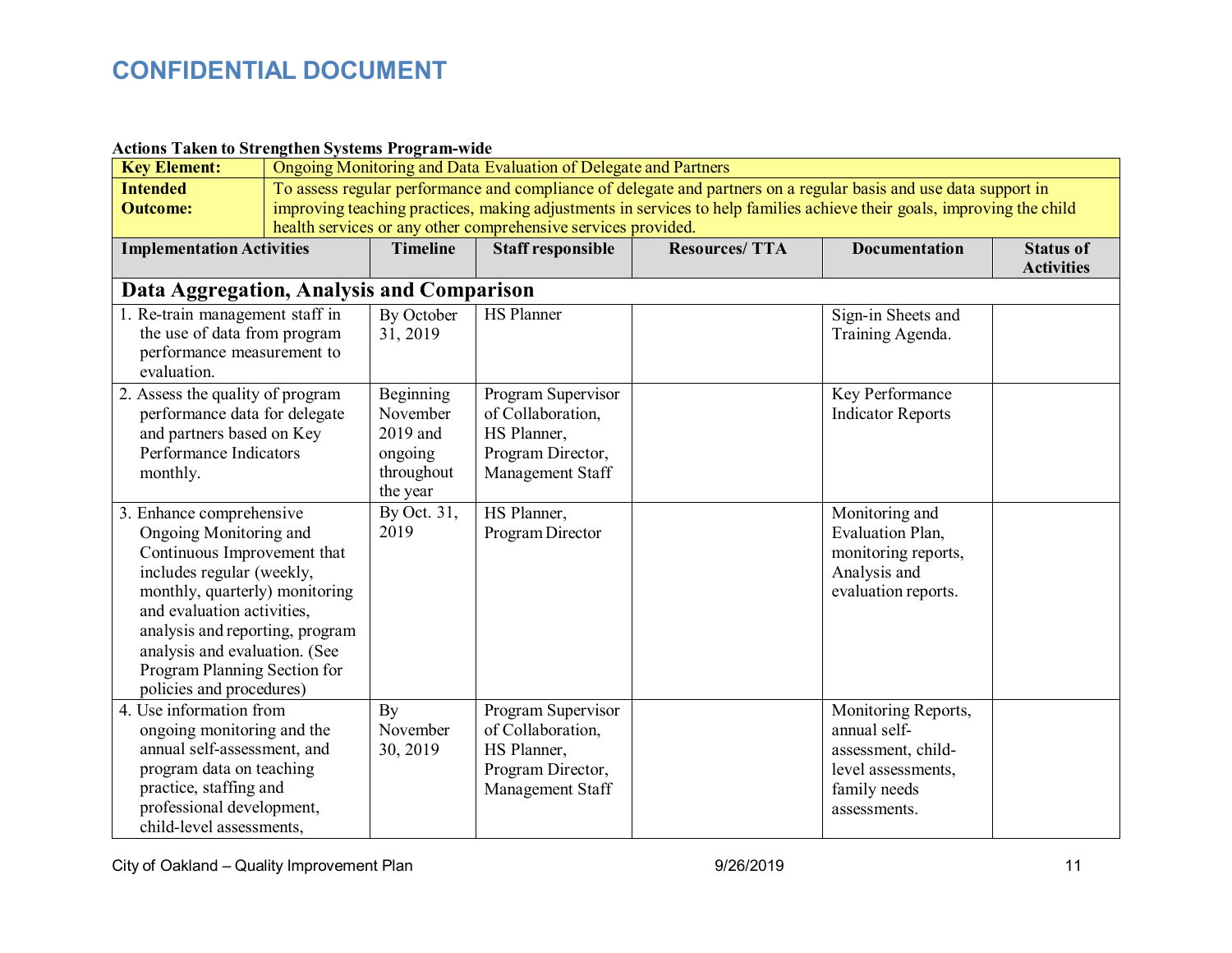| <b>Key Element:</b>                                                                                                                                                                                                                                                                                                                                                                                       | Ongoing Monitoring and Data Evaluation of Delegate and Partners |                                                                                                                                                                                                                                                                                                             |                                                                                                                             |                      |                                                                                                |                                       |
|-----------------------------------------------------------------------------------------------------------------------------------------------------------------------------------------------------------------------------------------------------------------------------------------------------------------------------------------------------------------------------------------------------------|-----------------------------------------------------------------|-------------------------------------------------------------------------------------------------------------------------------------------------------------------------------------------------------------------------------------------------------------------------------------------------------------|-----------------------------------------------------------------------------------------------------------------------------|----------------------|------------------------------------------------------------------------------------------------|---------------------------------------|
| <b>Intended</b><br><b>Outcome:</b>                                                                                                                                                                                                                                                                                                                                                                        |                                                                 | To assess regular performance and compliance of delegate and partners on a regular basis and use data support in<br>improving teaching practices, making adjustments in services to help families achieve their goals, improving the child<br>health services or any other comprehensive services provided. |                                                                                                                             |                      |                                                                                                |                                       |
| <b>Implementation Activities</b>                                                                                                                                                                                                                                                                                                                                                                          |                                                                 | <b>Timeline</b>                                                                                                                                                                                                                                                                                             | <b>Staff responsible</b>                                                                                                    | <b>Resources/TTA</b> | <b>Documentation</b>                                                                           | <b>Status of</b><br><b>Activities</b> |
| family needs assessments,<br>and comprehensive services,<br>to identify program needs,<br>and develop and implement<br>plans for program<br>improvement. Implement the<br>monitoring system to include<br>delegate and partners<br>inclusive of issuing<br>monitoring reports that are<br>sent to the delegate or<br>partners executive leadership<br>team with expectations for<br>plans for correction. |                                                                 |                                                                                                                                                                                                                                                                                                             |                                                                                                                             |                      |                                                                                                |                                       |
| 5. Update ChildPlus system<br>including merging of<br>delegate CP to grantee<br>system to allow the use of<br>data to track outcomes in<br>Child Plus for all service<br>areas.                                                                                                                                                                                                                           |                                                                 | By January<br>2020                                                                                                                                                                                                                                                                                          | Program Director,<br>ChildPlus<br>Specialist,<br>ERSEA/Data<br>Coordinator and<br>Management Staff                          |                      | Merged Child Plus<br>System                                                                    |                                       |
| 6. Include delegate and partner<br>performance data in the<br>monthly Data Performance<br>Indicator Dashboards,<br>quarterly trend analysis.<br>Highlight progress of each<br>delegate and partner in the<br>reports that are provided to<br>the Policy Council and HS                                                                                                                                    |                                                                 | By<br>December<br>30, 2019                                                                                                                                                                                                                                                                                  | Program Supervisor<br>of HR and<br>Business, HS<br>Planner, Supervisor<br>of Comprehensive<br>services, Program<br>Director |                      | Monthly, Data<br>Performance<br>Indicator Dashboards,<br><b>Quarterly Monitoring</b><br>Report |                                       |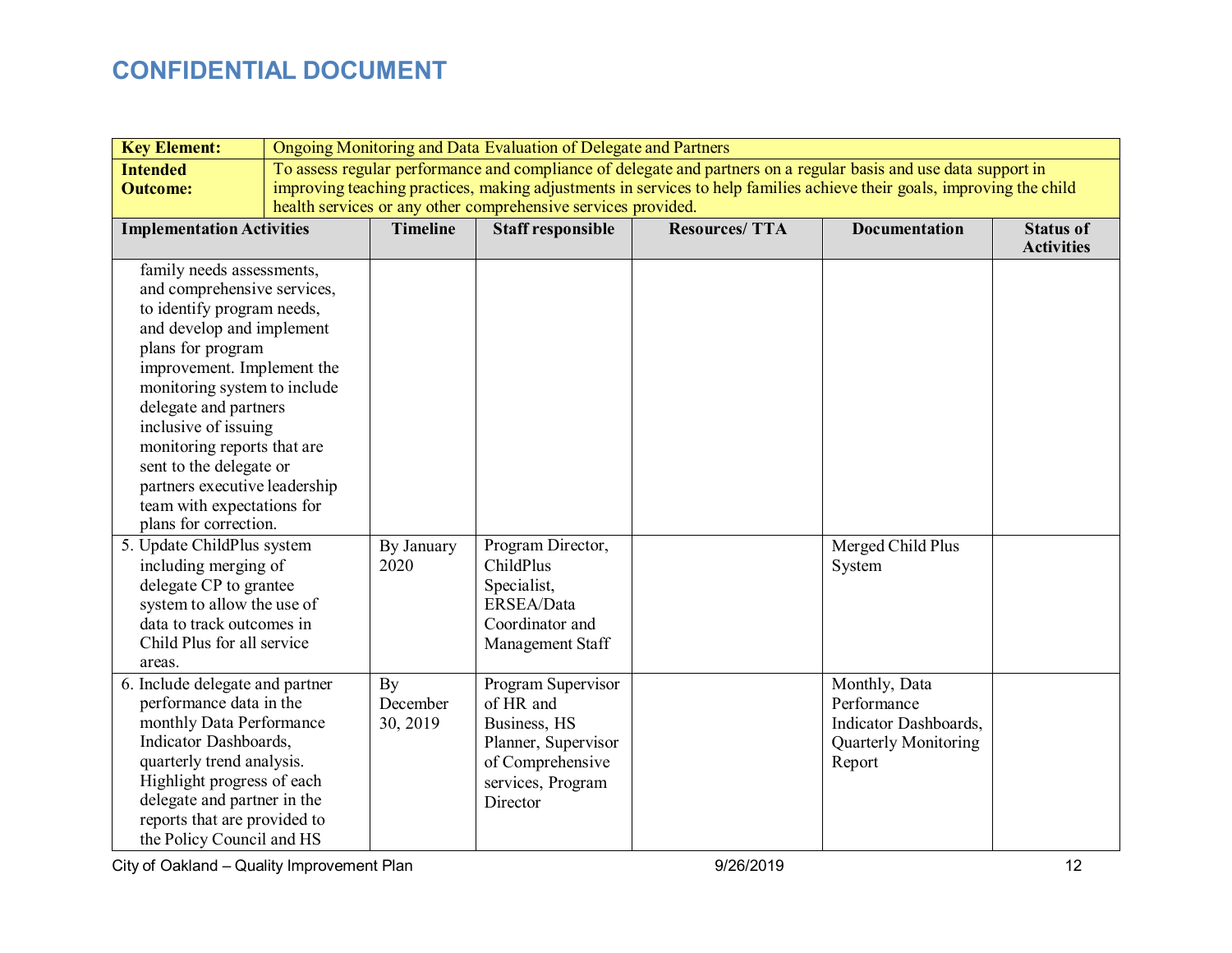| <b>Key Element:</b>                                                                                                                                                                                                                                                                                                                                               | Ongoing Monitoring and Data Evaluation of Delegate and Partners |                                                                                                                                                                                                                                                                                                             |                                                                            |                      |                                                                |                                       |
|-------------------------------------------------------------------------------------------------------------------------------------------------------------------------------------------------------------------------------------------------------------------------------------------------------------------------------------------------------------------|-----------------------------------------------------------------|-------------------------------------------------------------------------------------------------------------------------------------------------------------------------------------------------------------------------------------------------------------------------------------------------------------|----------------------------------------------------------------------------|----------------------|----------------------------------------------------------------|---------------------------------------|
| <b>Intended</b><br><b>Outcome:</b>                                                                                                                                                                                                                                                                                                                                |                                                                 | To assess regular performance and compliance of delegate and partners on a regular basis and use data support in<br>improving teaching practices, making adjustments in services to help families achieve their goals, improving the child<br>health services or any other comprehensive services provided. |                                                                            |                      |                                                                |                                       |
| <b>Implementation Activities</b>                                                                                                                                                                                                                                                                                                                                  |                                                                 | <b>Timeline</b>                                                                                                                                                                                                                                                                                             | <b>Staff responsible</b>                                                   | <b>Resources/TTA</b> | <b>Documentation</b>                                           | <b>Status of</b><br><b>Activities</b> |
| Advisory Board. Use data<br>analysis to support delegate<br>and partners to improve<br>teaching practices, adjust in<br>services to help families<br>achieve their goals, improve<br>child health services and all<br>other comprehensive services<br>provided.                                                                                                   |                                                                 |                                                                                                                                                                                                                                                                                                             |                                                                            |                      |                                                                |                                       |
| 7. Develop the framework and<br>methodology for a<br>comprehensive annual<br>evaluation of delegate and<br>partners using aggregate data<br>from monitoring reports to<br>identify risks and inform<br>strategies for continuous<br>improvement in all program<br>service areas which become<br>part of the annual contract with<br>special conditions if needed. |                                                                 | By January<br>08, 2020                                                                                                                                                                                                                                                                                      | Program Supervisor<br>of Collaboration,<br>HS Planner,<br>Program Director |                      | Framework for<br>Annual Evaluation of<br>Delegate and Partners |                                       |
| 8. Monthly meetings with delegate<br>management team to discuss<br>ongoing monitoring reports and<br>to make improvements and<br>adjustments as needed.                                                                                                                                                                                                           |                                                                 | Beginning<br>October 25,<br>2020                                                                                                                                                                                                                                                                            | Program Supervisor<br>of Collaboration,<br>HS Planner,<br>Program Director |                      | Sign-in sheets,<br>meeting agendas.                            |                                       |
| 9. Child Plus Data Specialist and<br>Monitoring and Evaluation<br>Analyst hiring requisition.<br>submitted to HR. New positions                                                                                                                                                                                                                                   |                                                                 | By January<br>08, 2020                                                                                                                                                                                                                                                                                      | Human Services<br>Director,<br>Program Director                            |                      | Approval to hire<br><b>Limited Duration</b><br>Employee.       |                                       |

City of Oakland – Quality Improvement Plan and the City of Oakland – Quality Improvement Plan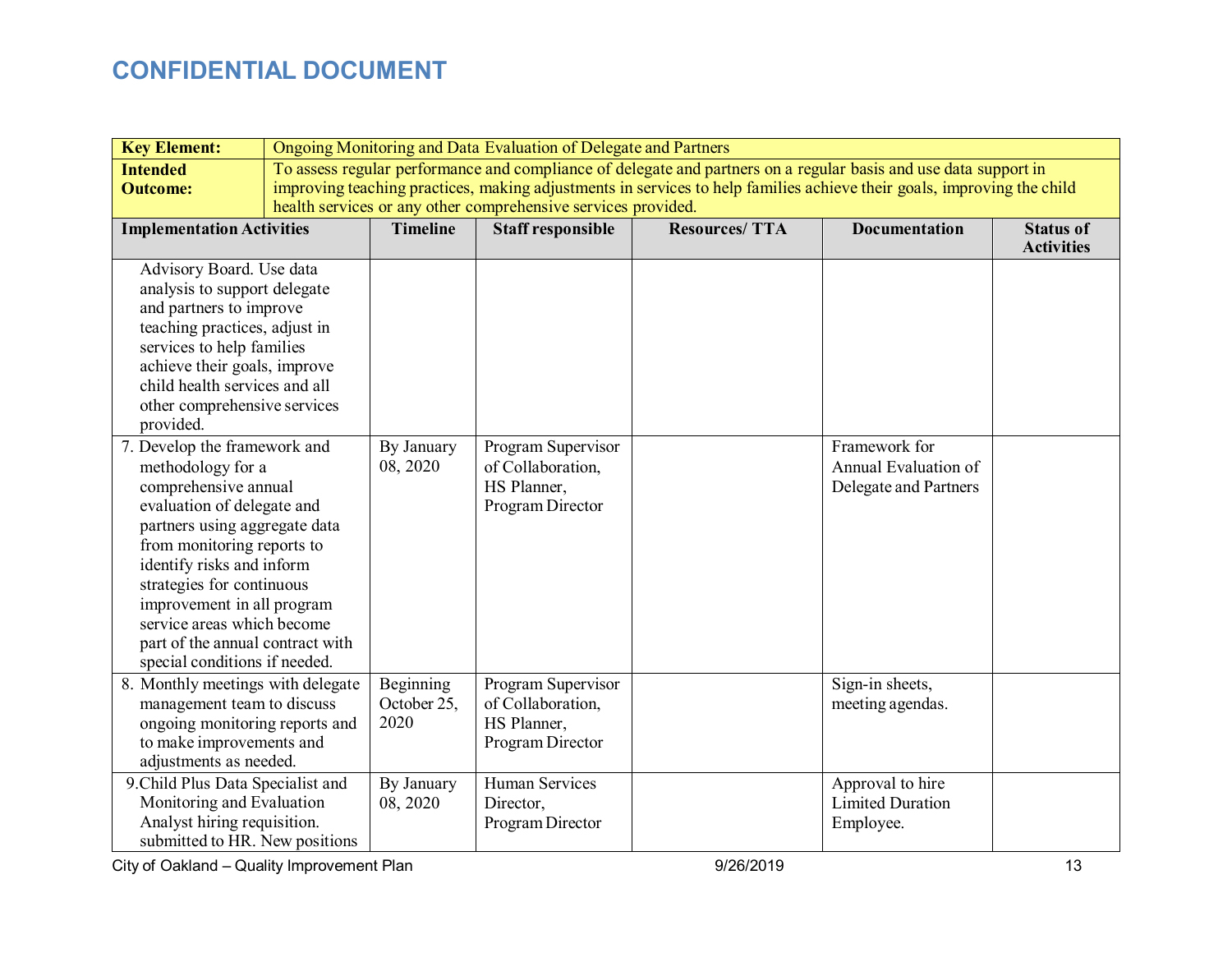| <b>Key Element:</b>              |                                                               | Ongoing Monitoring and Data Evaluation of Delegate and Partners |                          |                                                                                                                        |                      |                   |
|----------------------------------|---------------------------------------------------------------|-----------------------------------------------------------------|--------------------------|------------------------------------------------------------------------------------------------------------------------|----------------------|-------------------|
| <b>Intended</b>                  |                                                               |                                                                 |                          | To assess regular performance and compliance of delegate and partners on a regular basis and use data support in       |                      |                   |
| <b>Outcome:</b>                  |                                                               |                                                                 |                          | improving teaching practices, making adjustments in services to help families achieve their goals, improving the child |                      |                   |
|                                  | health services or any other comprehensive services provided. |                                                                 |                          |                                                                                                                        |                      |                   |
| <b>Implementation Activities</b> |                                                               | <b>Timeline</b>                                                 | <b>Staff responsible</b> | <b>Resources/TTA</b>                                                                                                   | <b>Documentation</b> | <b>Status of</b>  |
|                                  |                                                               |                                                                 |                          |                                                                                                                        |                      | <b>Activities</b> |
| will hold lead Child Plus and    |                                                               |                                                                 |                          |                                                                                                                        |                      |                   |
| Ongoing Monitoring and           |                                                               |                                                                 |                          |                                                                                                                        |                      |                   |
| Continuous Improvement           |                                                               |                                                                 |                          |                                                                                                                        |                      |                   |
| responsibility.                  |                                                               |                                                                 |                          |                                                                                                                        |                      |                   |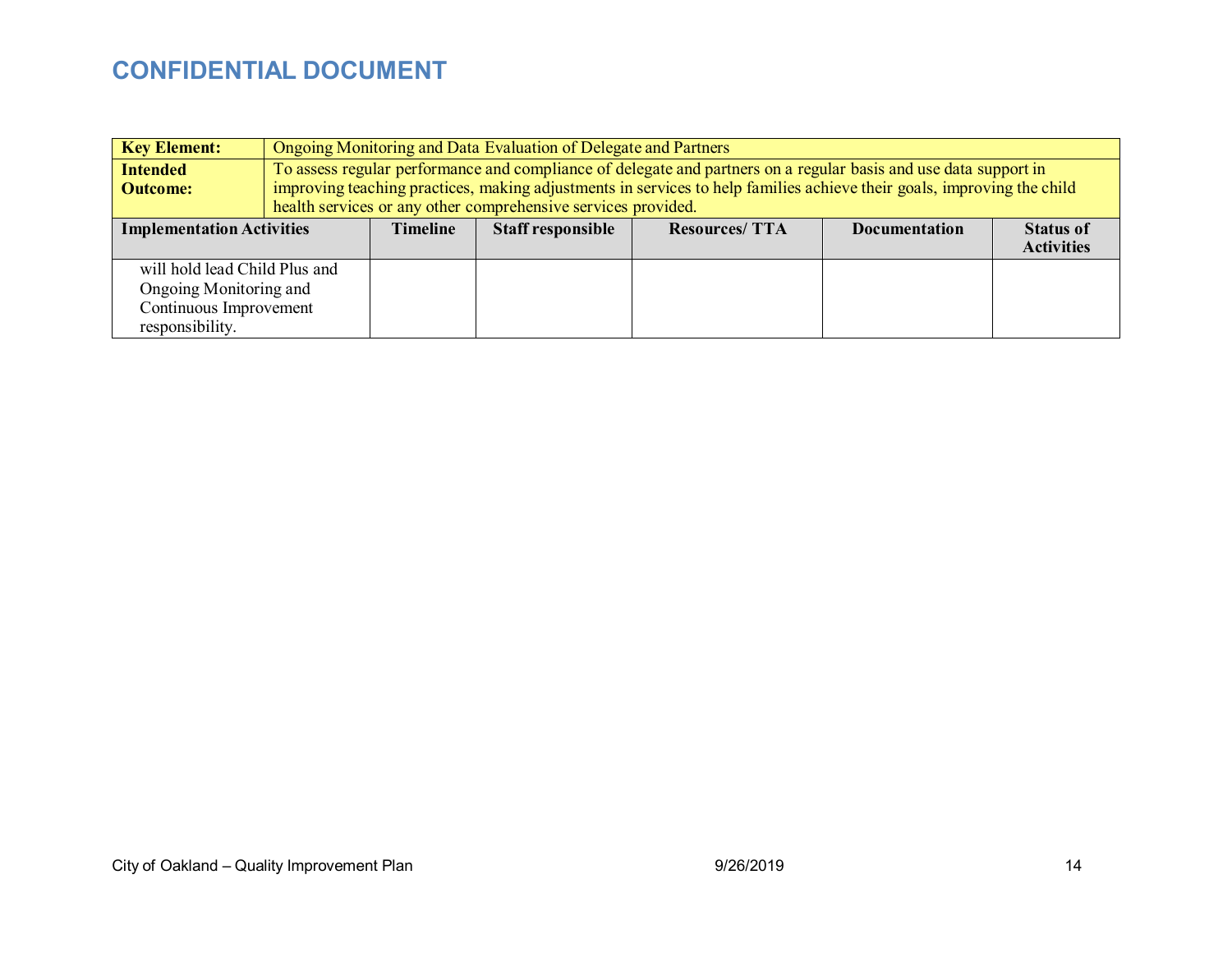#### **3. Area of Non-Compliance: Program Management**

| <b>Performance Standard</b>                                                                                                                                                                                                                                                                                                                                                                                                                                                                                                                                                                                                     | <b>Description of Incident</b>                                                                                                                                                                                                                                                                                                                                                                                                                                                                       | <b>Underlying/ Root Causes</b><br>Why do we think this happened?                                                                                                                                                                                                                                                                                                                                                                                                                                                                                                                                                                                                                                                                                                                                                                                                                                  | Actions taken to address this specific<br>incident<br>What were some immediate actions taken?<br>What did we do that specifically addressed<br>this incident?                                                                                                                                       |
|---------------------------------------------------------------------------------------------------------------------------------------------------------------------------------------------------------------------------------------------------------------------------------------------------------------------------------------------------------------------------------------------------------------------------------------------------------------------------------------------------------------------------------------------------------------------------------------------------------------------------------|------------------------------------------------------------------------------------------------------------------------------------------------------------------------------------------------------------------------------------------------------------------------------------------------------------------------------------------------------------------------------------------------------------------------------------------------------------------------------------------------------|---------------------------------------------------------------------------------------------------------------------------------------------------------------------------------------------------------------------------------------------------------------------------------------------------------------------------------------------------------------------------------------------------------------------------------------------------------------------------------------------------------------------------------------------------------------------------------------------------------------------------------------------------------------------------------------------------------------------------------------------------------------------------------------------------------------------------------------------------------------------------------------------------|-----------------------------------------------------------------------------------------------------------------------------------------------------------------------------------------------------------------------------------------------------------------------------------------------------|
| 1302.91 Staff<br>qualifications and<br>competency requirements.<br>(a) Purpose. A program<br>must ensure all staff,<br>consultants, and<br>contractors engaged in the<br>delivery of program<br>services have sufficient<br>knowledge, training and<br>experience, and<br>competencies to fulfill the<br>roles and responsibilities<br>of their positions and to<br>ensure high-quality<br>service delivery in<br>accordance with the<br>program performance<br>standards. A program<br>must provide ongoing<br>training and professional<br>development to support<br>staff in fulfilling their<br>roles and responsibilities. | The grantee did<br>not ensure that all<br>of the program<br>managers had an<br>effective system<br>to utilize their<br>knowledge,<br>training, and<br>experience to<br>ensure high-<br>quality service<br>delivery.<br>The grantee did not<br>demonstrate program<br>oversight to ensure that<br>all staff, consultants,<br>and contractors had<br>sufficient knowledge<br>and training to<br>implement program<br>services as evident in<br>health services,<br>ERSEA, and staff<br>qualifications. | • During the first 2.5 years of program<br>implementation, the program focused<br>on reorganization of staffing. For<br>example, the long-time HS Director<br>retired, and the City had interim<br>directors for two years. The program<br>also re-organized to support a smaller<br>number of directly operated,<br>managed centers and an increased<br>number of children served through<br>partnerships.<br>• In addition to the leadership vacancy,<br>the program experienced teaching<br>shortages, like many HS programs<br>across the State. This resulted in<br>management staff, including service<br>area coordinators, to dedicate time to<br>staff centers so services to children<br>and families would not be disrupted.<br>Thus, the focus on developing and<br>implementing comprehensive<br>management systems, inclusive of<br>program oversight, was delayed until<br>Year 3. | • Management systems that incorporate<br>program supervision are being developed<br>thus creating greater accountability.<br>• In the current re-organization, the Coach<br>Coordinator's duties will be refined to<br>include overall responsibility for training<br>and professional development. |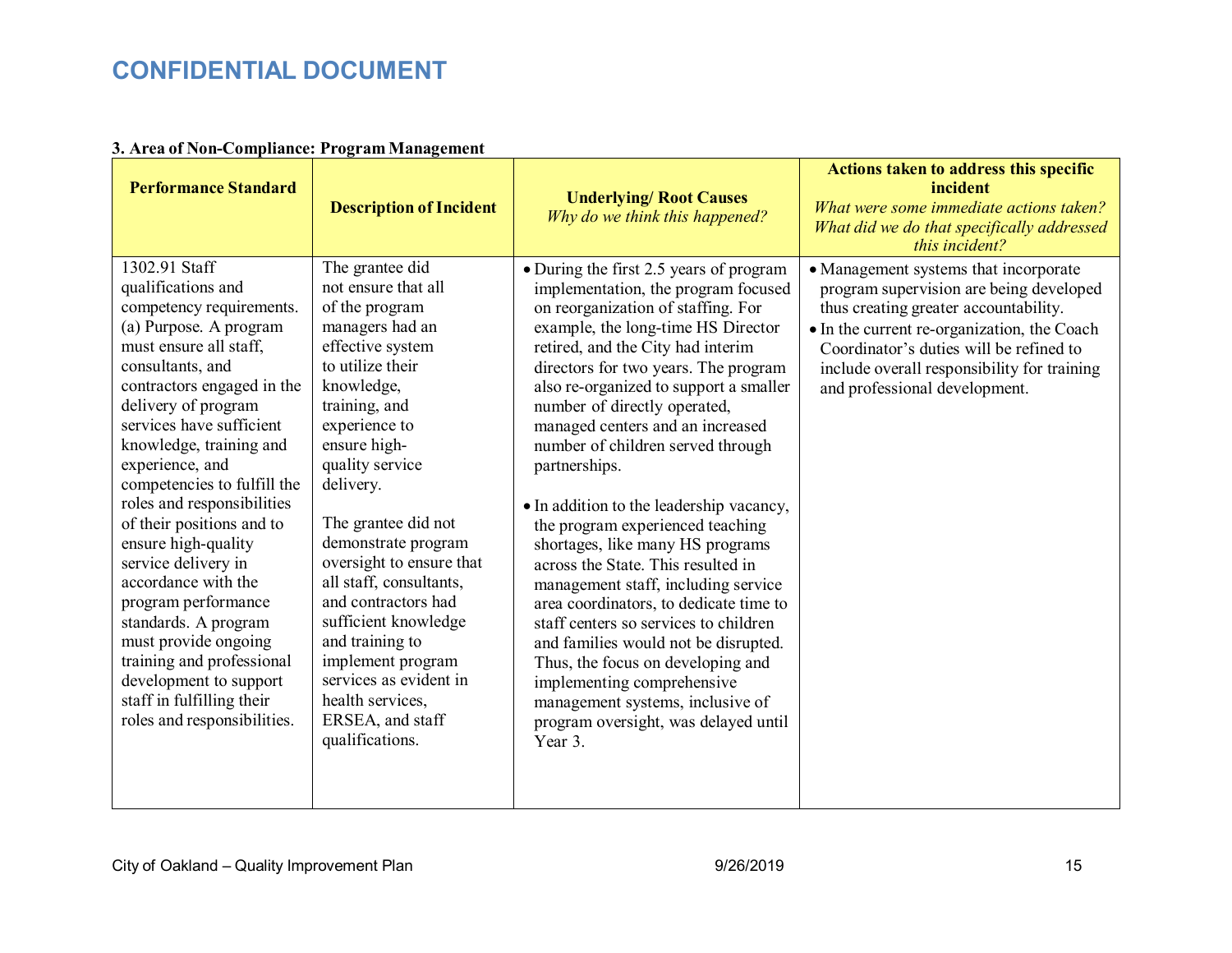#### **Actions Taken to Strengthen Systems Program-wide**

| <b>Key Element:</b>                                                                                                                 | Knowledge and Training of Program Staff to Implement Program Services                                                                       |                                                  |                                                           |                      |                                                                              |                                       |
|-------------------------------------------------------------------------------------------------------------------------------------|---------------------------------------------------------------------------------------------------------------------------------------------|--------------------------------------------------|-----------------------------------------------------------|----------------------|------------------------------------------------------------------------------|---------------------------------------|
| <b>Intended</b><br><b>Outcome:</b>                                                                                                  | The successful implementation of program services that are in compliance with applicable HSPPS, as well as meet best<br>practice standards. |                                                  |                                                           |                      |                                                                              |                                       |
| <b>Implementation Activities</b>                                                                                                    |                                                                                                                                             | <b>Timeline</b>                                  | <b>Staff responsible</b>                                  | <b>Resources/TTA</b> | <b>Documentation</b>                                                         | <b>Status of</b><br><b>Activities</b> |
|                                                                                                                                     |                                                                                                                                             | <b>Staff Knowledge, Training and Experience:</b> |                                                           |                      |                                                                              |                                       |
| 1. Re-train all management staff<br>in the Performance Standards.                                                                   |                                                                                                                                             | By November 25,<br>2019.                         | Coach<br>Coordinator,<br>Program Director                 |                      | Sign-in sheet and<br>training agenda.                                        |                                       |
| 2. Re-train management staff in<br>the use of data from program<br>performance measurement to<br>evaluation.                        |                                                                                                                                             | By October 31,<br>2019                           | HS Planner,<br>Program Director                           |                      | Sign-in Sheets and<br>Training Agenda.                                       |                                       |
| 3. Add a performance rubric in<br>the annual performance<br>appraisal on maintaining<br>knowledge and training in<br>service areas. |                                                                                                                                             | By January 8,<br>2020                            | Program<br>Supervisor of<br><b>Business Services</b>      |                      | Performance<br>Appraisals                                                    |                                       |
| 4. Monitor implementation of<br>performance development<br>plans quarterly.                                                         |                                                                                                                                             | Ongoing<br>beginning October<br>31, 2019         | Coach<br>Coordinator,<br>Supervisors,<br>Program Director |                      | Supervision<br>documentation forms,<br>Audit report of<br>performance plans. |                                       |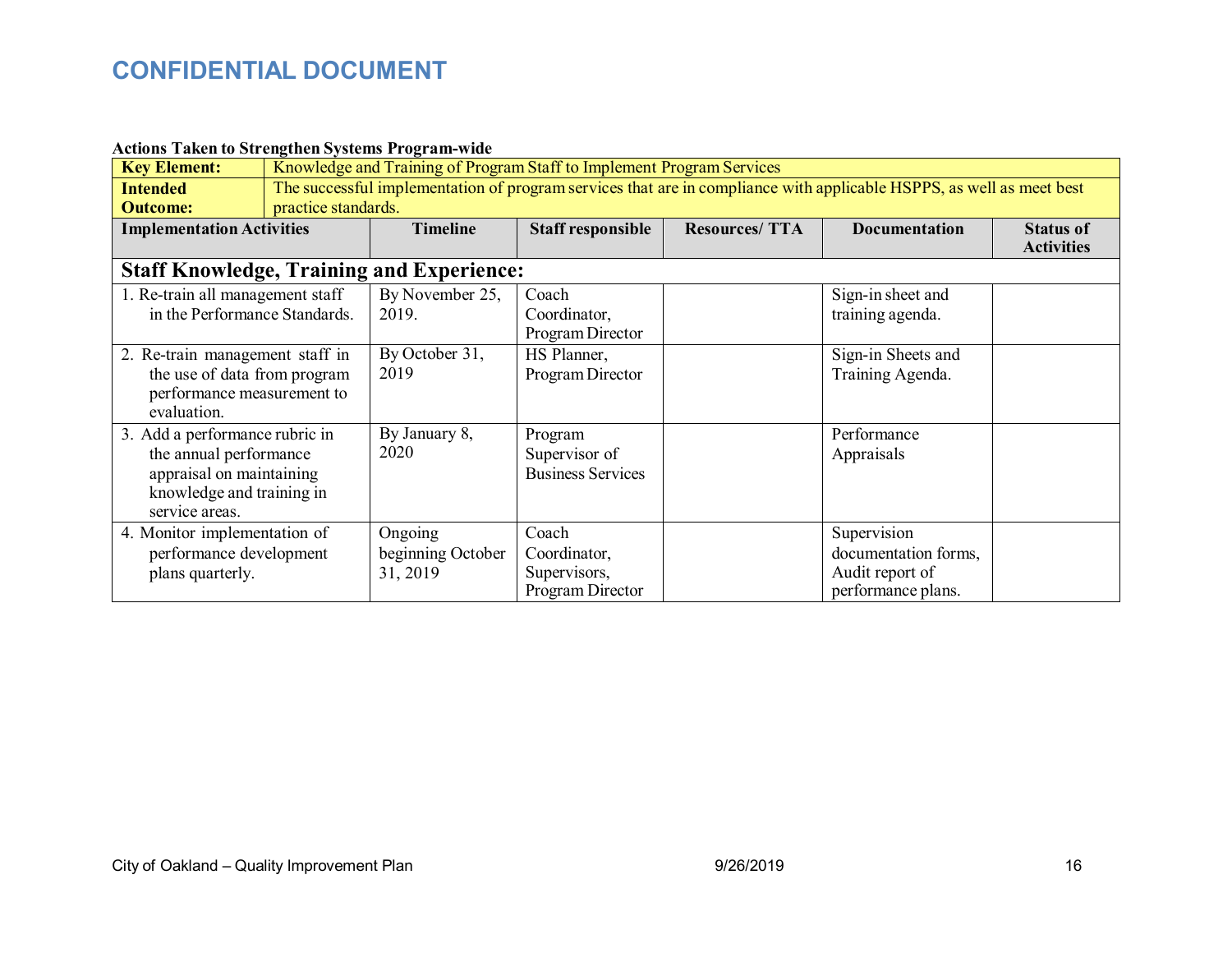| <b>Performance Standard</b>                                                                                                                                                                                                                                                                                                                                                                                                                                                                                                                                                                                                                                                                                                                                                                                      | <b>Description of Incident</b>                                                                                                                                                                                                                                                                                                                                                                                                                                                                                                                                                                                                                                                                                                                                                                                                                                                                                                                | <b>Underlying/ Root Causes</b><br>Why do we think this happened?                                                                                                                                                                                                                                                                                                                                                                                                                                                                                                                                                                                                                                                                                   | <b>Actions taken to address this specific</b><br>incident<br>What were some immediate actions taken?<br>What did we do that specifically addressed<br>this incident?                            |
|------------------------------------------------------------------------------------------------------------------------------------------------------------------------------------------------------------------------------------------------------------------------------------------------------------------------------------------------------------------------------------------------------------------------------------------------------------------------------------------------------------------------------------------------------------------------------------------------------------------------------------------------------------------------------------------------------------------------------------------------------------------------------------------------------------------|-----------------------------------------------------------------------------------------------------------------------------------------------------------------------------------------------------------------------------------------------------------------------------------------------------------------------------------------------------------------------------------------------------------------------------------------------------------------------------------------------------------------------------------------------------------------------------------------------------------------------------------------------------------------------------------------------------------------------------------------------------------------------------------------------------------------------------------------------------------------------------------------------------------------------------------------------|----------------------------------------------------------------------------------------------------------------------------------------------------------------------------------------------------------------------------------------------------------------------------------------------------------------------------------------------------------------------------------------------------------------------------------------------------------------------------------------------------------------------------------------------------------------------------------------------------------------------------------------------------------------------------------------------------------------------------------------------------|-------------------------------------------------------------------------------------------------------------------------------------------------------------------------------------------------|
| 1302.92 Training and<br>professional development.<br>(b) A program must<br>establish and implement a<br>systematic approach to<br>staff training and<br>professional development<br>designed to assist staff in<br>acquiring or increasing the<br>knowledge and skills<br>needed to provide high-<br>quality, comprehensive<br>services within the scope<br>of their job<br>responsibilities, and<br>attached to academic credit<br>as appropriate. At a<br>minimum, the system must<br>include: (1) Staff<br>completing a minimum of<br>15 clock hours of<br>professional development<br>per year. For teaching<br>staff, such professional<br>development must meet<br>the requirements described<br>in section $648A(a)(5)$ of<br>the Act. $(2)$ Training on<br>methods to handle<br>suspected or known child | The grantee did not ensure the<br>program had established and<br>implemented a systematic<br>approach to staff training and<br>professional development<br>designed to assist staff in<br>acquiring or increasing the<br>knowledge and skills needed to<br>provide high-quality,<br>comprehensive services within<br>the scope of their job<br>responsibilities, and attached to<br>academic credit as appropriate.<br>In interviews with the Head<br>Start/Early Head Start Director,<br>Human Resource/Fiscal<br>Coordinator, Health/Nutrition<br>Coordinator, and two ERSEA<br>support staff, they were not able<br>to provide documentation of<br>staff training. The management<br>team stated they were still<br>relying on expertise from<br>consultants due to their lack of<br>knowledge in their newly<br>assigned content areas. The<br>Director and management team<br>were not able to provide<br>professional development plans | • Training and professional<br>development activities were<br>distributed among all service<br>area Coordinators and the four<br>Program Supervisors. The<br>responsibility for managing,<br>coordinating, and tracking<br>ongoing staff training and<br>professional development was<br>not specifically assigned to any<br>one person.<br>• The first 2.5 years of the<br>program were dedicated to<br>staffing the centers, resulting in<br>service area coordinators<br>having to fill in vacancies at the<br>centers so as not to affect<br>children and families. This<br>resulted in the delay of the<br>creation of management<br>systems and<br>policies/procedures for service<br>areas, inclusive of professional<br>development plans. | • The Coach Coordinator's job<br>responsibilities have been expanded to<br>include oversight of managing,<br>coordinating, and tracking ongoing staff<br>training and professional development. |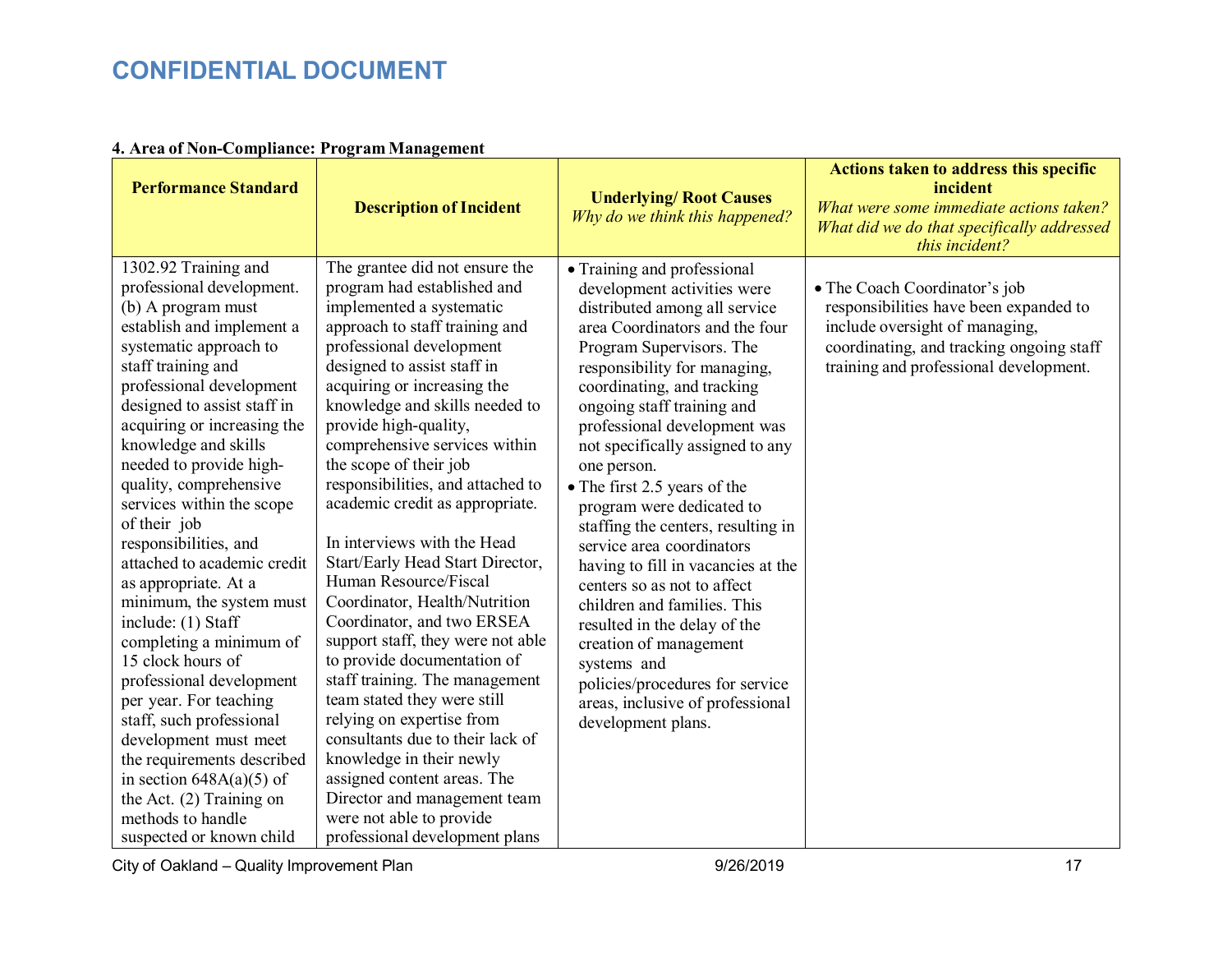| <b>Performance Standard</b>                                                                                                                                                                                                                                                                                                                                                                                                                                                                                                                              | <b>Description of Incident</b>                    | <b>Underlying/ Root Causes</b><br>Why do we think this happened? | <b>Actions taken to address this specific</b><br>incident<br>What were some immediate actions taken?<br>What did we do that specifically addressed<br>this incident? |
|----------------------------------------------------------------------------------------------------------------------------------------------------------------------------------------------------------------------------------------------------------------------------------------------------------------------------------------------------------------------------------------------------------------------------------------------------------------------------------------------------------------------------------------------------------|---------------------------------------------------|------------------------------------------------------------------|----------------------------------------------------------------------------------------------------------------------------------------------------------------------|
| abuse and neglect cases,<br>that comply with<br>applicable federal, state,<br>local, and tribal laws; (3)<br>Training for child and<br>family services staff on<br>best practices for<br>implementing family<br>engagement strategies in a<br>systemic way, as described<br>throughout this part; $(4)$<br>Training for child and<br>family services staff,<br>including staff that work<br>on family services, health,<br>and disabilities, that builds<br>their knowledge,<br>experience, and<br>competencies to improve<br>child and family outcomes; | to support the staff's growth and<br>development. |                                                                  |                                                                                                                                                                      |
| and, (5) Research-based<br>approaches to professional<br>development for education<br>staff, that are focused on<br>effective curricula<br>implementation,<br>knowledge of the content<br>in Head Start Early<br>Learning Outcomes<br>Framework: Ages Birth to<br>Five, partnering with                                                                                                                                                                                                                                                                  |                                                   |                                                                  |                                                                                                                                                                      |

City of Oakland – Quality Improvement Plan and the City of Oakland – Quality Improvement Plan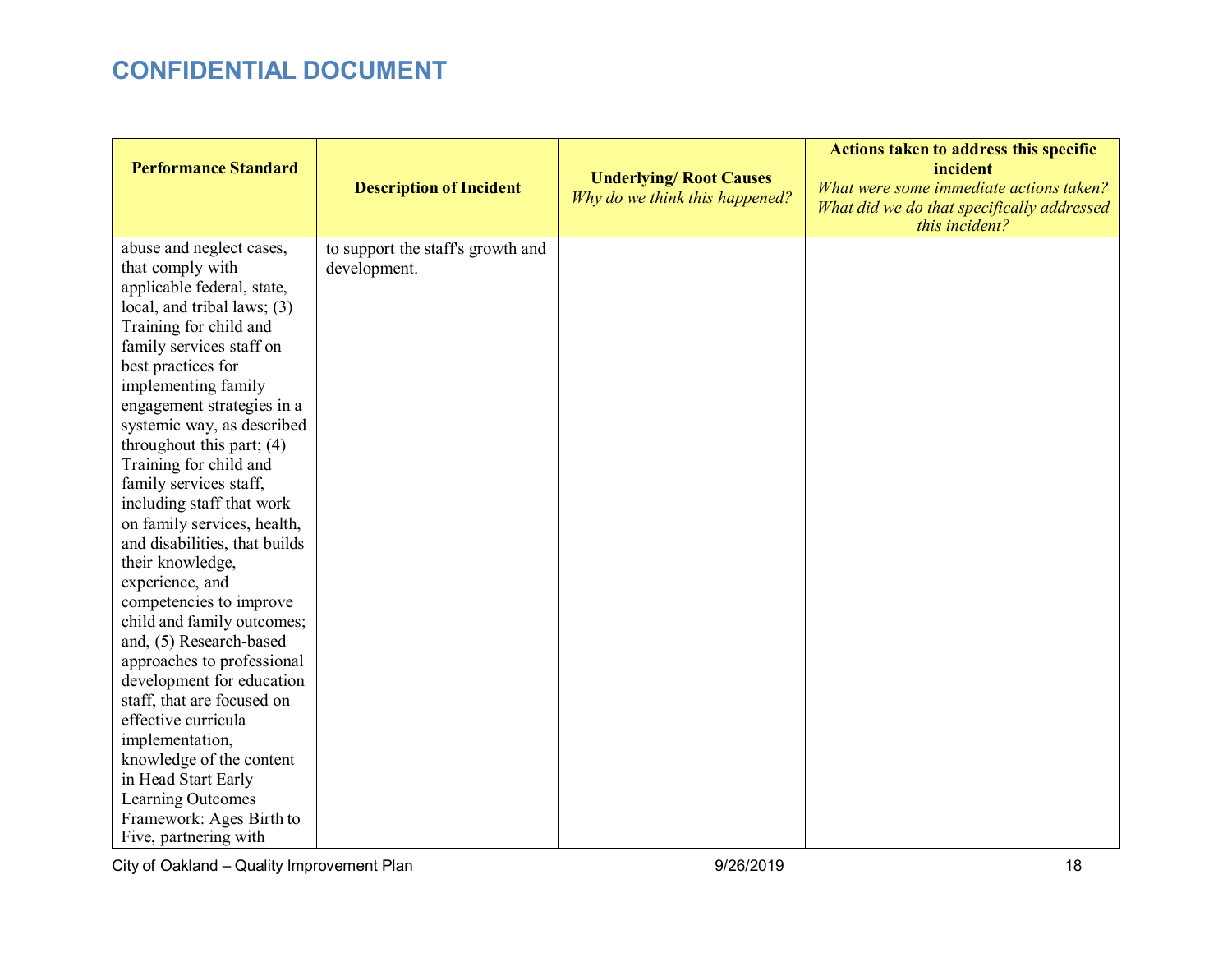| <b>Performance Standard</b>                                                                                                   | <b>Description of Incident</b> | <b>Underlying/ Root Causes</b><br>Why do we think this happened? | Actions taken to address this specific<br>incident<br>What were some immediate actions taken?<br>What did we do that specifically addressed<br>this incident? |
|-------------------------------------------------------------------------------------------------------------------------------|--------------------------------|------------------------------------------------------------------|---------------------------------------------------------------------------------------------------------------------------------------------------------------|
| families, supporting<br>children with disabilities<br>and their families,<br>providing effective and<br>nurturing adult-child |                                |                                                                  |                                                                                                                                                               |
| interactions, supporting<br>dual language learners as<br>appropriate, addressing                                              |                                |                                                                  |                                                                                                                                                               |
| challenging behaviors,<br>preparing children and<br>families for transitions (as<br>described in subpart G of                 |                                |                                                                  |                                                                                                                                                               |
| this part), and use of data<br>to individualize learning<br>experiences to improve<br>outcomes for all children.              |                                |                                                                  |                                                                                                                                                               |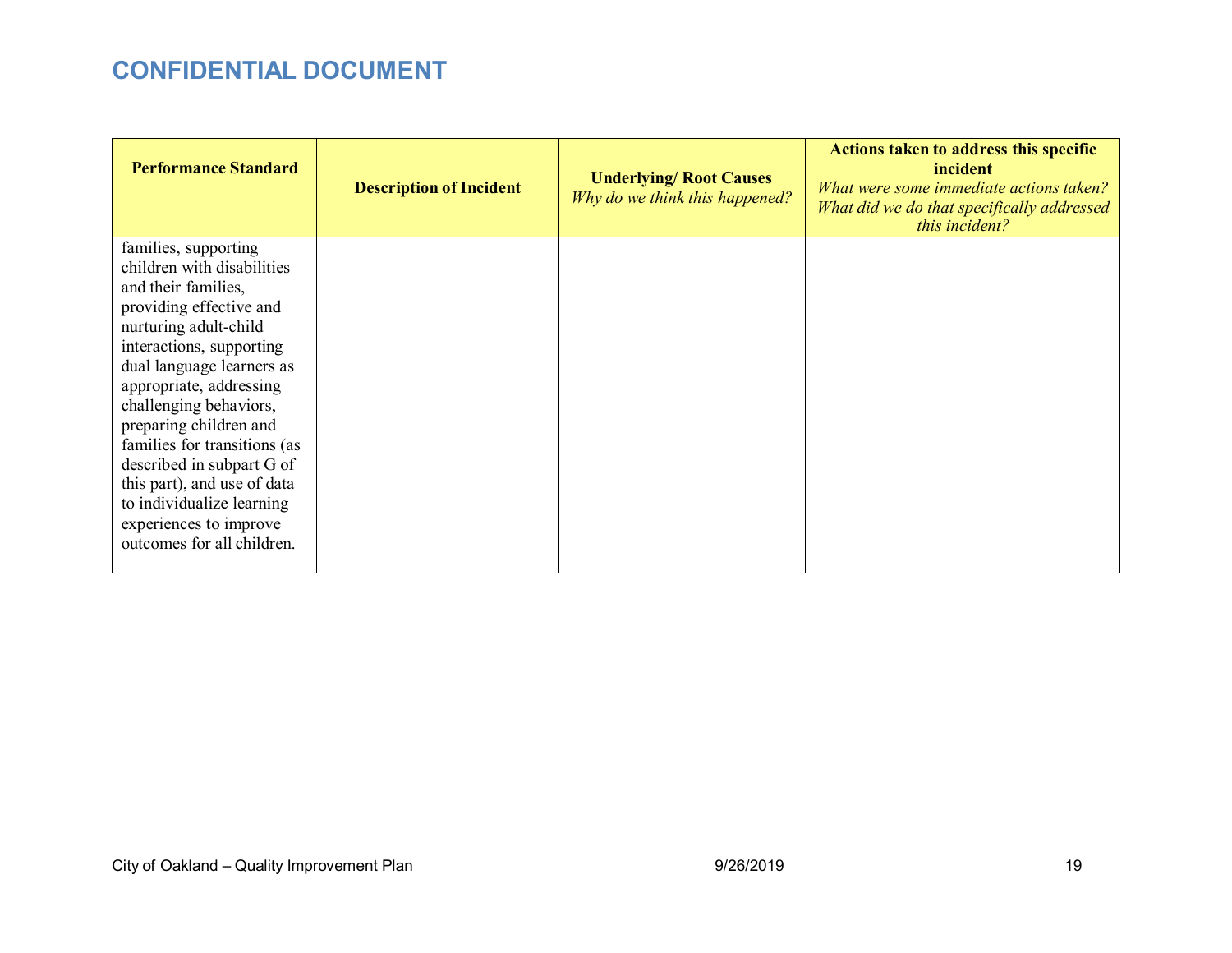| <b>Actions Taken to Strengthen Systems Program-wide</b> |                                                                                                                      |                 |                          |                      |                       |                                       |
|---------------------------------------------------------|----------------------------------------------------------------------------------------------------------------------|-----------------|--------------------------|----------------------|-----------------------|---------------------------------------|
| <b>Key Element:</b>                                     | Training and professional development.                                                                               |                 |                          |                      |                       |                                       |
| <b>Intended</b>                                         | The successful implementation of program services that are in compliance with applicable HSPPS, as well as meet best |                 |                          |                      |                       |                                       |
| <b>Outcome:</b>                                         | practice standards.                                                                                                  |                 |                          |                      |                       |                                       |
| <b>Implementation Activities</b>                        |                                                                                                                      | <b>Timeline</b> | <b>Staff responsible</b> | <b>Resources/TTA</b> | <b>Documentation</b>  | <b>Status of</b><br><b>Activities</b> |
| Training and professional development:                  |                                                                                                                      |                 |                          |                      |                       |                                       |
| 1. Refresher training for all                           |                                                                                                                      | By              | Coach Coordinator,       |                      | Sign-in sheet and     |                                       |
| management staff in the                                 |                                                                                                                      | November        | Program Director         |                      | training agenda.      |                                       |
| Performance Standards.                                  |                                                                                                                      | 25, 2019.       |                          |                      |                       |                                       |
| 2. Train management staff in the                        |                                                                                                                      | By October      | HS Planner,              |                      | Sign-in Sheets and    |                                       |
| use of data from program                                |                                                                                                                      | 31, 2019        | Program Director         |                      | Training Agenda.      |                                       |
| performance measurement to                              |                                                                                                                      |                 |                          |                      |                       |                                       |
| evaluation.                                             |                                                                                                                      |                 |                          |                      |                       |                                       |
| 3. Add a performance rubric in                          |                                                                                                                      | By January      | Program Supervisor       |                      | Performance           |                                       |
| the annual performance                                  |                                                                                                                      | 8,2020          | of Business              |                      | Appraisals of staff's |                                       |
| appraisal on maintaining                                |                                                                                                                      |                 | Services                 |                      | participation in at   |                                       |
| knowledge and training in                               |                                                                                                                      |                 |                          |                      | least 15 clock hours  |                                       |
| service areas.                                          |                                                                                                                      |                 |                          |                      | of professional       |                                       |
|                                                         |                                                                                                                      |                 |                          |                      | development           |                                       |
|                                                         |                                                                                                                      |                 |                          |                      | (1302.92)             |                                       |
| 4. Update policy and procedure                          |                                                                                                                      | By October      | Coach Coordinator,       |                      | Updated policy and    |                                       |
| on professional development                             |                                                                                                                      | 31, 2019        | Program Director,        |                      | procedure, sign-in    |                                       |
| plans and training protocol.                            |                                                                                                                      |                 | HR and Business          |                      | sheets, Training      |                                       |
| Train and monitor (quarterly)                           |                                                                                                                      |                 | Supervisor               |                      | agenda, professional  |                                       |
| supervisors on implementing                             |                                                                                                                      |                 |                          |                      | development plans     |                                       |
| policy.                                                 |                                                                                                                      |                 |                          |                      | for all staff.        |                                       |
| 5. Program Wide Professional                            |                                                                                                                      | By October      | Coach Coordinator,       |                      | Professional          |                                       |
| Development Strategy and                                |                                                                                                                      | 25, 2019        | Program Director         |                      | Development           |                                       |
| <b>Implementation Plan</b>                              |                                                                                                                      |                 |                          |                      | Strategy and          |                                       |
|                                                         |                                                                                                                      |                 |                          |                      | Implementation Plan.  |                                       |
| 6. Monitor implementation of                            |                                                                                                                      | Ongoing         | Coach Coordinator,       |                      | Supervision           |                                       |
| performance development                                 |                                                                                                                      | beginning       | Supervisors,             |                      | documentation forms,  |                                       |
| plans quarterly.                                        |                                                                                                                      | November        | Program Director         |                      | Audit report of       |                                       |
|                                                         |                                                                                                                      | 18, 2019        |                          |                      | performance plans.    |                                       |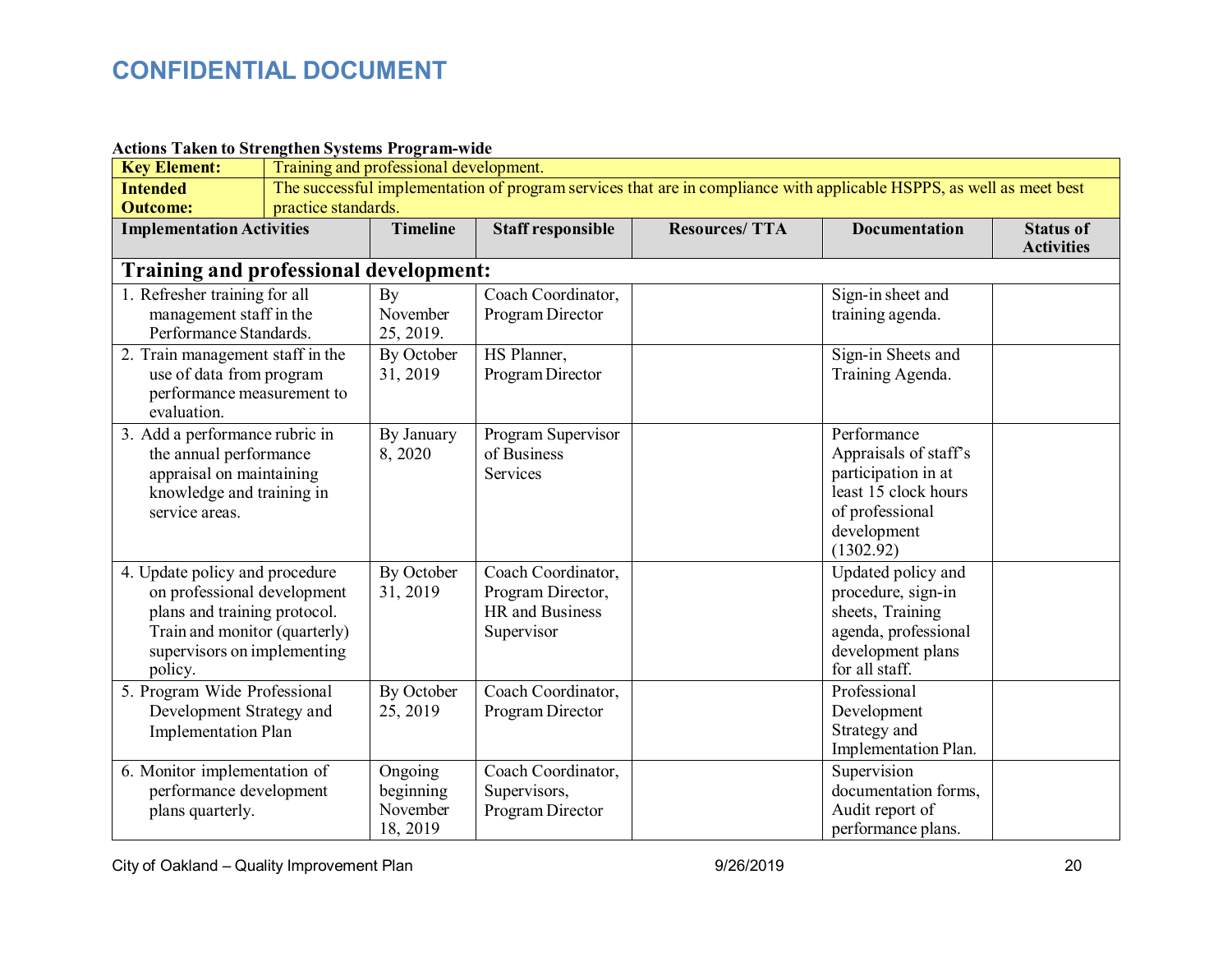| <b>Performance Standards</b>                                                                                                                                                                                                                                                                                                         | $\frac{1}{2}$<br><b>Description of Incident</b>                                                                                                                                                                                                                                                                                                                                                                                                                                                                                                                                                                                                                                                                                                                     | <b>Underlying/ Root Causes</b><br>Why do we think this happened?                                                                                                                                                                                                                                                                                                                                                                                                    | <b>Actions taken to address this specific</b><br>incident<br>What were some immediate actions taken?<br>What did we do that specifically addressed<br>this incident? |
|--------------------------------------------------------------------------------------------------------------------------------------------------------------------------------------------------------------------------------------------------------------------------------------------------------------------------------------|---------------------------------------------------------------------------------------------------------------------------------------------------------------------------------------------------------------------------------------------------------------------------------------------------------------------------------------------------------------------------------------------------------------------------------------------------------------------------------------------------------------------------------------------------------------------------------------------------------------------------------------------------------------------------------------------------------------------------------------------------------------------|---------------------------------------------------------------------------------------------------------------------------------------------------------------------------------------------------------------------------------------------------------------------------------------------------------------------------------------------------------------------------------------------------------------------------------------------------------------------|----------------------------------------------------------------------------------------------------------------------------------------------------------------------|
| 1302.102 Achieving<br>program goals. (c) Using<br>data for continuous<br>improvement. (2) This<br>process must: (i) Ensure<br>data is aggregated,<br>analyzed and compared in<br>such a way to assist<br>agencies in identifying<br>risks and informing<br>strategies for continuous<br>improvement in all<br>program service areas; | The grantee did not ensure<br>data is aggregated,<br>analyzed, and compared in<br>such a way to assist<br>agencies in identifying<br>risks and informing<br>strategies for continuous<br>improvement in all<br>program service areas.<br>The grantee was not<br>collecting program<br>performance data for<br>delegate and partners and<br>was not tracking outcomes<br>in Child Plus. During the<br>data tour, data entry was<br>incomplete or inaccurate.<br>During the review of<br>policies and procedures,<br>many inconsistent<br>versions were provided by<br>the management team and<br>support staff. The<br>inconsistent data, policies,<br>and procedures made it<br>difficult for managers to<br>identify risks and inform<br>strategies for continuous | • The program's policies and<br>procedures for data entry into<br>ChildPlus, monitoring of data<br>integrity in ChildPlus, and analyzing<br>data for continuous improvement was<br>in the process of being created in<br>Year 3 of the program.<br>• Regular compliance and<br>accountability reports using data from<br>ChildPlus were not required in the<br>first 2.5 years of the program, given<br>the program's priorities to fill center<br>staff vacancies. | Policies and procedures are being<br>$\bullet$<br>updated for all content areas.                                                                                     |

### **5. Area of Non-Compliance: Ongoing Monitoring and Continuous Improvement**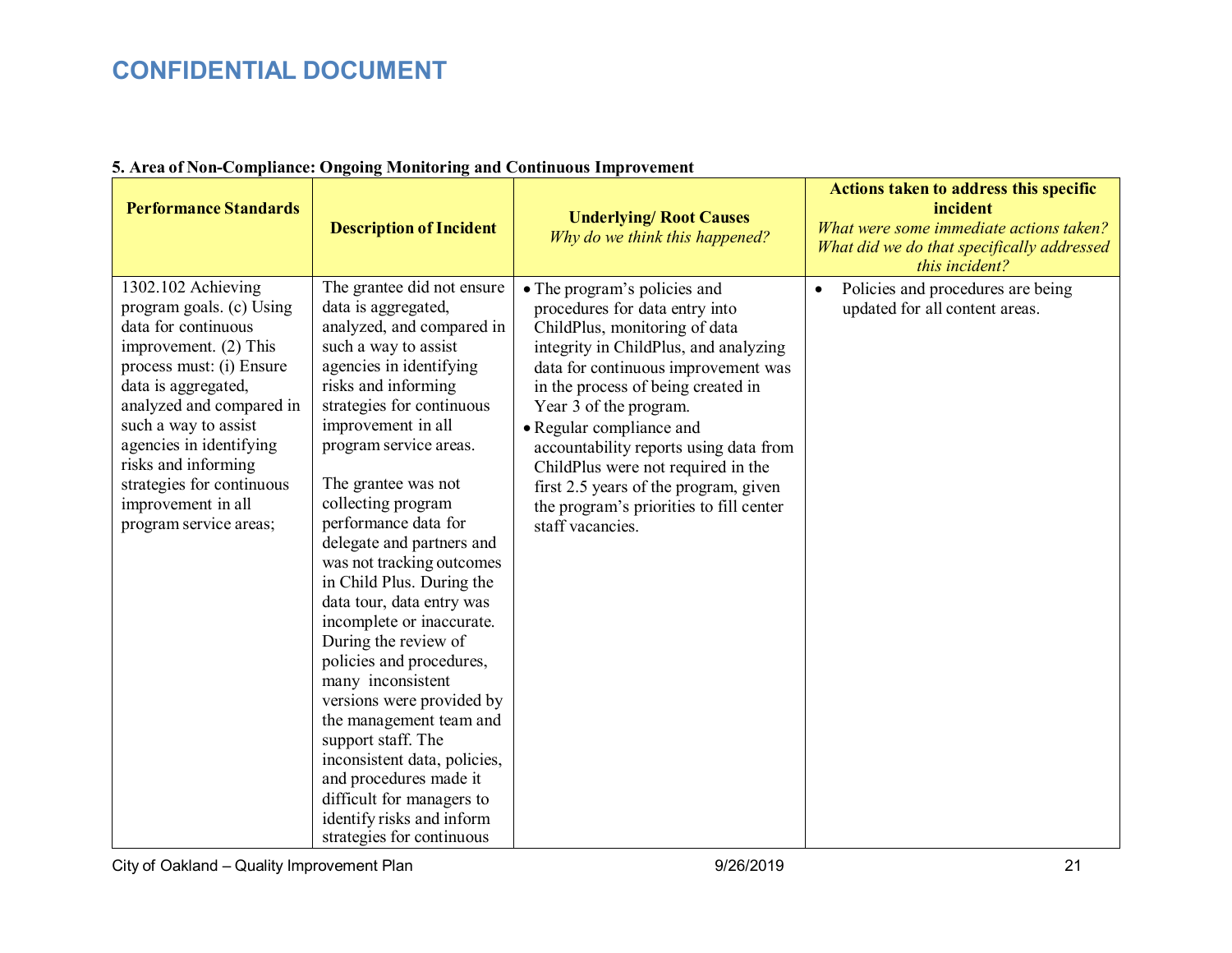| <b>Performance Standards</b> | <b>Description of Incident</b>                                                                                                                                                                                                                                                                                                                                                                                                                                                                                                                                                                                                                                                         | <b>Underlying/ Root Causes</b><br>Why do we think this happened? | Actions taken to address this specific<br>incident<br>What were some immediate actions taken?<br>What did we do that specifically addressed<br>this incident? |
|------------------------------|----------------------------------------------------------------------------------------------------------------------------------------------------------------------------------------------------------------------------------------------------------------------------------------------------------------------------------------------------------------------------------------------------------------------------------------------------------------------------------------------------------------------------------------------------------------------------------------------------------------------------------------------------------------------------------------|------------------------------------------------------------------|---------------------------------------------------------------------------------------------------------------------------------------------------------------|
|                              | program improvement.<br>During staff interviews,<br>data tours, review of child<br>files, and a review of the<br>Child Plus database had<br>inaccurate data for 60 out<br>of 85 ERSEA child files<br>reviewed. The Disabilities<br>Coordinator identified 36<br>children in the various<br>stages of referral to the<br>Local Education Agency<br>(LEA) for Individual<br>Education Plans (IEP) and<br><b>Individual Family Service</b><br>Plans (IFSP) and assumed<br>the program had met the<br>10 percent disabilities<br>requirement. The<br>Disabilities Coordinator<br>inaccurately counted<br>children in the evaluation<br>process as children with<br>identified disabilities |                                                                  |                                                                                                                                                               |
|                              | when in fact was not yet<br>determined. The grantee is<br>not using data for<br>decision-making or to<br>make program<br>improvements in all<br>service areas.                                                                                                                                                                                                                                                                                                                                                                                                                                                                                                                         |                                                                  |                                                                                                                                                               |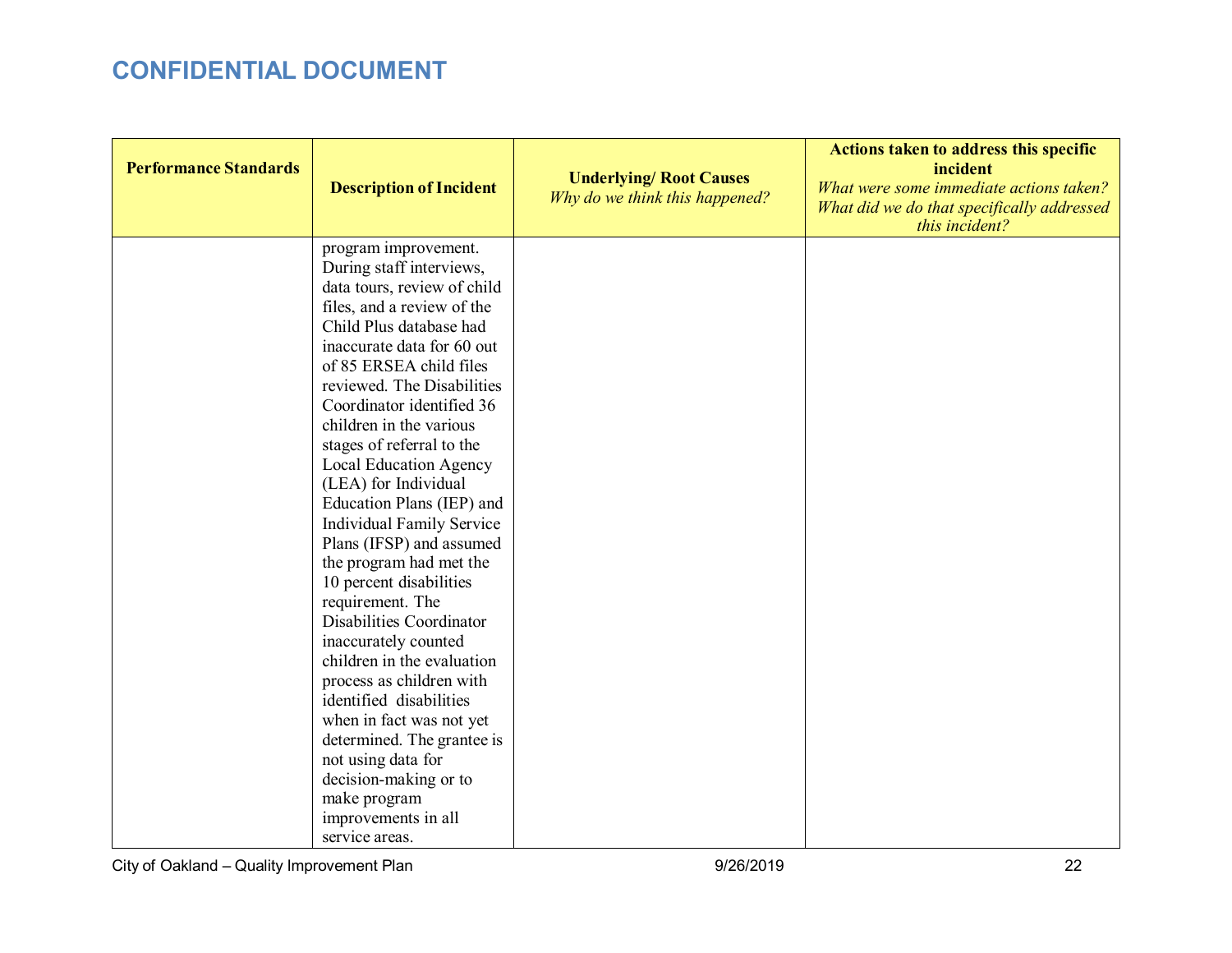| <b>Performance Standards</b> | <b>Description of Incident</b>                                                                                                                                                                                                                                                                                                         | <b>Underlying/ Root Causes</b><br>Why do we think this happened? | <b>Actions taken to address this specific</b><br>incident<br>What were some immediate actions taken?<br>What did we do that specifically addressed<br>this incident? |
|------------------------------|----------------------------------------------------------------------------------------------------------------------------------------------------------------------------------------------------------------------------------------------------------------------------------------------------------------------------------------|------------------------------------------------------------------|----------------------------------------------------------------------------------------------------------------------------------------------------------------------|
|                              | As a result, the grantee did<br>not ensure data is<br>aggregated, analyzed and<br>compared in such a way to<br>assist the delegate and<br>partners in identifying<br>risks and informing<br>strategies for continuous<br>improvement in all<br>program service areas;<br>therefore, it is not in<br>compliance with the<br>regulation. |                                                                  |                                                                                                                                                                      |
|                              | Information was not used<br>for ongoing monitoring<br>and improvement of<br>teaching practices, child-<br>level assessments, family<br>outcomes, health and<br>safety practices, and other<br>comprehensive services.<br>1302.102(c)(2)(iv)                                                                                            |                                                                  |                                                                                                                                                                      |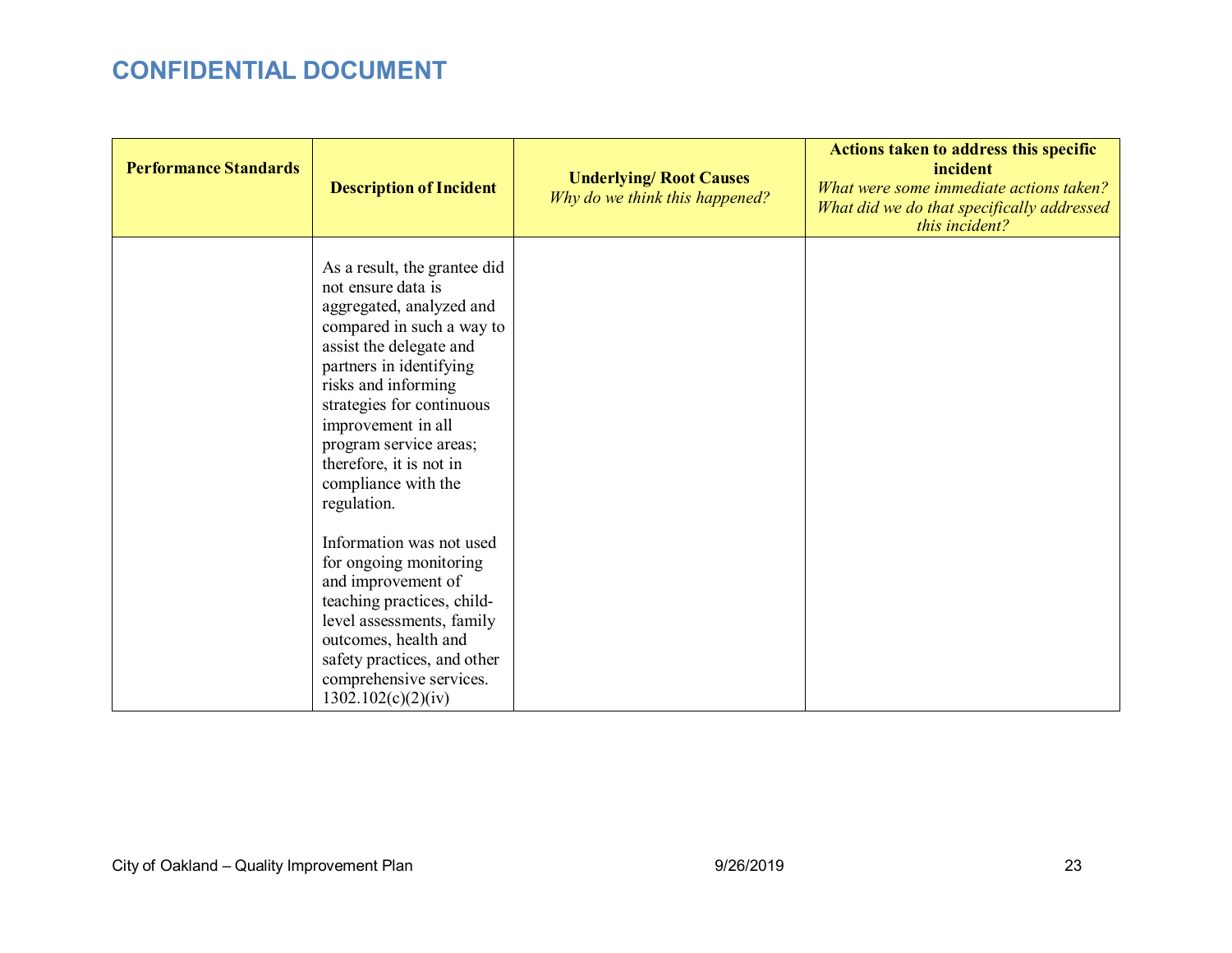### **Actions Taken to Strengthen Systems Program-wide**

| <b>Key Element:</b>                                                                                                                                                                    | Ongoing Monitoring and Data Evaluation of All Program Services                                                  |                                                                                                                                                                                         |                                                                                                    |                      |                                                                         |                                       |
|----------------------------------------------------------------------------------------------------------------------------------------------------------------------------------------|-----------------------------------------------------------------------------------------------------------------|-----------------------------------------------------------------------------------------------------------------------------------------------------------------------------------------|----------------------------------------------------------------------------------------------------|----------------------|-------------------------------------------------------------------------|---------------------------------------|
| <b>Intended</b>                                                                                                                                                                        | To assess regular performance and compliance of all program services on a regular basis and use data support in |                                                                                                                                                                                         |                                                                                                    |                      |                                                                         |                                       |
| <b>Outcome:</b>                                                                                                                                                                        |                                                                                                                 | improving teaching practices, making adjustments in services to help families achieve their goals, improving the<br>child health services or any other comprehensive services provided. |                                                                                                    |                      |                                                                         |                                       |
| <b>Implementation Activities</b>                                                                                                                                                       |                                                                                                                 | <b>Timeline</b>                                                                                                                                                                         | <b>Staff responsible</b>                                                                           | <b>Resources/TTA</b> | <b>Documentation</b>                                                    | <b>Status of</b><br><b>Activities</b> |
| Data Aggregation, Analysis and Comparison                                                                                                                                              |                                                                                                                 |                                                                                                                                                                                         |                                                                                                    |                      |                                                                         |                                       |
| 1. Train management staff in the<br>use of data from program<br>performance measurement to<br>evaluation.                                                                              |                                                                                                                 | By October<br>31, 2019                                                                                                                                                                  | HS Planner,<br>Program Director                                                                    |                      | Sign-in Sheets and<br>Training Agenda.                                  |                                       |
| 2. Implement Ongoing<br>Monitoring and Continuous<br>Improvement policy by<br>developing an Ongoing<br>Monitoring and Continuous<br>Improvement Workplan.                              |                                                                                                                 | By<br>December<br>20, 2019                                                                                                                                                              | HS Planner,<br>Program Director                                                                    |                      | <b>Ongoing Monitoring</b><br>and Continuous<br>Improvement<br>Workplan. |                                       |
| 3. Implement the monitoring<br>system, inclusive of issuing<br>monitoring reports that are<br>shared with the Policy Council<br>and Head Start Advisory<br>Board on a quarterly basis. |                                                                                                                 | By January<br>08, 2019                                                                                                                                                                  | Program<br>Supervisor of<br>Collaboration, HS<br>Planner, Program<br>Director,<br>Management Staff |                      | Monitoring Reports                                                      |                                       |
| 4. Enhance ChildPlus system and<br>merge delegate data into<br>grantee Child Plus system to<br>allow the use of data to track<br>outcomes in Child Plus for all<br>service areas.      |                                                                                                                 | By January<br>2020                                                                                                                                                                      | Program Director,<br>ChildPlus<br>Specialist,<br>ERSEA/Data<br>Coordinator and<br>Management Staff |                      | Merged Child Plus<br>System                                             |                                       |
| 5. Develop a monthly, Data<br>Performance Indicator<br>Dashboard that includes<br>delegate and partner<br>performance data. Share the                                                  |                                                                                                                 | By October<br>31, 2019                                                                                                                                                                  | Program<br>Supervisor of<br>Collaboration, HS<br>Planner, Program<br>Director                      |                      | Monthly, Data<br>Performance<br>Indicator<br>Dashboards                 |                                       |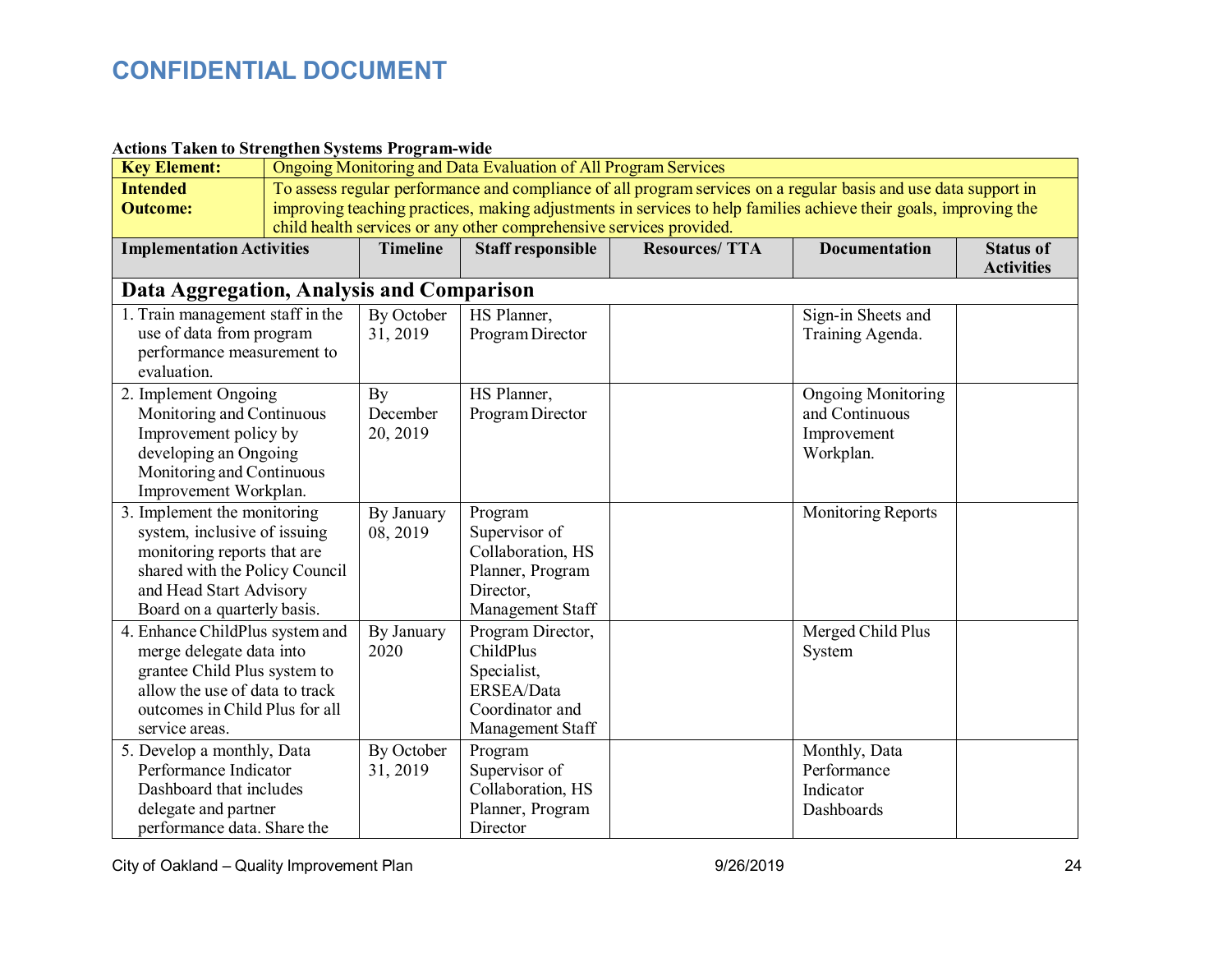| <b>Key Element:</b>                                                                                                                                                                                                                                                                                                                                                                                                                                          | Ongoing Monitoring and Data Evaluation of All Program Services |                                                                                                                                                                                                                                                                                                            |                                                                               |                      |                                                        |                                       |  |
|--------------------------------------------------------------------------------------------------------------------------------------------------------------------------------------------------------------------------------------------------------------------------------------------------------------------------------------------------------------------------------------------------------------------------------------------------------------|----------------------------------------------------------------|------------------------------------------------------------------------------------------------------------------------------------------------------------------------------------------------------------------------------------------------------------------------------------------------------------|-------------------------------------------------------------------------------|----------------------|--------------------------------------------------------|---------------------------------------|--|
| <b>Intended</b><br><b>Outcome:</b>                                                                                                                                                                                                                                                                                                                                                                                                                           |                                                                | To assess regular performance and compliance of all program services on a regular basis and use data support in<br>improving teaching practices, making adjustments in services to help families achieve their goals, improving the<br>child health services or any other comprehensive services provided. |                                                                               |                      |                                                        |                                       |  |
| <b>Implementation Activities</b>                                                                                                                                                                                                                                                                                                                                                                                                                             |                                                                | <b>Timeline</b>                                                                                                                                                                                                                                                                                            | <b>Staff responsible</b>                                                      | <b>Resources/TTA</b> | <b>Documentation</b>                                   | <b>Status of</b><br><b>Activities</b> |  |
| monthly dashboard with the<br>Policy Council and HS<br>Advisory Board.                                                                                                                                                                                                                                                                                                                                                                                       |                                                                |                                                                                                                                                                                                                                                                                                            |                                                                               |                      |                                                        |                                       |  |
| 6. Use monitoring data by<br>conducting quarterly trend<br>analysis that culminates into a<br>quarterly monitoring report to<br>support staff to improve<br>teaching practices, adjust<br>services to help families<br>achieve their goals, improve<br>child health services or all<br>other comprehensive services<br>provided. The quarterly<br>monitoring report will be<br>shared with Executive<br>Leadership, Policy Council<br>and HS Advisory Board. |                                                                | By<br>December<br>2019                                                                                                                                                                                                                                                                                     | Program<br>Supervisor of<br>Collaboration, HS<br>Planner, Program<br>Director |                      | Quarterly<br>Monitoring Report                         |                                       |  |
| 7. Develop Data Performance<br>Indicator Dashboards based on<br>ChildPlus that is shared with<br>Executive Leadership, Policy<br>Council and the HS Advisory<br>Board on a monthly basis.                                                                                                                                                                                                                                                                    |                                                                | By October<br>31, 2019                                                                                                                                                                                                                                                                                     | HS Planner,<br>Program Director                                               |                      | Monthly Data<br>Performance<br>Indicator<br>Dashboards |                                       |  |
| 8. Develop a quarterly Program<br>Information Report that draws<br>on data from ChildPlus and<br>informs the status of program<br>compliance that is shared with                                                                                                                                                                                                                                                                                             |                                                                | By<br>December<br>2019                                                                                                                                                                                                                                                                                     | HS Planner,<br>Program Director                                               |                      | Quarterly Program<br><b>Information Report</b>         |                                       |  |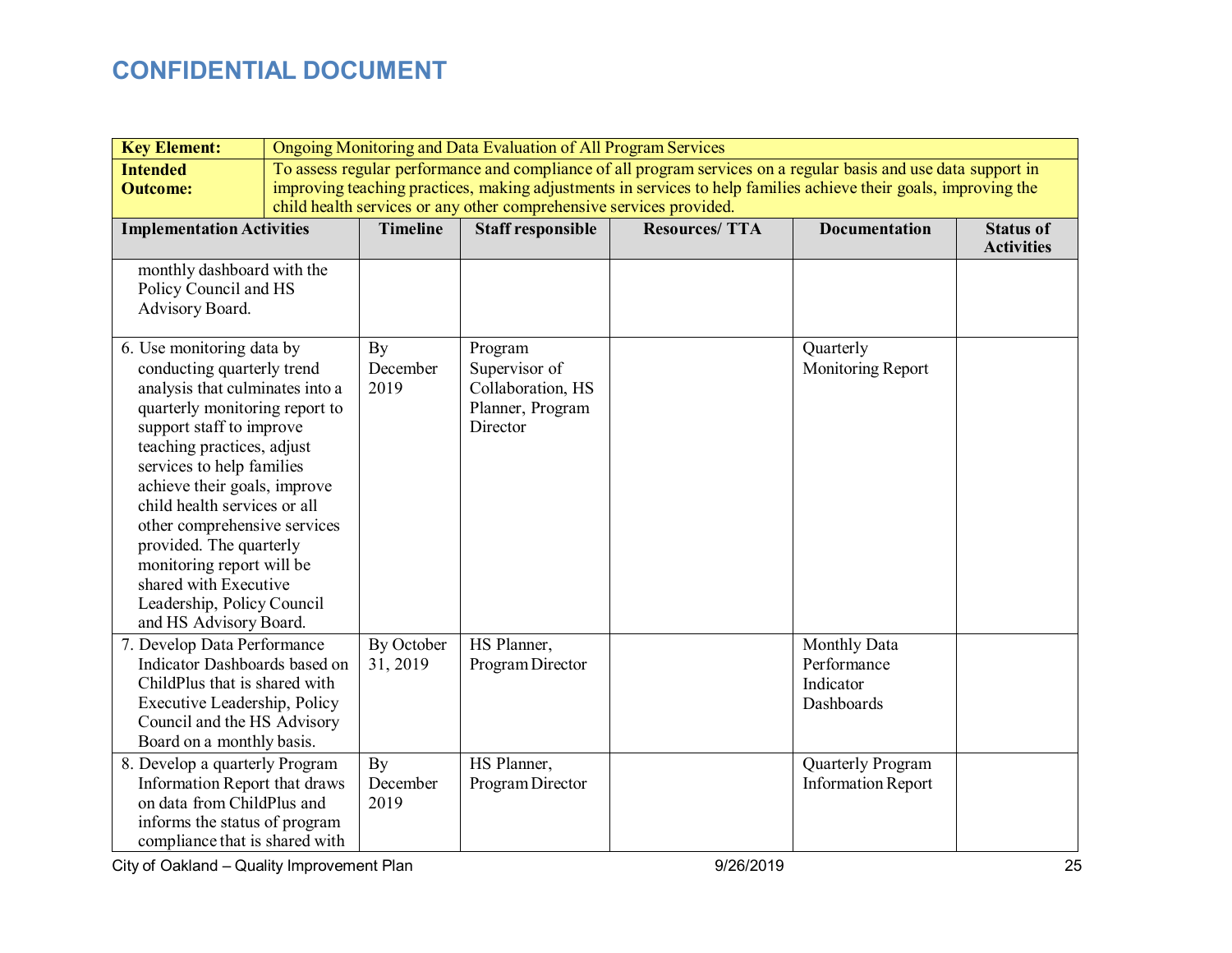| <b>Key Element:</b>                                                   |                                                                     | Ongoing Monitoring and Data Evaluation of All Program Services                                                   |                          |                                                                                                                 |                      |                                       |
|-----------------------------------------------------------------------|---------------------------------------------------------------------|------------------------------------------------------------------------------------------------------------------|--------------------------|-----------------------------------------------------------------------------------------------------------------|----------------------|---------------------------------------|
| <b>Intended</b>                                                       |                                                                     |                                                                                                                  |                          | To assess regular performance and compliance of all program services on a regular basis and use data support in |                      |                                       |
| <b>Outcome:</b>                                                       |                                                                     | improving teaching practices, making adjustments in services to help families achieve their goals, improving the |                          |                                                                                                                 |                      |                                       |
|                                                                       | child health services or any other comprehensive services provided. |                                                                                                                  |                          |                                                                                                                 |                      |                                       |
| <b>Implementation Activities</b>                                      |                                                                     | <b>Timeline</b>                                                                                                  | <b>Staff responsible</b> | <b>Resources/TTA</b>                                                                                            | <b>Documentation</b> | <b>Status of</b><br><b>Activities</b> |
| Executive Leadership, Policy<br>Council and the HS Advisory<br>Board. |                                                                     |                                                                                                                  |                          |                                                                                                                 |                      |                                       |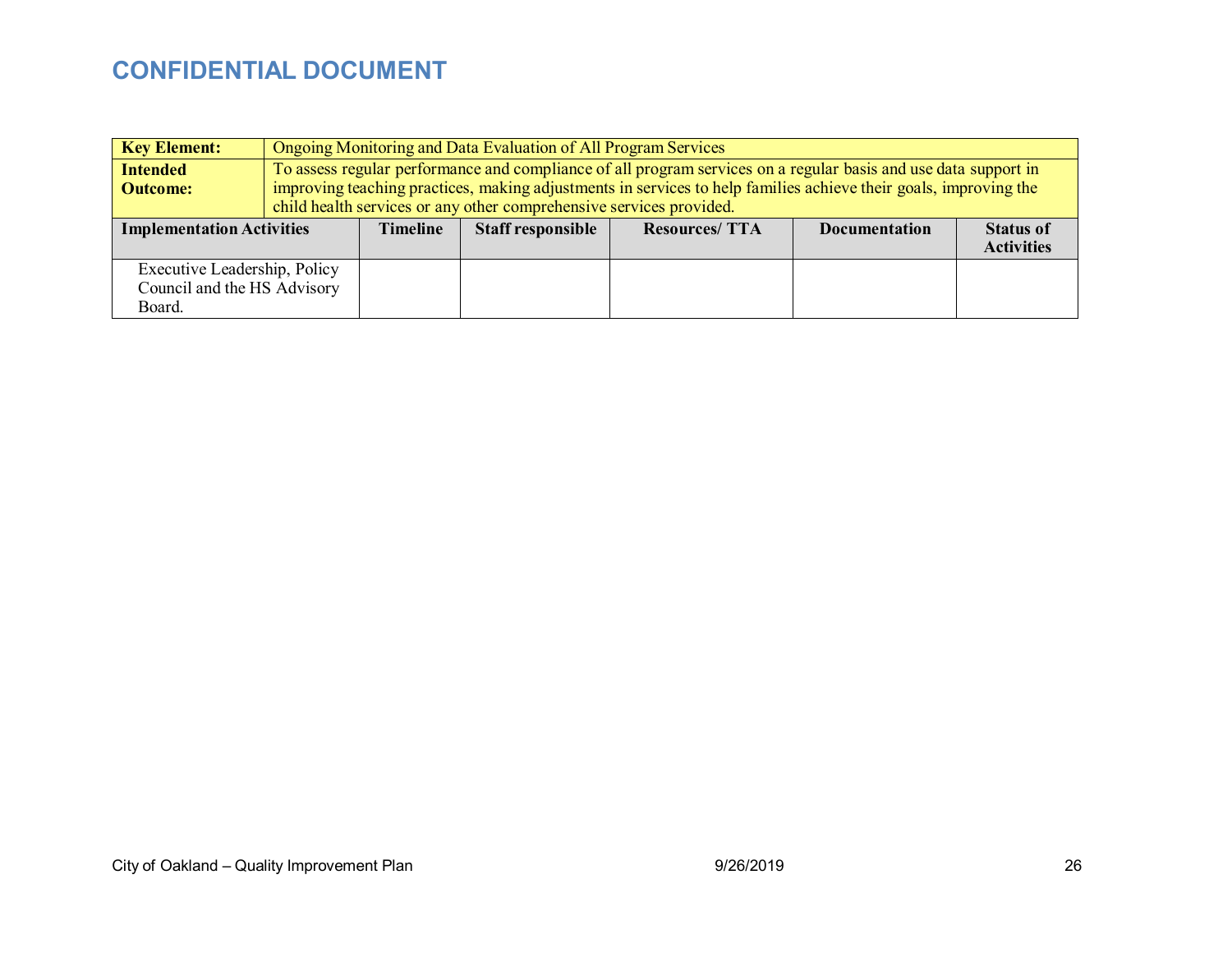| <b>Performance Standards</b>                                                                                                                                                                                                                                                                                                                                                                                                                                                                                                               | <b>Description of Incident</b>                                                                                                                                                                                                                                                                                                                                                                                                                                                                                                                                                                                                                                                                                                                                                               | <b>Underlying/ Root Causes</b><br>Why do we think this<br>happened?                                                                                                                                                                                                                                                                                                                                                                                                                                                                                                                                                                                                                                                                  | Actions taken to address this specific incident<br>What were some immediate actions taken?<br>What did we do that specifically addressed this<br>incident?                                                                                                                                                                                                                                                         |
|--------------------------------------------------------------------------------------------------------------------------------------------------------------------------------------------------------------------------------------------------------------------------------------------------------------------------------------------------------------------------------------------------------------------------------------------------------------------------------------------------------------------------------------------|----------------------------------------------------------------------------------------------------------------------------------------------------------------------------------------------------------------------------------------------------------------------------------------------------------------------------------------------------------------------------------------------------------------------------------------------------------------------------------------------------------------------------------------------------------------------------------------------------------------------------------------------------------------------------------------------------------------------------------------------------------------------------------------------|--------------------------------------------------------------------------------------------------------------------------------------------------------------------------------------------------------------------------------------------------------------------------------------------------------------------------------------------------------------------------------------------------------------------------------------------------------------------------------------------------------------------------------------------------------------------------------------------------------------------------------------------------------------------------------------------------------------------------------------|--------------------------------------------------------------------------------------------------------------------------------------------------------------------------------------------------------------------------------------------------------------------------------------------------------------------------------------------------------------------------------------------------------------------|
| 1302.91 Staff<br>qualifications and<br>competency requirements.<br>(e) Child and family<br>services staff. (2) Head<br>Start center-based teacher<br>qualification<br>requirements.<br>(ii) As prescribed in<br>section $648A(a)(3)(B)$ of<br>the Act, a program must<br>ensure all center-based<br>teachers have at least an<br>associate's or bachelor's<br>degree in child<br>development or early<br>childhood education,<br>equivalent coursework, or<br>otherwise meet the<br>requirements of section<br>$648A(a)(3)(B)$ of the Act. | The grantee did not ensure<br>all delegate and partner<br>Head Start teachers, Early<br>Head Start teachers, and<br>home visitors met the<br>qualification<br>requirements.<br>A review of the delegate<br>and partner's staff<br>qualification tracking<br>sheet indicated 21 out of<br>80 Head Start teachers did<br>not have an associate's or<br>bachelor's degree and 16<br>out of 54 Early Head Start<br>teachers did not have a<br>Child Development<br>Associate credential<br>(CDA). In addition, 4 out<br>of 17 Early Head Start<br>home visitors did not have<br>the minimum of a home-<br>based CDA. Additionally,<br>the delegate and partner<br>staff files did not contain<br>an Individual Professional<br>Development Plans to<br>pursue the appropriate<br>qualifications. | • In the re-organization of<br>the program, a new<br>Program Supervisor<br>position was created to<br>manage the delegate and<br>partners. The specific<br>functions and duties of<br>this position as it relates<br>to ongoing monitoring<br>and the overall role of<br>service area managers<br>was not clearly defined.<br>• The program's ongoing<br>monitoring system for<br>delegates and partners<br>was in the infancy stage<br>of development.<br>• After year one of the<br>grant it became apparent<br>that a better staffing<br>approach was needed to<br>support partners and<br>delegates. The Program<br>Supervisor position was<br>created and finally<br>implemented in late<br>year-two of the five-year<br>grant. | Revised partner and delegate scope of work and<br>$\bullet$<br>agreed on clear expectations for all partners to<br>align all systems and they will be regularly<br>monitored regarding qualifications requirements.<br>Provided additional funds in Year 4 contracts to<br>$\bullet$<br>ensure partners and delegates are able to achieve<br>professional development towards qualifications<br>training of staff. |

### **6. Area of Non-Compliance: Supporting Teachers in Promoting School Readiness**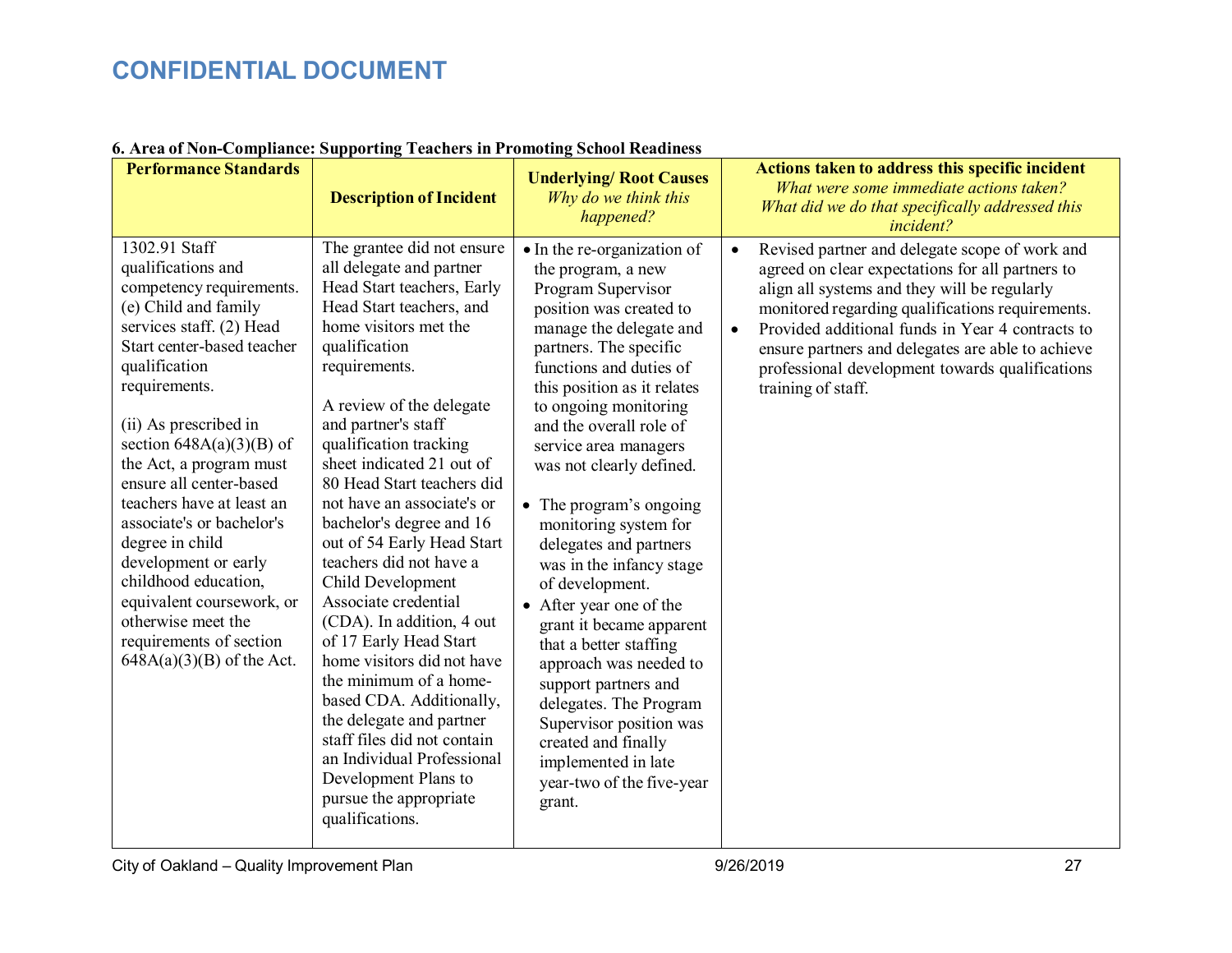| <b>Performance Standards</b> | <b>Description of Incident</b> | <b>Underlying/Root Causes</b><br>Why do we think this<br>happened? | Actions taken to address this specific incident<br>What were some immediate actions taken?<br>What did we do that specifically addressed this<br><i>incident?</i> |
|------------------------------|--------------------------------|--------------------------------------------------------------------|-------------------------------------------------------------------------------------------------------------------------------------------------------------------|
|                              | The grantee did not ensure     |                                                                    |                                                                                                                                                                   |
|                              | all delegate and partner       |                                                                    |                                                                                                                                                                   |
|                              | Head Start teachers, Early     |                                                                    |                                                                                                                                                                   |
|                              | Head Start teachers, and       |                                                                    |                                                                                                                                                                   |
|                              | home visitors met the          |                                                                    |                                                                                                                                                                   |
|                              | qualification                  |                                                                    |                                                                                                                                                                   |
|                              | requirements; therefore, it    |                                                                    |                                                                                                                                                                   |
|                              | was not in compliance          |                                                                    |                                                                                                                                                                   |
|                              | with the regulation.           |                                                                    |                                                                                                                                                                   |

### **Actions Taken to Strengthen Systems Program-wide**

| <b>Key Element:</b>                                 | Staff qualifications and competency requirements.                                                                 |                 |                          |                       |                       |                   |
|-----------------------------------------------------|-------------------------------------------------------------------------------------------------------------------|-----------------|--------------------------|-----------------------|-----------------------|-------------------|
| <b>Intended</b>                                     | All delegate and partner Head Start teachers, Early Head Start teachers, and home visitors meet the qualification |                 |                          |                       |                       |                   |
| <b>Outcome:</b>                                     | requirements.                                                                                                     |                 |                          |                       |                       |                   |
| <b>Implementation Activities</b>                    |                                                                                                                   | <b>Timeline</b> | <b>Staff responsible</b> | <b>Resources/ TTA</b> | <b>Documentation</b>  | <b>Status of</b>  |
|                                                     |                                                                                                                   |                 |                          |                       |                       | <b>Activities</b> |
| <b>Qualification &amp; Competency requirements:</b> |                                                                                                                   |                 |                          |                       |                       |                   |
| 1. Review delegate and partner                      |                                                                                                                   | By October      | Coach Coordinator,       |                       | Completed and         |                   |
| staff qualifications checklist at                   |                                                                                                                   | 30, 2019        | Supervisor for           |                       | Signed staff          |                   |
| the beginning of the program                        |                                                                                                                   |                 | Delegate and             |                       | qualifications        |                   |
| year. Ensure on-going                               |                                                                                                                   |                 | partners                 |                       | checklist, background |                   |
| submission of tracking                              |                                                                                                                   |                 |                          |                       | checks, transcripts,  |                   |
| information as new staff are                        |                                                                                                                   |                 |                          |                       | from partners and     |                   |
| hired.                                              |                                                                                                                   |                 |                          |                       | delegates. HR Staff   |                   |
|                                                     |                                                                                                                   |                 |                          |                       | qualifications        |                   |
|                                                     |                                                                                                                   |                 |                          |                       | monitoring reports.   |                   |
| 2. Review individual professional                   |                                                                                                                   | By October      | Coach Coordinator        |                       | Signed copies of      |                   |
| development plans for all staff                     |                                                                                                                   | 30, 2019        |                          |                       | performance           |                   |
| who do not meet the                                 |                                                                                                                   |                 |                          |                       | development plans.    |                   |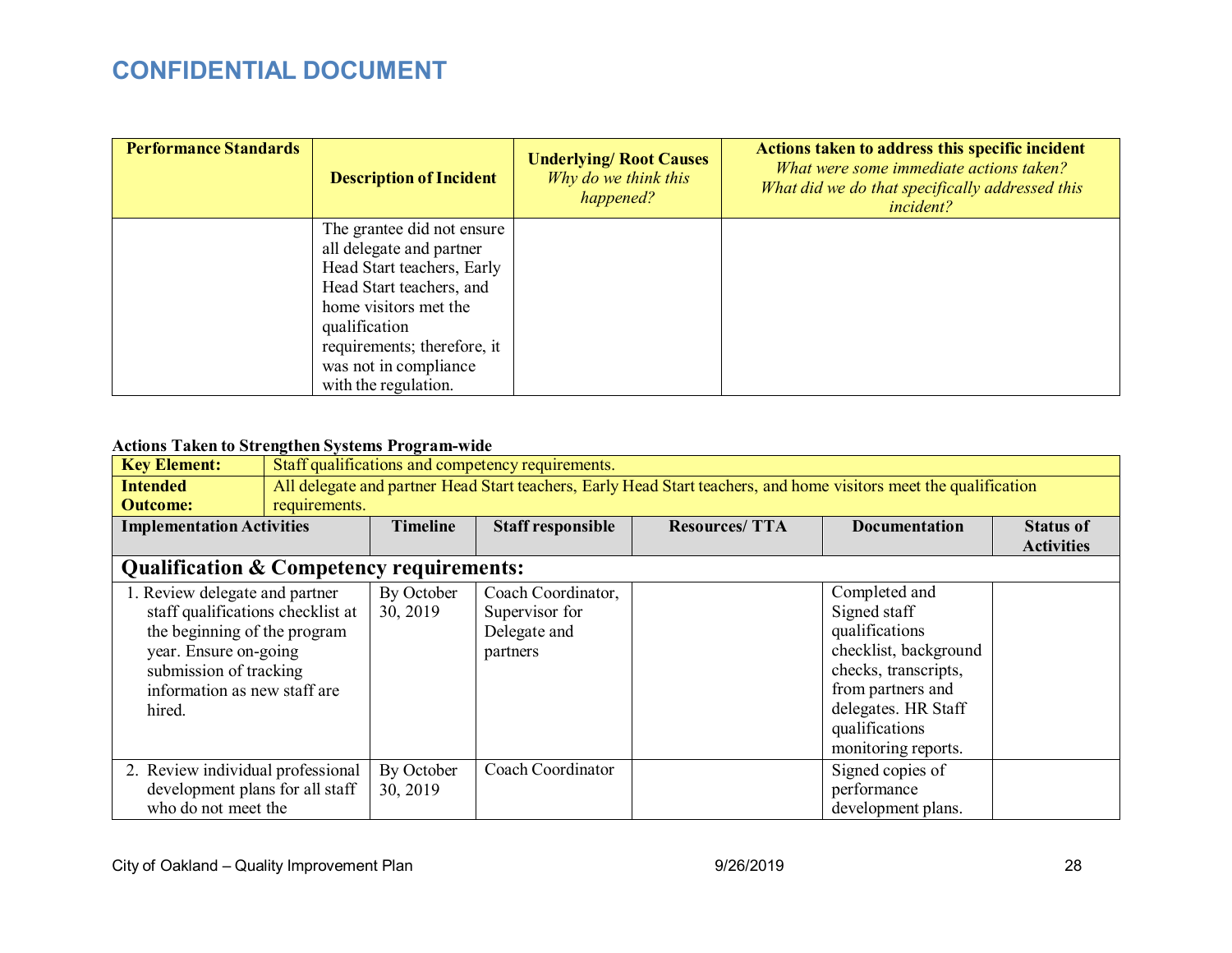| <b>Key Element:</b>                                                                                                                                                       | Staff qualifications and competency requirements. |                            |                                         |                                                                                                                   |                                                                      |  |
|---------------------------------------------------------------------------------------------------------------------------------------------------------------------------|---------------------------------------------------|----------------------------|-----------------------------------------|-------------------------------------------------------------------------------------------------------------------|----------------------------------------------------------------------|--|
| <b>Intended</b><br><b>Outcome:</b>                                                                                                                                        | requirements.                                     |                            |                                         | All delegate and partner Head Start teachers, Early Head Start teachers, and home visitors meet the qualification |                                                                      |  |
| <b>Timeline</b><br><b>Implementation Activities</b><br><b>Staff responsible</b>                                                                                           |                                                   |                            | <b>Resources/TTA</b>                    | <b>Documentation</b>                                                                                              | <b>Status of</b><br><b>Activities</b>                                |  |
| qualifications requirement at<br>the start of the program year.                                                                                                           |                                                   |                            |                                         |                                                                                                                   |                                                                      |  |
| 3. Biannual audit of delegate and<br>partner staff by classroom and<br>staff files to assess progress<br>with performance development<br>plans related to qualifications. |                                                   | By<br>December<br>13, 2019 | Coach Coordinator                       |                                                                                                                   | Performance Plan<br>audit report.                                    |  |
| 4. Update qualifications policy<br>and procedure to include<br>monitoring of partner and<br>delegate qualifications and<br>performance development<br>plans.              |                                                   | By<br>November<br>25, 2019 | Coach Coordinator,<br><b>HS</b> Planner |                                                                                                                   | Updated<br>qualifications and<br>competency policy<br>and procedure. |  |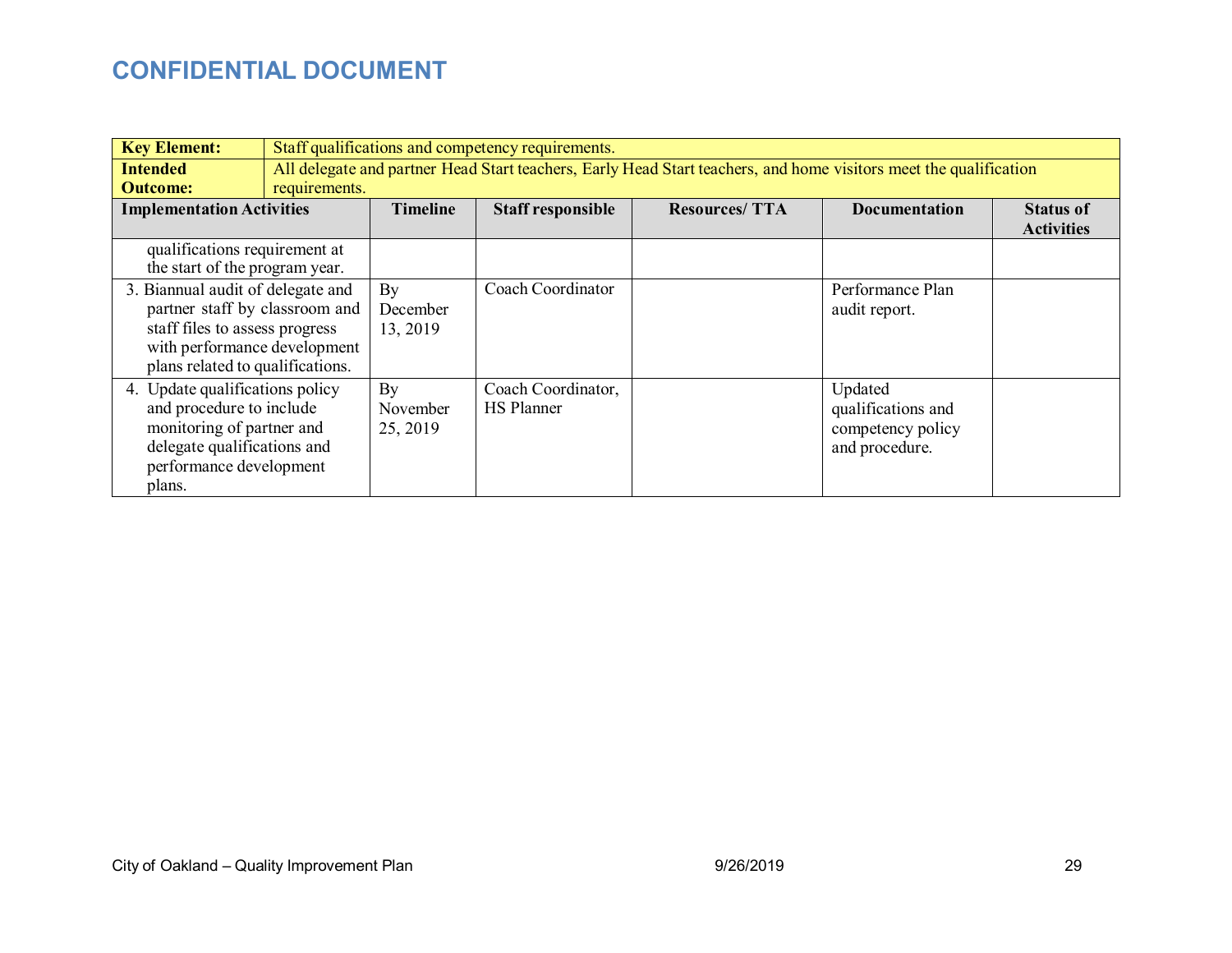| <b>Performance Standards</b>                                                                                                                                                                                                                                                                                                                                                                                                                                                                                                                                                                                                                                                                                                                                                                                                             | <b>Description of Incident</b>                                                                                                                                                                                                                                                                                                                                                                                                                                                                                                                                                                                                                                                                                                                                                                   | <b>Underlying/ Root Causes</b><br>Why do we think this happened?                                                                                                                                                                                                                                                                                                                                                                                                                                                                                                                                                                    | <b>Actions taken to address this specific</b><br>incident<br>What were some immediate actions taken?<br>What did we do that specifically addressed<br>this incident?                                                                                                                                                                                                                            |
|------------------------------------------------------------------------------------------------------------------------------------------------------------------------------------------------------------------------------------------------------------------------------------------------------------------------------------------------------------------------------------------------------------------------------------------------------------------------------------------------------------------------------------------------------------------------------------------------------------------------------------------------------------------------------------------------------------------------------------------------------------------------------------------------------------------------------------------|--------------------------------------------------------------------------------------------------------------------------------------------------------------------------------------------------------------------------------------------------------------------------------------------------------------------------------------------------------------------------------------------------------------------------------------------------------------------------------------------------------------------------------------------------------------------------------------------------------------------------------------------------------------------------------------------------------------------------------------------------------------------------------------------------|-------------------------------------------------------------------------------------------------------------------------------------------------------------------------------------------------------------------------------------------------------------------------------------------------------------------------------------------------------------------------------------------------------------------------------------------------------------------------------------------------------------------------------------------------------------------------------------------------------------------------------------|-------------------------------------------------------------------------------------------------------------------------------------------------------------------------------------------------------------------------------------------------------------------------------------------------------------------------------------------------------------------------------------------------|
| 1302.42 Child health<br>status and care (b)<br>Ensuring up-to-date child<br>health status. (1) Within<br>90 calendar days after the<br>child first attends the<br>program or, for the home-<br>based program option,<br>receives a home visit, with<br>the exceptions noted in<br>paragraph $(b)(3)$ of this<br>section, a program must:<br>(i) Obtain determinations<br>from health care and oral<br>health care professionals<br>as to whether or not the<br>child is up-to-date on a<br>schedule of age<br>appropriate preventive and<br>primary medical and oral<br>health care, based on: the<br>well- child visits and<br>dental periodicity<br>schedules as prescribed by<br>the Early and Periodic<br>Screening, Diagnosis, and<br>Treatment (EPSDT)<br>program of the Medicaid<br>agency of the state in<br>which they operate, | The grantee did not ensure<br>up-to-date health care<br>status for children<br>attending the program by<br>obtaining determinations<br>from health care and oral<br>health care professionals<br>as to whether or not the<br>child is up-to-date on a<br>schedule of age-<br>appropriate preventive and<br>primary medical and oral<br>health care, based on the<br>well-child visits and<br>dental periodicity<br>schedules as prescribed by<br>the Early and Periodic<br>Screening, Diagnosis, and<br>Treatment (EPSDT)<br>within 90 days.<br>The grantee did not have a<br>system to accurately<br>ensure children were up-<br>to-date on age-appropriate<br>medical and oral health as<br>required by EPSDT.<br>During the health data<br>tour, the Health/Nutrition<br>Coordinator provided | • As centers were short-staffed during<br>the first 2.5 years of the program,<br>service area coordinators and family<br>advocates were required to staff<br>classrooms to ensure services to<br>children and families were not<br>disrupted.<br>• The Family Services Coordinator<br>position was initially vacant and was<br>filled in August 2018.<br>• The Program Supervisor for Partners<br>and Delegates was hired in March<br>2018.<br>• The role and responsibilities of the<br>Health/Nutrition Coordinator include<br>oversight of the central kitchen, which<br>impedes regular monitoring and<br>follow-up activities. | The program has modified a newly<br>$\bullet$<br>vacant Family Advocate role to serve<br>as a Family Advocate - health<br>specialist who will be responsible for<br>following up with all families who are<br>not meeting health or oral health<br>requirements. Program is in the<br>process of hiring a temporary<br>employee to this role while the City<br>recruitment process is underway. |

### **7. Area of Non-Compliance: Child Health Status and Care**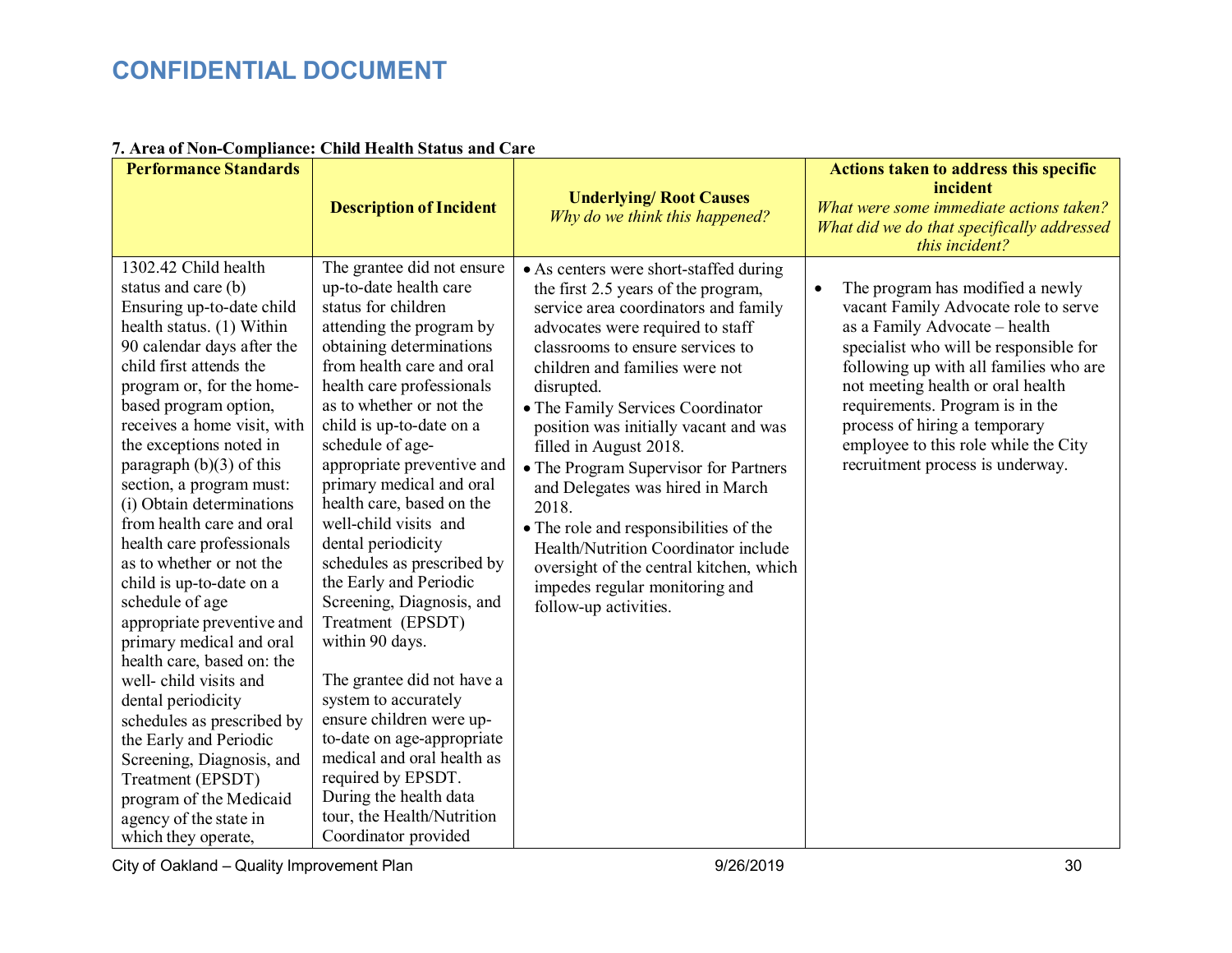| <b>Performance Standards</b>                                                                                                                                                                                                                                     |                                                                                                                                                                                                                                                                                                                                                                                                                                                                                                                                                                                                                                                                                                                                                                                                                            |                                                                  | Actions taken to address this specific                                                                              |
|------------------------------------------------------------------------------------------------------------------------------------------------------------------------------------------------------------------------------------------------------------------|----------------------------------------------------------------------------------------------------------------------------------------------------------------------------------------------------------------------------------------------------------------------------------------------------------------------------------------------------------------------------------------------------------------------------------------------------------------------------------------------------------------------------------------------------------------------------------------------------------------------------------------------------------------------------------------------------------------------------------------------------------------------------------------------------------------------------|------------------------------------------------------------------|---------------------------------------------------------------------------------------------------------------------|
|                                                                                                                                                                                                                                                                  | <b>Description of Incident</b>                                                                                                                                                                                                                                                                                                                                                                                                                                                                                                                                                                                                                                                                                                                                                                                             | <b>Underlying/ Root Causes</b><br>Why do we think this happened? | incident<br>What were some immediate actions taken?<br>What did we do that specifically addressed<br>this incident? |
| immunization<br>recommendations issued<br>by the Centers for Disease<br>Control and Prevention,<br>and any additional<br>recommendations from<br>the local Health Services<br>Advisory Committee that<br>are based on prevalent<br>community health<br>problems; | child files and ChildPlus<br>data reports which showed<br>at the time of the review<br>out of 1006 children, 141<br>physical exams were not<br>completed, 241<br>immunizations were not<br>up-to-date, and 121 dental<br>screenings were not<br>completed. The<br>Health/Nutrition<br>Coordinator confirmed<br>that all required<br>screenings had not been<br>completed.<br>The grantee did not ensure<br>up-to-date health care<br>status for children<br>attending the program by<br>obtaining determinations<br>from health care and oral<br>health care professionals<br>as to whether or not the<br>child is up-to-date on a<br>schedule of age-<br>appropriate preventive and<br>primary medical and oral<br>health care, based on the<br>well-child visits and<br>dental periodicity<br>schedules as prescribed by |                                                                  |                                                                                                                     |

City of Oakland – Quality Improvement Plan and the state of the state of 9/26/2019 31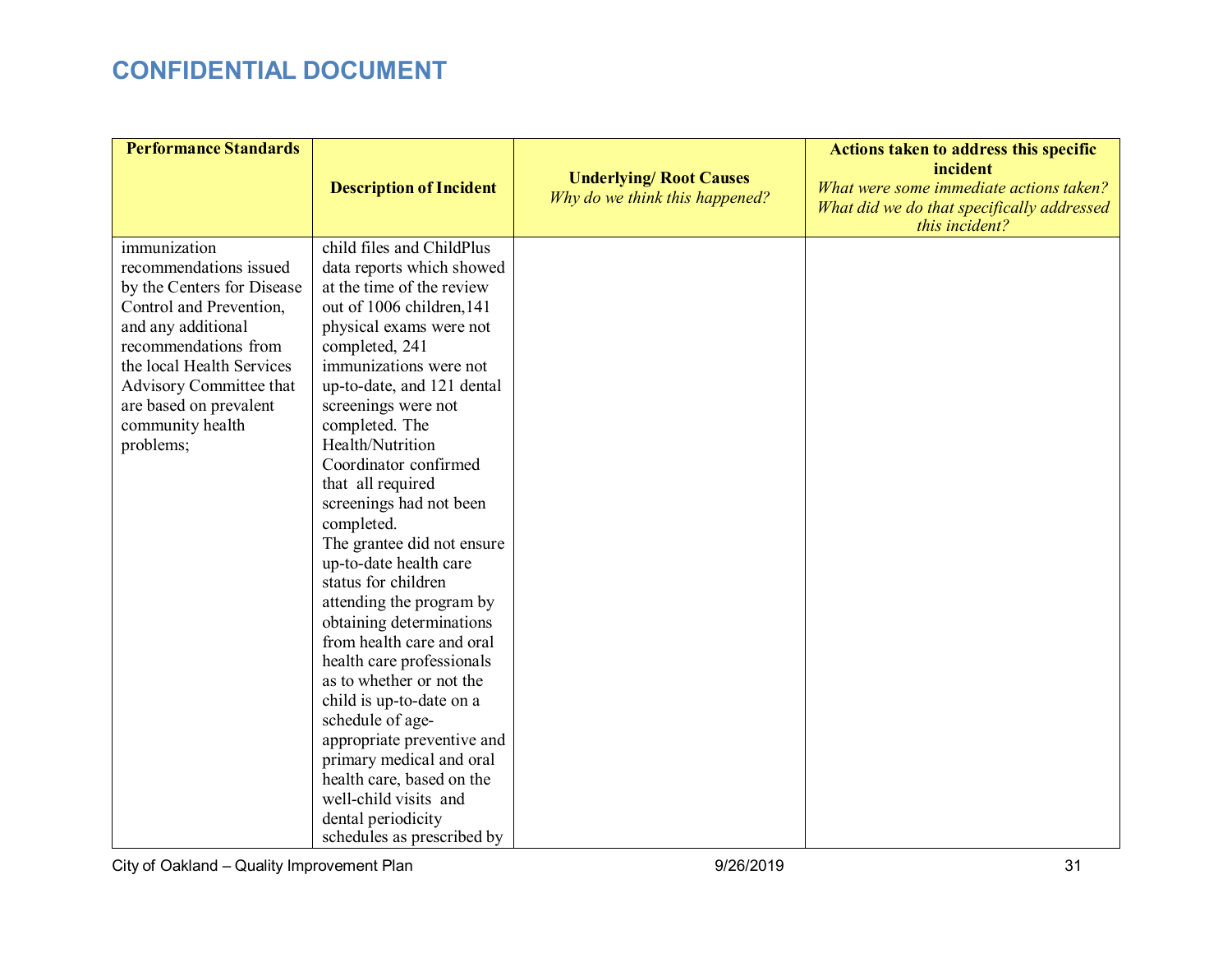| <b>Performance Standards</b> | <b>Description of Incident</b>                                                                                                                             | <b>Underlying/ Root Causes</b><br>Why do we think this happened? | Actions taken to address this specific<br>incident<br>What were some immediate actions taken?<br>What did we do that specifically addressed<br>this incident? |
|------------------------------|------------------------------------------------------------------------------------------------------------------------------------------------------------|------------------------------------------------------------------|---------------------------------------------------------------------------------------------------------------------------------------------------------------|
|                              | the Early and Periodic<br>Screening, Diagnosis, and<br>Treatment (EPSDT)<br>within 90 days; therefore,<br>it was not in compliance<br>with the regulation. |                                                                  |                                                                                                                                                               |

### **Actions Taken to Strengthen Systems Program-wide**

| <b>Key Element:</b>                                                                                                                                                       | Child health status and care |                                                                          |                                                                                       |                      |                                                   |                                       |
|---------------------------------------------------------------------------------------------------------------------------------------------------------------------------|------------------------------|--------------------------------------------------------------------------|---------------------------------------------------------------------------------------|----------------------|---------------------------------------------------|---------------------------------------|
| <b>Intended</b>                                                                                                                                                           |                              | Ensure up-to-date health care status for children attending the program, |                                                                                       |                      |                                                   |                                       |
| <b>Outcome:</b>                                                                                                                                                           |                              |                                                                          |                                                                                       |                      |                                                   |                                       |
| <b>Implementation Activities</b>                                                                                                                                          |                              | <b>Timeline</b>                                                          | <b>Staff responsible</b>                                                              | <b>Resources/TTA</b> | <b>Documentation</b>                              | <b>Status of</b><br><b>Activities</b> |
| <b>Medical and Oral Health Requirements:</b>                                                                                                                              |                              |                                                                          |                                                                                       |                      |                                                   |                                       |
| 1. Active recruitment for Health<br>and Nutrition Coordinator and<br>Health Specialist.                                                                                   |                              | By January<br>08, 2020                                                   | HR Supervisor,<br>Comprehensive<br><b>Services</b><br>Supervisor,<br>Program Director |                      | Approved requisition                              |                                       |
| 2. Train temporary Health<br>Specialist and Comprehensive<br>Services supervisor on Child<br>Health Status and Care<br>requirements and monitoring<br>through Child Plus. |                              | By October<br>30, 2019                                                   | Coach Coordinator,<br>Program Director                                                |                      | Training Agenda and<br>Sign-in sheets.            |                                       |
| 3. Weekly Health Status Child<br>Plus reports presented at<br>management meetings that                                                                                    |                              | Beginning<br>October<br>2019                                             | All Management<br>staff, Program<br>Director                                          |                      | Weekly Child Plus<br>Reports,<br>Meeting Minutes. |                                       |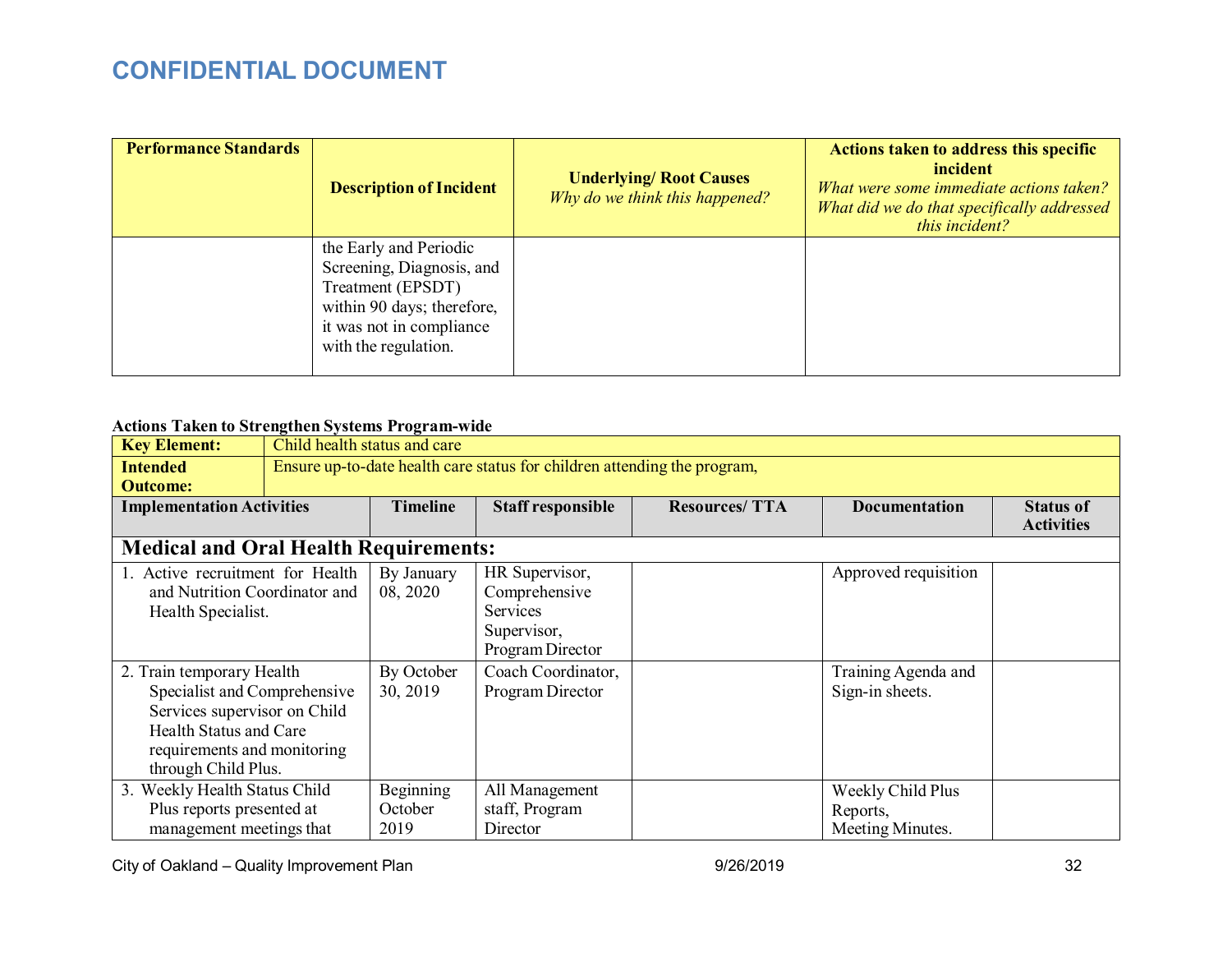| <b>Key Element:</b>              | Child health status and care |                                                                          |                      |                           |                   |
|----------------------------------|------------------------------|--------------------------------------------------------------------------|----------------------|---------------------------|-------------------|
| <b>Intended</b>                  |                              | Ensure up-to-date health care status for children attending the program, |                      |                           |                   |
| <b>Outcome:</b>                  |                              |                                                                          |                      |                           |                   |
| <b>Implementation Activities</b> | <b>Timeline</b>              | <b>Staff responsible</b>                                                 | <b>Resources/TTA</b> | <b>Documentation</b>      | <b>Status of</b>  |
|                                  |                              |                                                                          |                      |                           | <b>Activities</b> |
| demonstrates interpretation of   |                              |                                                                          |                      |                           |                   |
| reports for program              |                              |                                                                          |                      |                           |                   |
| performance.                     |                              |                                                                          |                      |                           |                   |
| 4. Assess Child Plus monitoring  | Beginning                    | Supervisors,                                                             |                      | <b>Supervision Record</b> |                   |
| and file review during           | October                      | Program Director                                                         |                      | Form                      |                   |
| supervision.                     | 2019                         |                                                                          |                      |                           |                   |
|                                  |                              |                                                                          |                      |                           |                   |
| 5. Quarterly Child Plus Audit of | beginning                    | Data Coordinator,                                                        |                      | Child Health Status       |                   |
|                                  |                              |                                                                          |                      |                           |                   |
| Child Health Status files        | November                     | HS Planner,                                                              |                      | Audit Report. Child       |                   |
|                                  | 2019                         | Program Director                                                         |                      | File audit form.          |                   |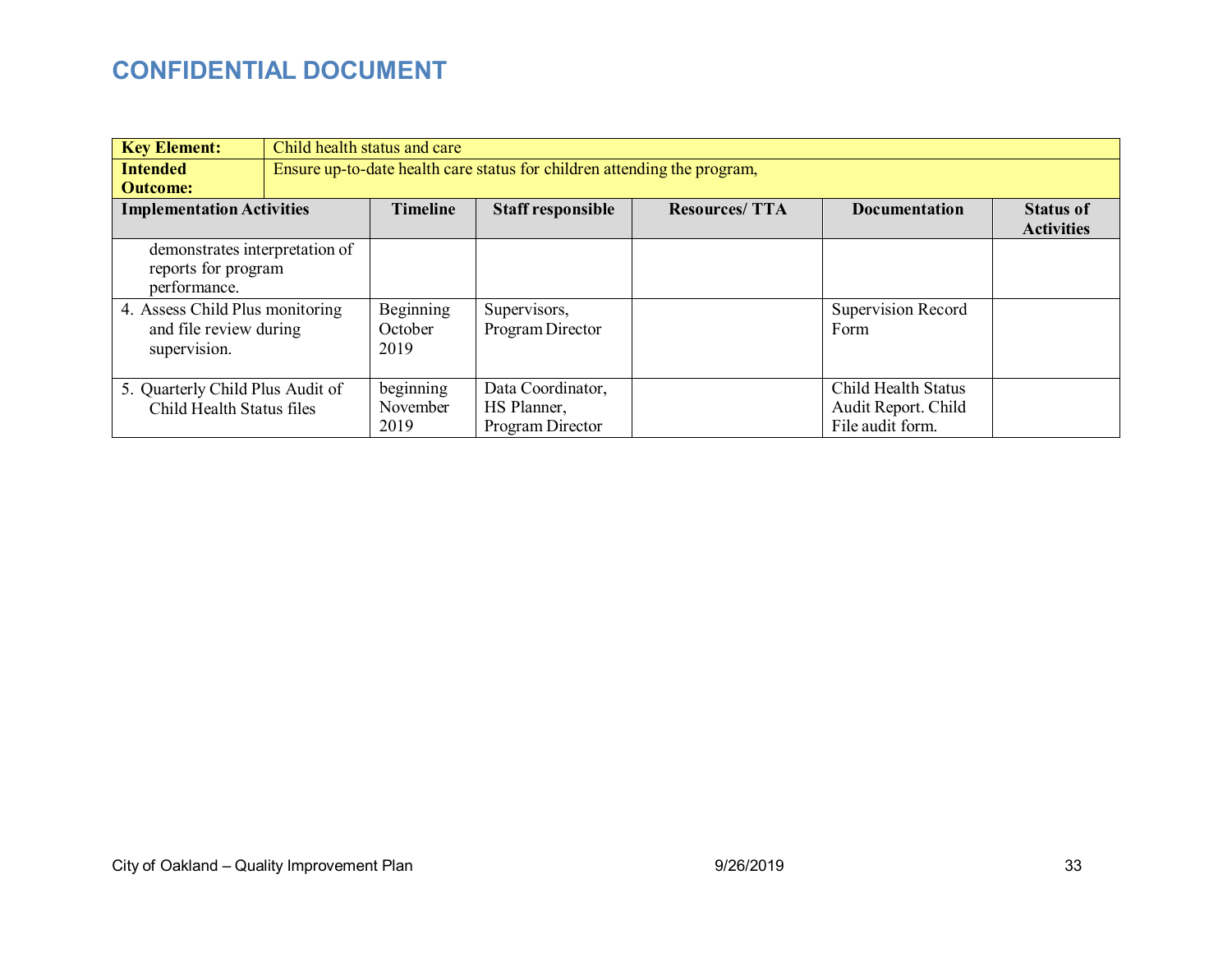#### **8. Area of Non-Compliance: Eligibility**

| <b>Performance Standards</b>                                                                                                                                                                                                                                                                                                                                                                                                                                                                                                                                                                                                                                                                                                                                                                                 |                                                                                                                                                                                                                                                                                                                                                                                                                                                                                                                                                                                                                                                                                                                                                                                                  |                                                                                                                                                                                                                                                                                                                                                                                        | <b>Actions taken to address this specific</b>                                                                                                                                                                                                                                                                                      |
|--------------------------------------------------------------------------------------------------------------------------------------------------------------------------------------------------------------------------------------------------------------------------------------------------------------------------------------------------------------------------------------------------------------------------------------------------------------------------------------------------------------------------------------------------------------------------------------------------------------------------------------------------------------------------------------------------------------------------------------------------------------------------------------------------------------|--------------------------------------------------------------------------------------------------------------------------------------------------------------------------------------------------------------------------------------------------------------------------------------------------------------------------------------------------------------------------------------------------------------------------------------------------------------------------------------------------------------------------------------------------------------------------------------------------------------------------------------------------------------------------------------------------------------------------------------------------------------------------------------------------|----------------------------------------------------------------------------------------------------------------------------------------------------------------------------------------------------------------------------------------------------------------------------------------------------------------------------------------------------------------------------------------|------------------------------------------------------------------------------------------------------------------------------------------------------------------------------------------------------------------------------------------------------------------------------------------------------------------------------------|
|                                                                                                                                                                                                                                                                                                                                                                                                                                                                                                                                                                                                                                                                                                                                                                                                              | <b>Description of Incident</b>                                                                                                                                                                                                                                                                                                                                                                                                                                                                                                                                                                                                                                                                                                                                                                   | <b>Underlying/ Root Causes</b><br>Why do we think this happened?                                                                                                                                                                                                                                                                                                                       | incident<br>What were some immediate actions taken?<br>What did we do that specifically addressed this<br>incident?                                                                                                                                                                                                                |
| 1302.12 Determining,<br>verifying, and<br>documenting eligibility.<br>$(k)$ Records. $(1)$ A<br>program must keep<br>eligibility determination<br>records for each<br>participant and ongoing<br>records of the eligibility<br>training for staff required<br>by paragraph (m) of this<br>section. A program may<br>keep these records<br>electronically. (2) Each<br>eligibility determination<br>record must include: (i)<br>Copies of any documents<br>or statements, including<br>declarations, that are<br>deemed necessary to<br>verify eligibility under<br>paragraphs (h) and (i) of<br>this section; (ii) A<br>statement that program<br>staff has made reasonable<br>efforts to verify<br>information by: $(A)$<br>Conducting either an in-<br>person, or a telephone<br>interview with the family | The grantee did not<br>maintain child files with<br>an eligibility record that<br>included the child's<br>eligibility category,<br>documentation that staff<br>completed an in-person or<br>phone interview with the<br>family, and the documents<br>used to determine<br>eligibility for each child or<br>pregnant woman.<br>At the time of the review,<br>60 out of the 85 child files<br>sampled did not contain<br>the required<br>documentation. When<br>comparing the child files<br>with the ChildPlus system,<br>documentation was<br>inconsistent regarding<br>family size calculation,<br>eligibility categories, and<br>incorrect income<br>verification. A review of<br>child file applications<br>found several did not have<br>the required signature of a<br>grantee staff member | • The long-time ERSEA<br>Coordinator left before receipt of<br>the new grant.<br>• The Business Services<br>Supervisor was also the<br>ERSEA/Data Coordinator from<br>July 2016 to the new hire in May<br>2017.<br>• Supervision and oversight for the<br>ERSEA system changed three<br>times during the first three years,<br>which led to limitations in<br>institutional knowledge. | The ERSEA service area was moved under<br>$\bullet$<br>the Program<br>Director to provide more effective<br>oversight.<br>ERSEA policies and procedures are being<br>$\bullet$<br>revised to ensure consistency of data entry,<br>record collection and review, as well as the<br>electronic retention of source<br>documentation. |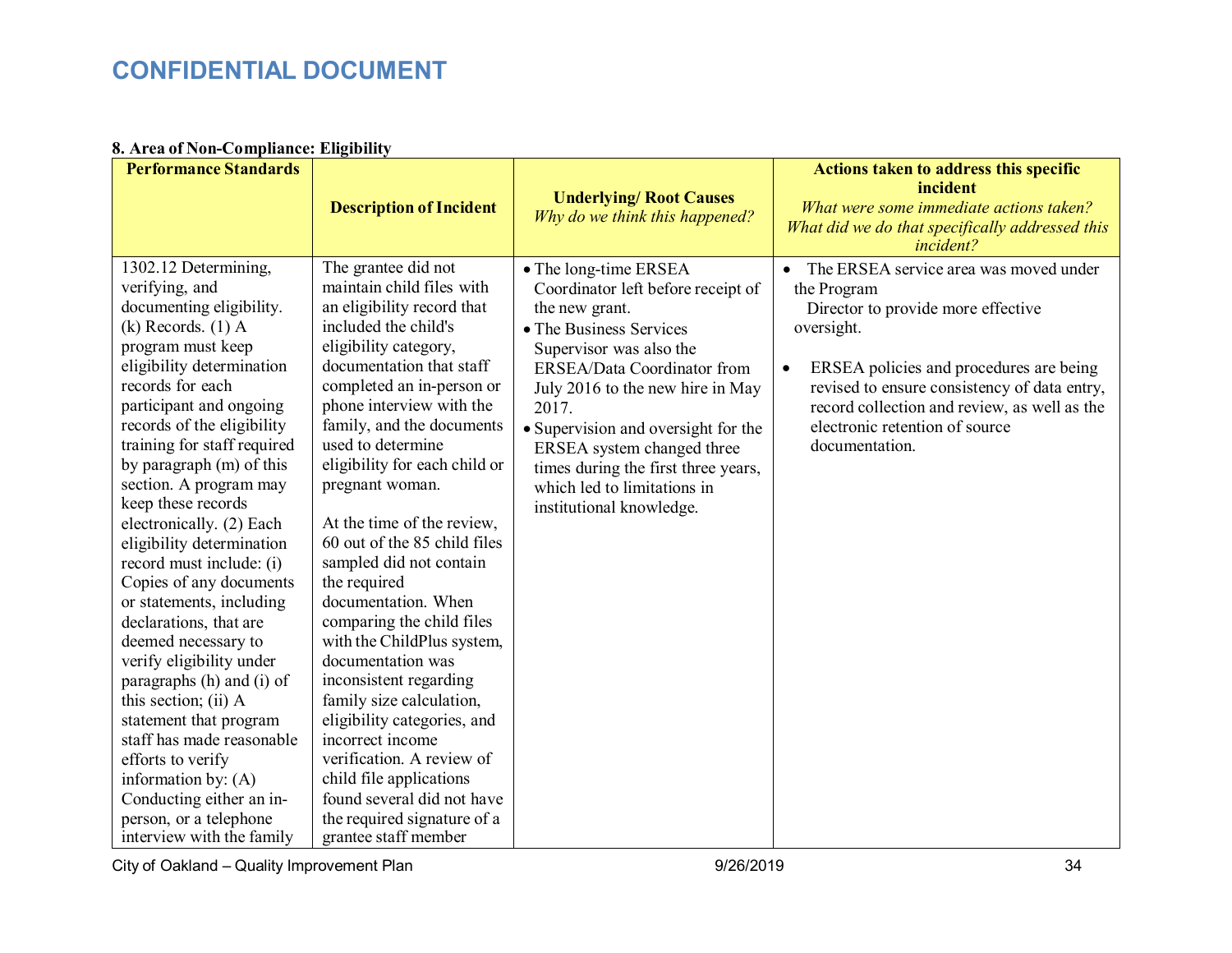| <b>Performance Standards</b>                               |                                                    |                                                                  | <b>Actions taken to address this specific</b>                                                                       |
|------------------------------------------------------------|----------------------------------------------------|------------------------------------------------------------------|---------------------------------------------------------------------------------------------------------------------|
|                                                            | <b>Description of Incident</b>                     | <b>Underlying/ Root Causes</b><br>Why do we think this happened? | incident<br>What were some immediate actions taken?<br>What did we do that specifically addressed this<br>incident? |
| as described under<br>paragraph $(a)(1)(i)$ or             | responsible for<br>determining eligibility.        |                                                                  |                                                                                                                     |
| $(a)(2)$ of this section; and,                             | Family Advocates                                   |                                                                  |                                                                                                                     |
| (B) Describing efforts                                     | confirmed not all                                  |                                                                  |                                                                                                                     |
| made to verify eligibility,                                | applications were signed                           |                                                                  |                                                                                                                     |
| as required under                                          | and documentation was<br>omitted from child files. |                                                                  |                                                                                                                     |
| paragraphs (h) through (i)<br>of this section; and,        | In addition, child files                           |                                                                  |                                                                                                                     |
| collecting documents                                       | sampled revealed the                               |                                                                  |                                                                                                                     |
| required for third party                                   | following 10 files did not                         |                                                                  |                                                                                                                     |
| verification that includes                                 | utilize the appropriate                            |                                                                  |                                                                                                                     |
| the family's written                                       | year-to-date eligibility                           |                                                                  |                                                                                                                     |
| consent to contact each                                    | calculation when verifying                         |                                                                  |                                                                                                                     |
| third party, the third                                     | income; 21 files contained                         |                                                                  |                                                                                                                     |
| parties' names, titles, and                                | incomplete documentation                           |                                                                  |                                                                                                                     |
| affiliations, and                                          | of third-party verification                        |                                                                  |                                                                                                                     |
| information from third                                     | of income; 31 files had                            |                                                                  |                                                                                                                     |
| parties regarding the                                      | application dates after the                        |                                                                  |                                                                                                                     |
| family's eligibility. (iii) A<br>statement that identifies | eligibility date.                                  |                                                                  |                                                                                                                     |
| whether: $(A)$ The family's                                | The grantee did not                                |                                                                  |                                                                                                                     |
| income is below income                                     | maintain child files with                          |                                                                  |                                                                                                                     |
| guidelines for its size, and                               | an eligibility record that                         |                                                                  |                                                                                                                     |
| lists the family's size; $(B)$                             | included the child's                               |                                                                  |                                                                                                                     |
| The family is eligible for                                 | eligibility category,                              |                                                                  |                                                                                                                     |
| or, in the absence of child                                | documentation that staff                           |                                                                  |                                                                                                                     |
| care, potentially eligible                                 | completed an in-person or                          |                                                                  |                                                                                                                     |
| for public assistance; $(C)$                               | phone interview with the                           |                                                                  |                                                                                                                     |
| The child is a homeless                                    | family, and the documents                          |                                                                  |                                                                                                                     |
| child or the child is in                                   | used to determine                                  |                                                                  |                                                                                                                     |
| foster care; $(D)$ The                                     | eligibility for each child or                      |                                                                  |                                                                                                                     |

City of Oakland – Quality Improvement Plan and the City of Oakland – Quality Improvement Plan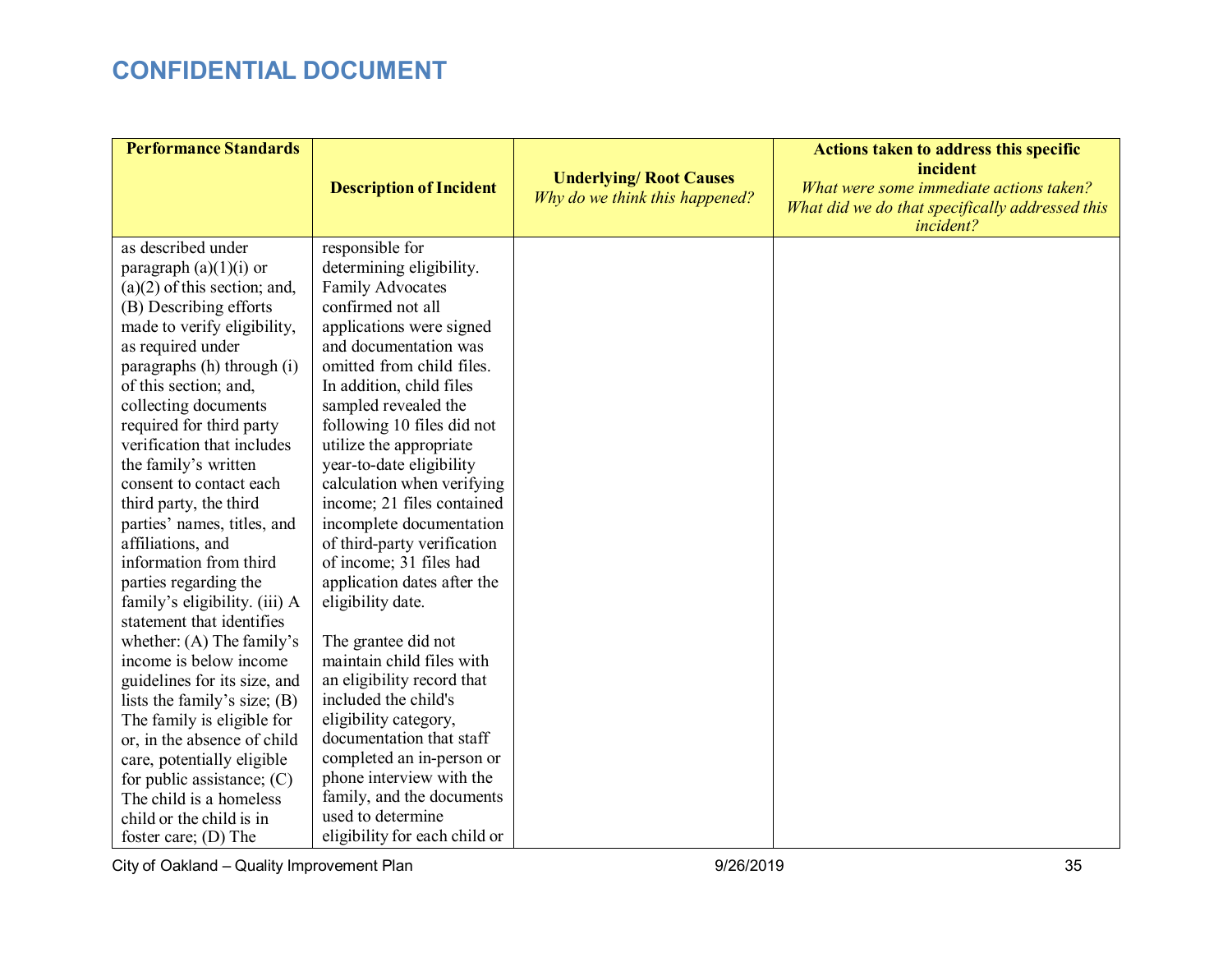| <b>Performance Standards</b>                                                                                                                                                                                                                                                                                                                                                                                                                                                         | <b>Description of Incident</b>                                                    | <b>Underlying/ Root Causes</b><br>Why do we think this happened? | Actions taken to address this specific<br>incident<br>What were some immediate actions taken?<br>What did we do that specifically addressed this<br><i>incident?</i> |
|--------------------------------------------------------------------------------------------------------------------------------------------------------------------------------------------------------------------------------------------------------------------------------------------------------------------------------------------------------------------------------------------------------------------------------------------------------------------------------------|-----------------------------------------------------------------------------------|------------------------------------------------------------------|----------------------------------------------------------------------------------------------------------------------------------------------------------------------|
| family was determined to<br>be eligible under the<br>criterion in paragraph<br>$(c)(2)$ of this section; or,<br>(E) The family was<br>determined to be eligible<br>under the criterion in<br>paragraph $(d)(1)$ of this<br>section. (3) A program<br>must keep eligibility<br>determination records for<br>those currently enrolled,<br>as long as they are<br>enrolled, and, for one year<br>after they have either<br>stopped receiving<br>services; or are no longer<br>enrolled. | pregnant woman;<br>therefore, it was not in<br>compliance with the<br>regulation. |                                                                  |                                                                                                                                                                      |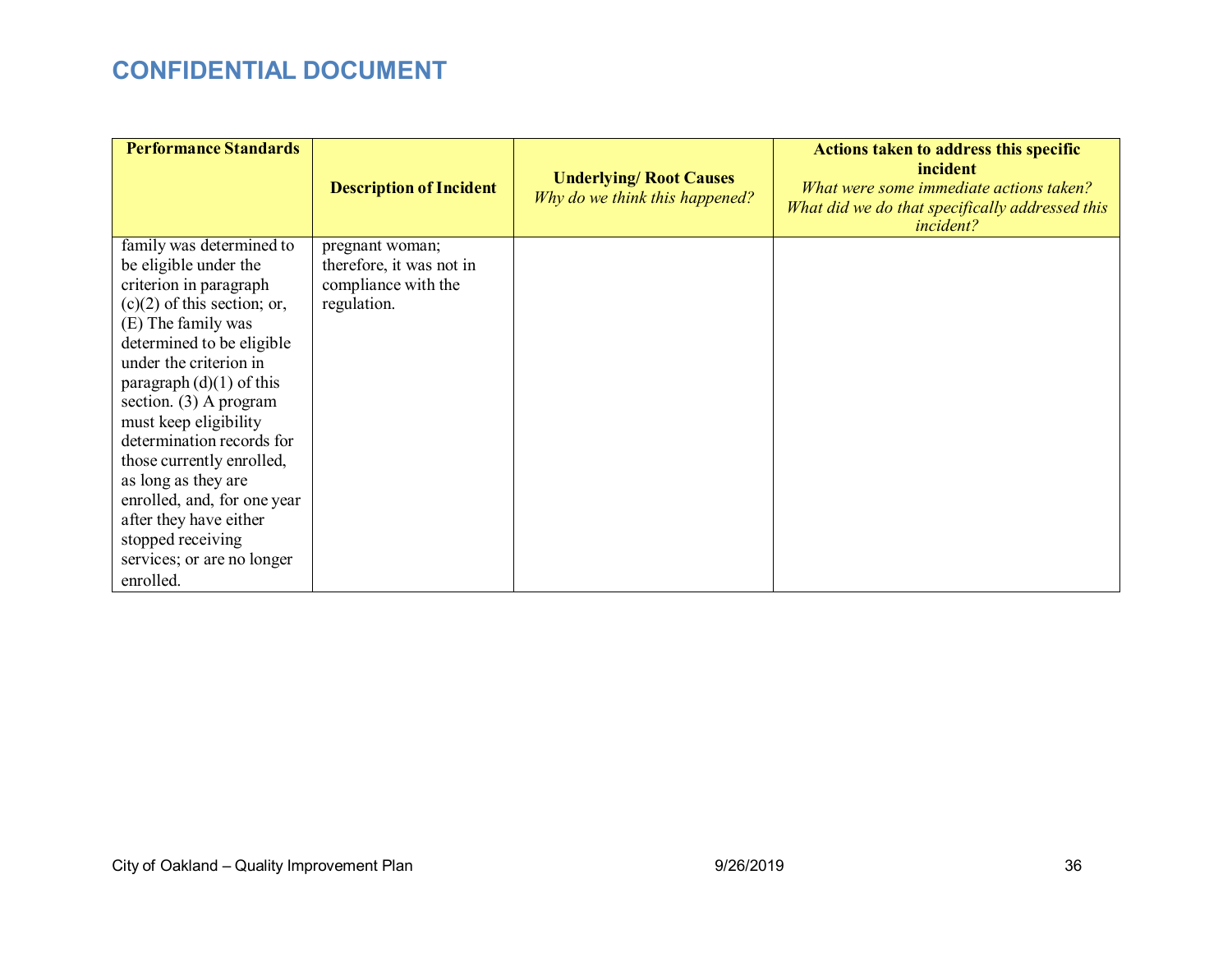#### **Actions Taken to Strengthen Systems Program-wide**

| <b>Key Element:</b>                                                                                                                                                                                                                           | Determining, verifying, and documenting eligibility. |                                                                       |                                                                                                    |                      |                                                                                                                                                                                             |                                       |
|-----------------------------------------------------------------------------------------------------------------------------------------------------------------------------------------------------------------------------------------------|------------------------------------------------------|-----------------------------------------------------------------------|----------------------------------------------------------------------------------------------------|----------------------|---------------------------------------------------------------------------------------------------------------------------------------------------------------------------------------------|---------------------------------------|
| <b>Intended</b>                                                                                                                                                                                                                               |                                                      |                                                                       | Program keeps eligibility determination records for each participant.                              |                      |                                                                                                                                                                                             |                                       |
| <b>Outcome:</b>                                                                                                                                                                                                                               |                                                      |                                                                       |                                                                                                    |                      |                                                                                                                                                                                             |                                       |
| <b>Implementation Activities</b>                                                                                                                                                                                                              |                                                      | <b>Timeline</b>                                                       | <b>Staff responsible</b>                                                                           | <b>Resources/TTA</b> | <b>Documentation</b>                                                                                                                                                                        | <b>Status of</b><br><b>Activities</b> |
| 1. Update all ERSEA policies<br>and procedures.                                                                                                                                                                                               |                                                      | By October<br>31, 2019                                                | ERSEA/Data<br>Coordinator, HS<br>Program Planner                                                   |                      | <b>Finalized ERSEA</b><br>policies and<br>procedures                                                                                                                                        |                                       |
| 2. Re-train management,<br>ERSEA, and family advocate<br>staff on ERSEA performance<br>standards and documentation<br>of eligibility.                                                                                                         |                                                      | By<br>November<br>22, 2019                                            | ERSEA/Data<br>Coordinator, Coach<br>Coordinator                                                    |                      | Sign-in sheets,<br>agenda, evaluation<br>forms                                                                                                                                              |                                       |
| 3. Enhance existing ChildPlus<br>database system to merge the<br>grantee and delegate systems,<br>as well as to reformat how<br>data is collected and reported<br>within ChildPlus.                                                           |                                                      | $Begins -$<br>October<br>2019 and<br>completion<br>by January<br>2020 | Program Director,<br>ChildPlus<br>Specialist,<br>ERSEA/Data<br>Coordinator and<br>Management Staff |                      | ChildPlus Specialist<br>reports on merger and<br>data integration<br>Assessment<br>$\bullet$<br>Report<br>Plan for Merger<br>of Systems<br><b>Regular Reports</b><br>$\bullet$<br>on Merger |                                       |
| 4. Modify ChildPlus manuals for<br>ERSEA to include detailed<br>information on how to enter<br>data, types of data that need to<br>be collected, frequency of<br>monitoring of data, and which<br>reports are reviewed on a<br>regular basis. |                                                      | By<br>December<br>2019                                                | Program Director,<br>ChildPlus<br>Specialist,<br>ERSEA/Data<br>Coordinator and<br>Management Staff |                      | ChildPlus ERSEA<br>Manual                                                                                                                                                                   |                                       |
| 5. Audit 100% of ERSEA Child<br>Files for grantee, delegate and<br>partners.                                                                                                                                                                  |                                                      | Quarterly<br>Audit<br>Beginning                                       | Program Director,<br>ChildPlus<br>Specialist,<br>ERSEA/Data                                        |                      | ERSEA audit report<br>and correction action<br>plans                                                                                                                                        |                                       |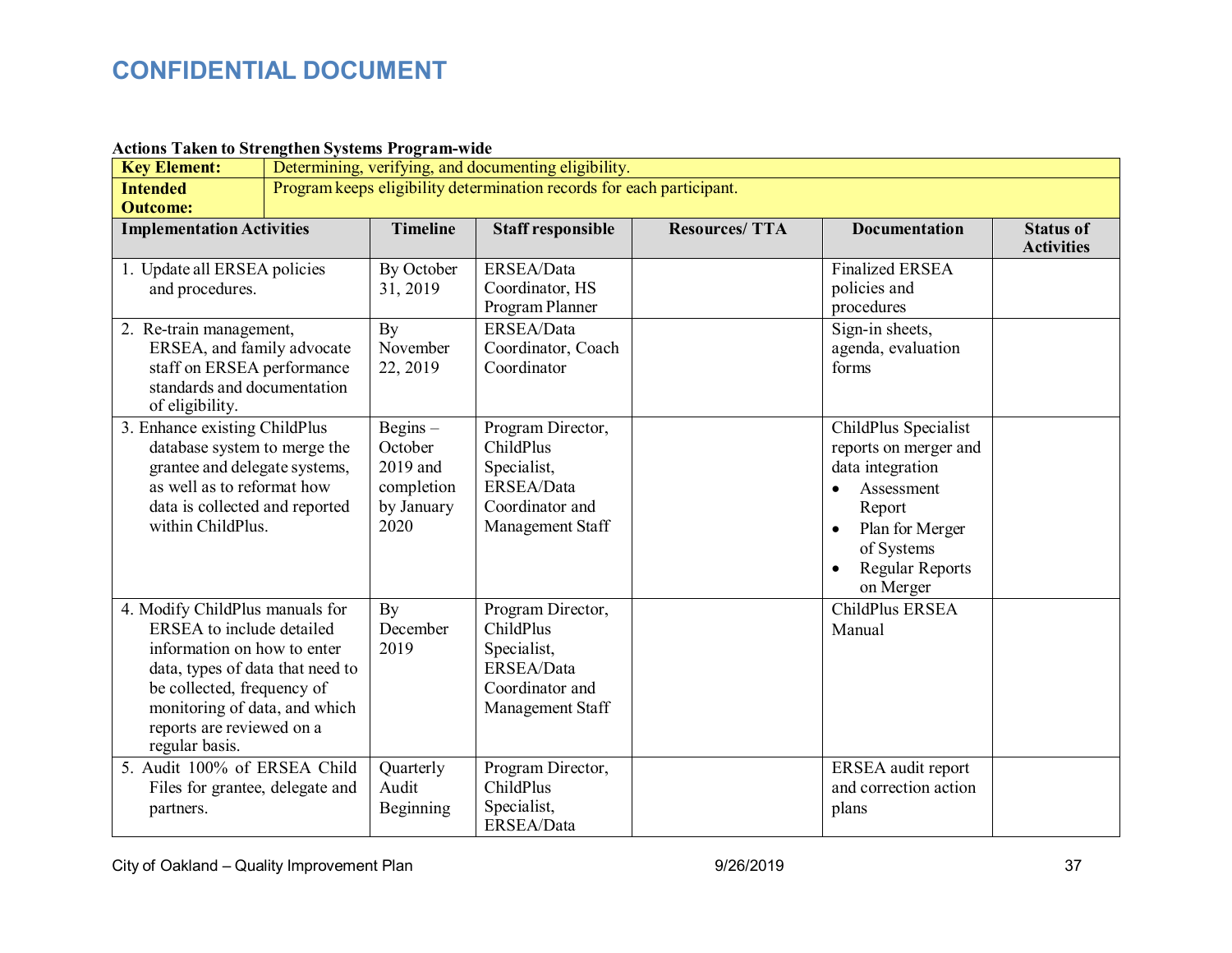| <b>Key Element:</b>              |  | Determining, verifying, and documenting eligibility. |                                                                       |                      |                         |                   |
|----------------------------------|--|------------------------------------------------------|-----------------------------------------------------------------------|----------------------|-------------------------|-------------------|
| <b>Intended</b>                  |  |                                                      | Program keeps eligibility determination records for each participant. |                      |                         |                   |
| <b>Outcome:</b>                  |  |                                                      |                                                                       |                      |                         |                   |
| <b>Implementation Activities</b> |  | <b>Timeline</b>                                      | <b>Staff responsible</b>                                              | <b>Resources/TTA</b> | <b>Documentation</b>    | <b>Status of</b>  |
|                                  |  |                                                      |                                                                       |                      |                         | <b>Activities</b> |
|                                  |  | November,                                            | Coordinator and                                                       |                      |                         |                   |
|                                  |  | 2019                                                 | Management Staff                                                      |                      |                         |                   |
| 6. Conduct Monthly monitoring    |  | Beginning                                            | Program Director,                                                     |                      | <b>ERSEA</b> Monitoring |                   |
| of ERSEA child files of          |  | November,                                            | ChildPlus                                                             |                      | Report, correction      |                   |
| grantee, partner and delegates.  |  | 2019                                                 | Specialist,                                                           |                      | action plans, Weekly    |                   |
|                                  |  |                                                      | ERSEA/Data                                                            |                      | Enrollment Reports.     |                   |
|                                  |  |                                                      | Coordinator and                                                       |                      | Child File audit form.  |                   |
|                                  |  |                                                      | Management Staff                                                      |                      |                         |                   |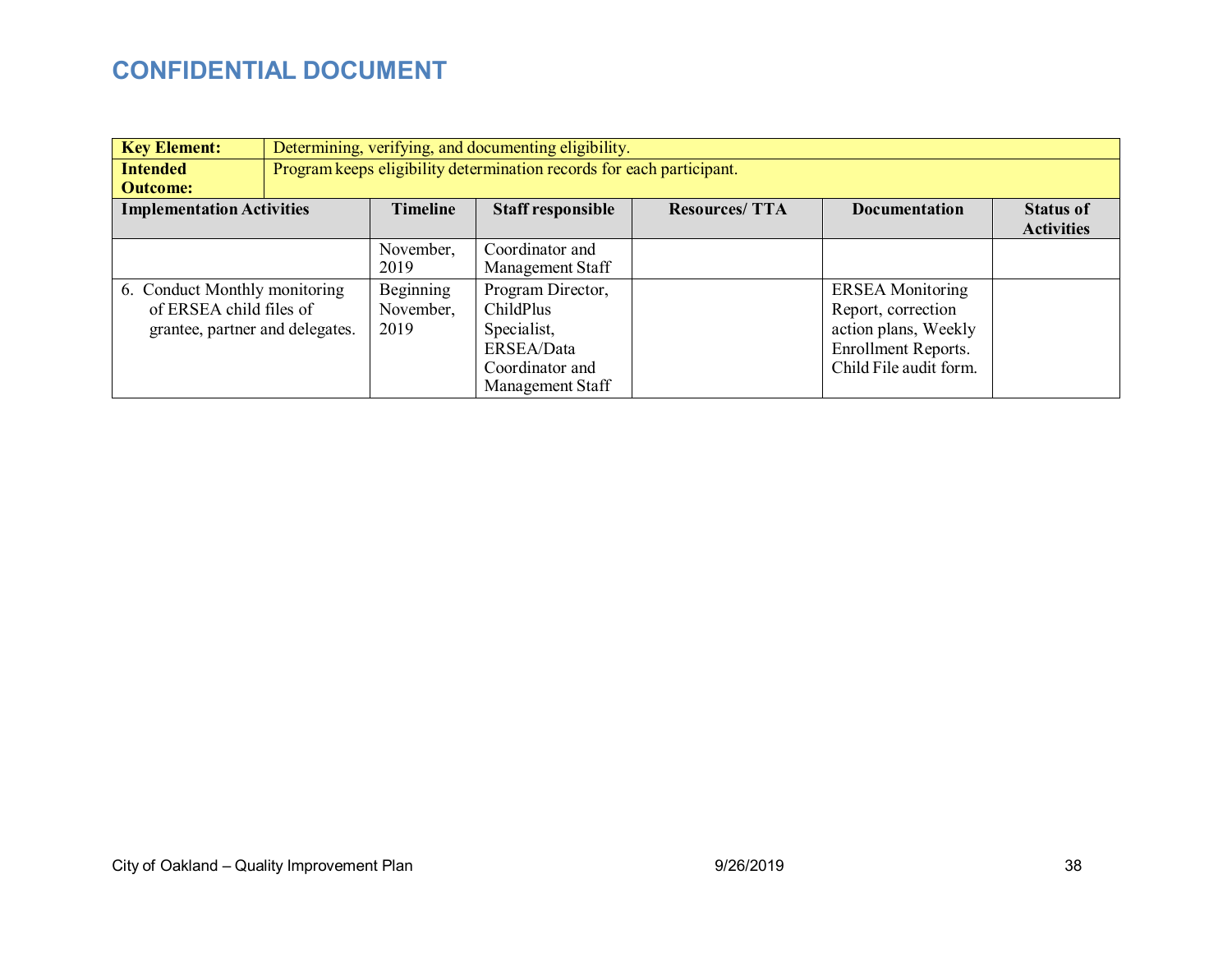### 9. **Area of Non-Compliance: Eligibility**

| <b>Performance Standards</b>                                                                                                                                                                                                                                                                         | <b>Description of Incident</b>                                                                                                                                                                                                                                                                                                                                                                                                                                                                                                                                                                                                                                                              | <b>Underlying/ Root Causes</b><br>Why do we think this happened?                                                                                                                                                                                                                                                                                                                                                                                           | <b>Actions taken to address this specific</b><br>incident<br>What were some immediate actions taken?<br>What did we do that specifically addressed<br>this incident?                                                                   |
|------------------------------------------------------------------------------------------------------------------------------------------------------------------------------------------------------------------------------------------------------------------------------------------------------|---------------------------------------------------------------------------------------------------------------------------------------------------------------------------------------------------------------------------------------------------------------------------------------------------------------------------------------------------------------------------------------------------------------------------------------------------------------------------------------------------------------------------------------------------------------------------------------------------------------------------------------------------------------------------------------------|------------------------------------------------------------------------------------------------------------------------------------------------------------------------------------------------------------------------------------------------------------------------------------------------------------------------------------------------------------------------------------------------------------------------------------------------------------|----------------------------------------------------------------------------------------------------------------------------------------------------------------------------------------------------------------------------------------|
| 1302.14 Selection<br>process. (b) Children<br>eligible for services<br>under IDEA. (1) A<br>program must ensure at<br>least 10 percent of its<br>total funded enrollment<br>is filled by children<br>eligible for services<br>under IDEA, unless the<br>responsible HHS official<br>grants a waiver. | The program did not<br>ensure at least 10<br>percent of its total<br>funded enrollment is<br>filled by children<br>eligible for services<br>under the Individuals<br>with Disabilities<br><b>Education Act</b><br>(IDEA).<br>A review of child files<br>found only 5 percent<br>out of 1,006 enrolled<br>children were receiving<br>services under IDEA.<br>During an interview<br>with the Disabilities<br>Coordinator and Senior<br>Data Operator they<br>confirmed they were<br>inaccurately counting<br>36 children referred to<br>the Local Educational<br>Agency as a part of the<br>disabilities enrollment<br>and these children were<br>still waiting for<br>determination, at the | • The program was aware that the 36<br>children referred to the LEA for<br>evaluation were not part of the<br>official 10% count; however, the<br>program expected that these<br>children would be evaluated prior<br>to January.<br>• While the program informed the<br>Regional Program Specialist of the<br>lack of compliance with the 10%<br>mandate, the program did not<br>properly document this report, nor<br>did it seek a Disabilities Waiver. | • The program increased the income level for<br>families that have existing IEP/IFSP's.<br>• The Selection Policy and Procedure was<br>updated to reflect this change and was<br>approved by the Advisory Board and Policy<br>Council. |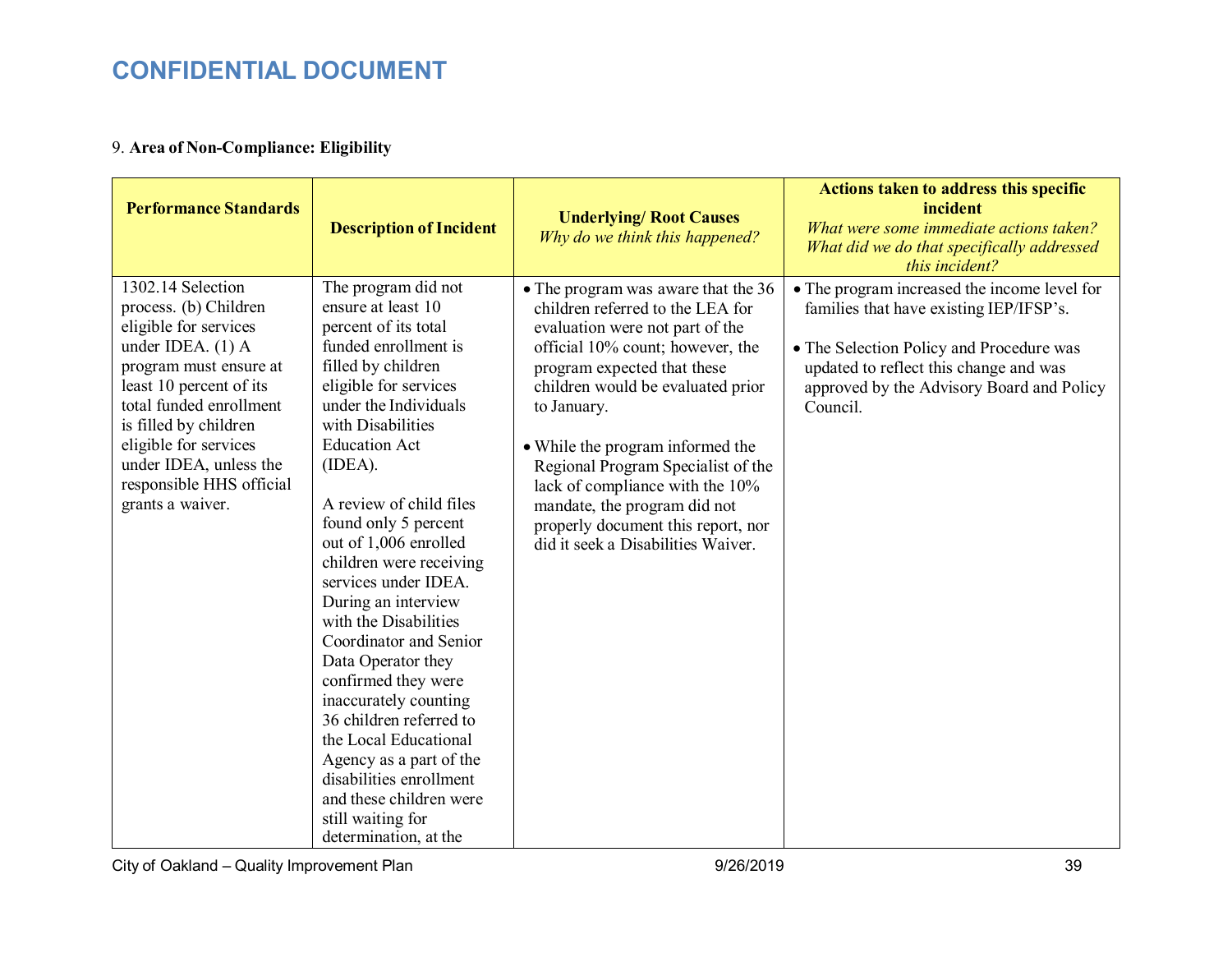| <b>Performance Standards</b> | <b>Description of Incident</b>                                                                                                                                                                                                                                         | <b>Underlying/ Root Causes</b><br>Why do we think this happened? | Actions taken to address this specific<br>incident<br>What were some immediate actions taken?<br>What did we do that specifically addressed<br>this incident? |
|------------------------------|------------------------------------------------------------------------------------------------------------------------------------------------------------------------------------------------------------------------------------------------------------------------|------------------------------------------------------------------|---------------------------------------------------------------------------------------------------------------------------------------------------------------|
|                              | time of the review. The<br>program did not ensure<br>at least 10 percent of its<br>total funded enrollment<br>is filled by children<br>eligible for services<br>under Individuals with<br>Disabilities Education<br>Act (IDEA); therefore,<br>it was not in compliance |                                                                  |                                                                                                                                                               |
|                              | with regulation.                                                                                                                                                                                                                                                       |                                                                  |                                                                                                                                                               |

### **Actions Taken to Strengthen Systems Program-wide**

| <b>Key Element:</b>              | Selection process - Children eligible for services under IDEA. |                                                                                                                 |                                                     |                      |                           |                   |
|----------------------------------|----------------------------------------------------------------|-----------------------------------------------------------------------------------------------------------------|-----------------------------------------------------|----------------------|---------------------------|-------------------|
| <b>Intended</b>                  |                                                                | Ensure at least 10 percent of its total funded enrollment is filled by children eligible for services under the |                                                     |                      |                           |                   |
| <b>Outcome:</b>                  |                                                                |                                                                                                                 | Individuals with Disabilities Education Act (IDEA). |                      |                           |                   |
| <b>Implementation Activities</b> |                                                                | <b>Timeline</b>                                                                                                 | <b>Staff responsible</b>                            | <b>Resources/TTA</b> | <b>Documentation</b>      | <b>Status of</b>  |
|                                  |                                                                |                                                                                                                 |                                                     |                      |                           | <b>Activities</b> |
| 1. Train staff on and implement  |                                                                | By October                                                                                                      | ERSEA/Data                                          |                      | Training Agenda,          |                   |
| the updated Selection Policy     |                                                                | 31, 2019                                                                                                        | Coordinator,                                        |                      | Sign-in sheets,           |                   |
| and Procedure.                   |                                                                |                                                                                                                 | Mental Health and                                   |                      |                           |                   |
|                                  |                                                                |                                                                                                                 | <b>Disabilities</b>                                 |                      |                           |                   |
|                                  |                                                                |                                                                                                                 | Coordinator                                         |                      |                           |                   |
| 2. Include Children eligible for |                                                                | By                                                                                                              | Mental Health and                                   |                      | <b>Ongoing Monitoring</b> |                   |
| services under IDEA in           |                                                                | December                                                                                                        | <b>Disabilities</b>                                 |                      | Policy and Procedure.     |                   |
| ongoing monitoring protocols.    |                                                                | 30, 2019                                                                                                        | Coordinator,                                        |                      |                           |                   |
|                                  |                                                                |                                                                                                                 | <b>ERSEA</b> and Data                               |                      |                           |                   |
|                                  |                                                                |                                                                                                                 | Coordinator.                                        |                      |                           |                   |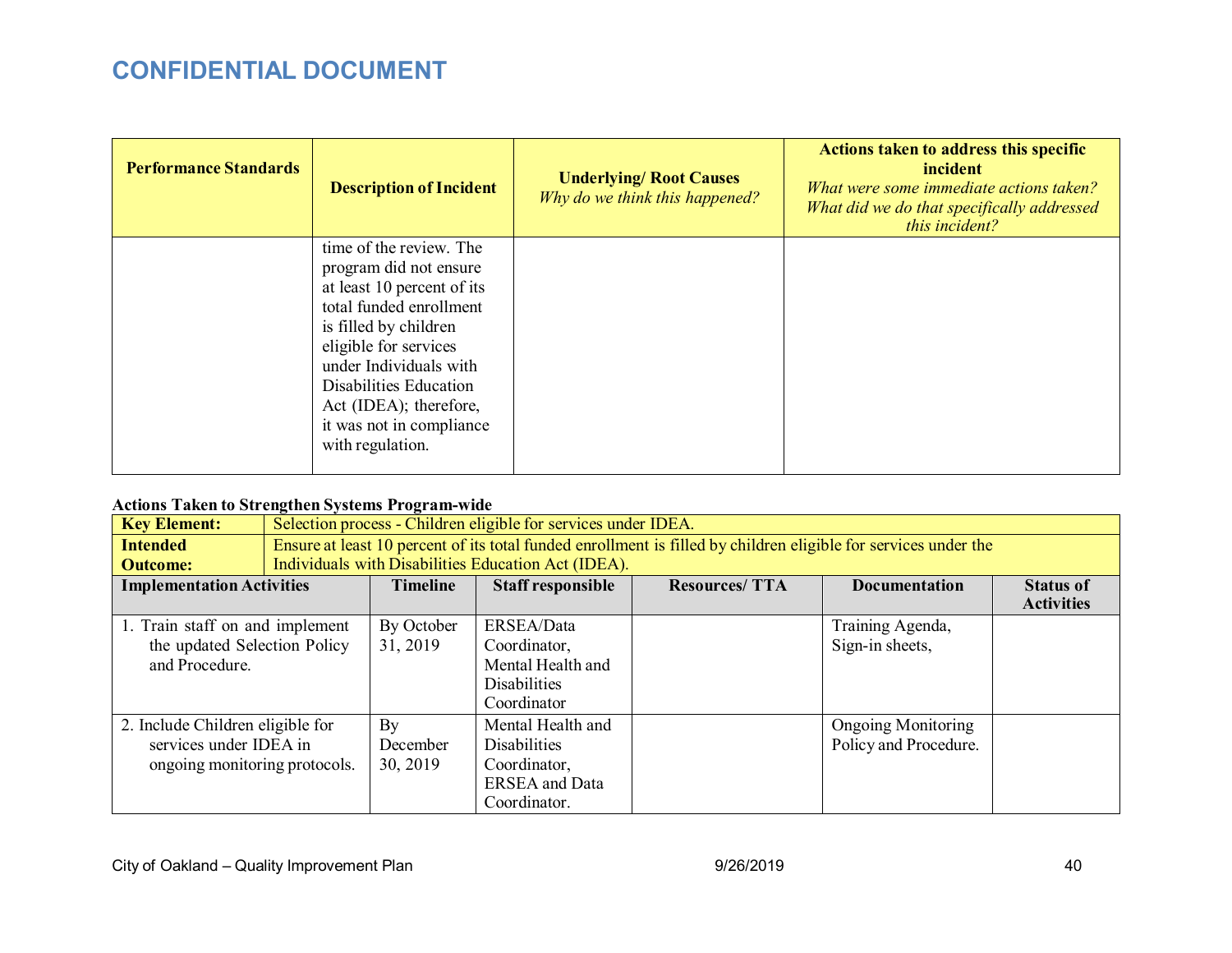| <b>Key Element:</b>                                        |                                                     | Selection process - Children eligible for services under IDEA. |                                       |                                                                                                                 |                       |                   |
|------------------------------------------------------------|-----------------------------------------------------|----------------------------------------------------------------|---------------------------------------|-----------------------------------------------------------------------------------------------------------------|-----------------------|-------------------|
| <b>Intended</b>                                            |                                                     |                                                                |                                       | Ensure at least 10 percent of its total funded enrollment is filled by children eligible for services under the |                       |                   |
| <b>Outcome:</b>                                            | Individuals with Disabilities Education Act (IDEA). |                                                                |                                       |                                                                                                                 |                       |                   |
| <b>Implementation Activities</b>                           |                                                     | <b>Timeline</b>                                                | <b>Staff responsible</b>              | <b>Resources/TTA</b>                                                                                            | <b>Documentation</b>  | <b>Status of</b>  |
|                                                            |                                                     |                                                                |                                       |                                                                                                                 |                       | <b>Activities</b> |
| 3. Weekly monitoring of<br>enrollment of children with     |                                                     | Beginning<br>October                                           | Mental Health and                     |                                                                                                                 | Disability and Mental |                   |
| IEP's/IFSP's.                                              |                                                     | 2019                                                           | <b>Disabilities</b>                   |                                                                                                                 | Health Monitoring     |                   |
|                                                            |                                                     |                                                                | Coordinator,<br><b>ERSEA</b> and Data |                                                                                                                 | Report.               |                   |
|                                                            |                                                     |                                                                | Coordinator.                          |                                                                                                                 |                       |                   |
| 4. Develop strategies to increase                          |                                                     | Beginning                                                      | Mental Health and                     |                                                                                                                 | Parent Engagement     |                   |
| parent advocacy in requesting                              |                                                     | in October                                                     | <b>Disabilities</b>                   |                                                                                                                 | Strategies            |                   |
| evaluations from OUSD to                                   |                                                     | 2019                                                           | Coordinator,                          |                                                                                                                 |                       |                   |
| 'speed-up' the evaluation and                              |                                                     |                                                                | Family Engagement                     |                                                                                                                 |                       |                   |
| diagnosis process.                                         |                                                     |                                                                | Coordinator,                          |                                                                                                                 |                       |                   |
| 5. Modify mental health and                                |                                                     | By                                                             | Mental Health and                     |                                                                                                                 | <b>Updated Mental</b> |                   |
| disabilities policy and                                    |                                                     | November                                                       | <b>Disabilities</b>                   |                                                                                                                 | Health and            |                   |
| procedures with regards to                                 |                                                     | 08, 2019                                                       | Coordinator,                          |                                                                                                                 | Disabilities Referral |                   |
| timelines for referrals as a                               |                                                     |                                                                |                                       |                                                                                                                 | policy and procedure. |                   |
| response to the known delays<br>with processing referrals. |                                                     |                                                                |                                       |                                                                                                                 |                       |                   |
| 6. Monitor referrals to OUSD by                            |                                                     | Beginning                                                      | Mental                                |                                                                                                                 | ASQ Screenings and    |                   |
| delegate and partners by                                   |                                                     | in October                                                     | Health/Disabilities                   |                                                                                                                 | Tracking Sheets for   |                   |
| monitoring ASQ screenings                                  |                                                     | 2019                                                           | Coordinator                           |                                                                                                                 | Referrals.            |                   |
| and working with delegate's                                |                                                     |                                                                | Program Supervisor                    |                                                                                                                 |                       |                   |
| Disabilities/Mental Health                                 |                                                     |                                                                | for Collaborative                     |                                                                                                                 |                       |                   |
| Coordinator.                                               |                                                     |                                                                | Partners                              |                                                                                                                 |                       |                   |
| 7. Include a special condition on                          |                                                     | By January                                                     | Program Supervisor                    |                                                                                                                 | Scope of Work         |                   |
| delegate and partner contracts                             |                                                     | 08, 2020                                                       | for Collaborative                     |                                                                                                                 | Adjustment approval   |                   |
| to fill 10% of vacancies with                              |                                                     |                                                                | Partners                              |                                                                                                                 | by Advisory Board.    |                   |
| children with active                                       |                                                     |                                                                |                                       |                                                                                                                 |                       |                   |
| IEPs/IFSPs                                                 |                                                     |                                                                |                                       |                                                                                                                 |                       |                   |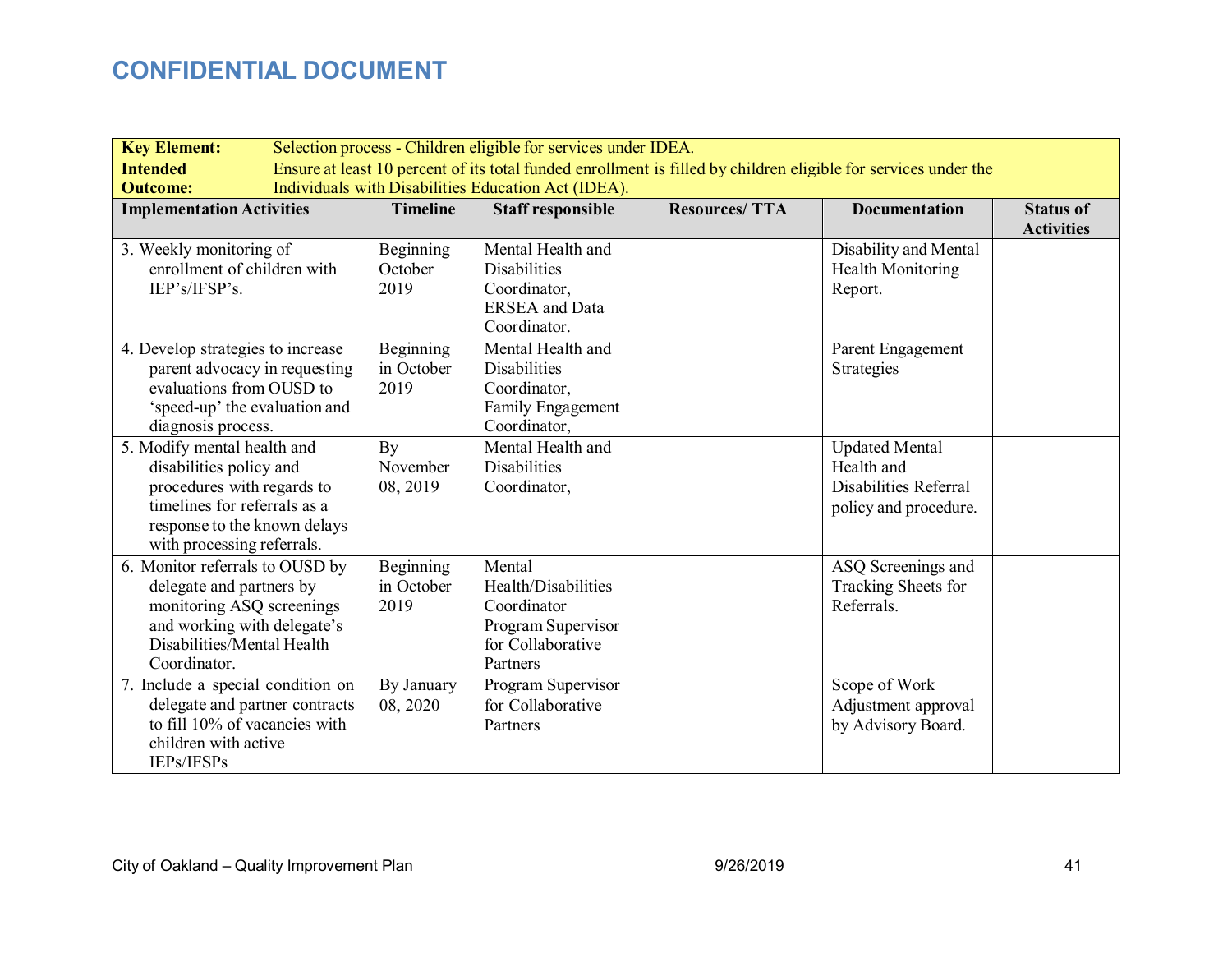



Office of Head Start | 4th Floor - Switzer Memorial Building, 330 C Street SW, Washington DC 20024 eclkc.ohs.acf.hhs.gov

### **Program Performance Summary Report**

**To: Authorizing Official/Board Chairperson** *Mr. Edward Reiskin Oakland, City of 150 Frank H. Ogawa Plaza, Suite 5352 Oakland, CA 94612 - 2093*

**From: Responsible HHS Official**

**Date: 10/13/2020 Dr. Deborah Bergeron Director, Office of Head Start**

From September 28, 2020 to October 2, 2020, the Administration for Children and Families (ACF) conducted a monitoring review of Oakland, City of Head Start and Early Head Start programs to determine whether the previously identified findings had been corrected. The Office of Head Start (OHS) would like thank your governing body, policy council, staff, and parents of your program for their cooperation and assistance during the review. This monitoring report has been issued to Mr. Edward Reiskin, Authorizing Official/Board Chair, as legal notice to your agency of the results of the program review.

Based on the information gathered during this review, we have closed the previously identified findings which are included in this report. For any previous findings that are not included in this report and remain open, the grantee will receive a future follow-up review to determine the compliance status of those findings.

Please contact your Regional Office for guidance should you have any questions or concerns.

### **DISTRIBUTION OF THE REPORT**

Copies of this report will be distributed to the following recipients: Ms. Cynthia Yao, Regional Program Manager Ms. Sara Bedford, Chief Executive Officer/Executive Director Ms. Diveena Cooppan, Head Start Director Ms. Diveena Cooppan, Early Head Start Director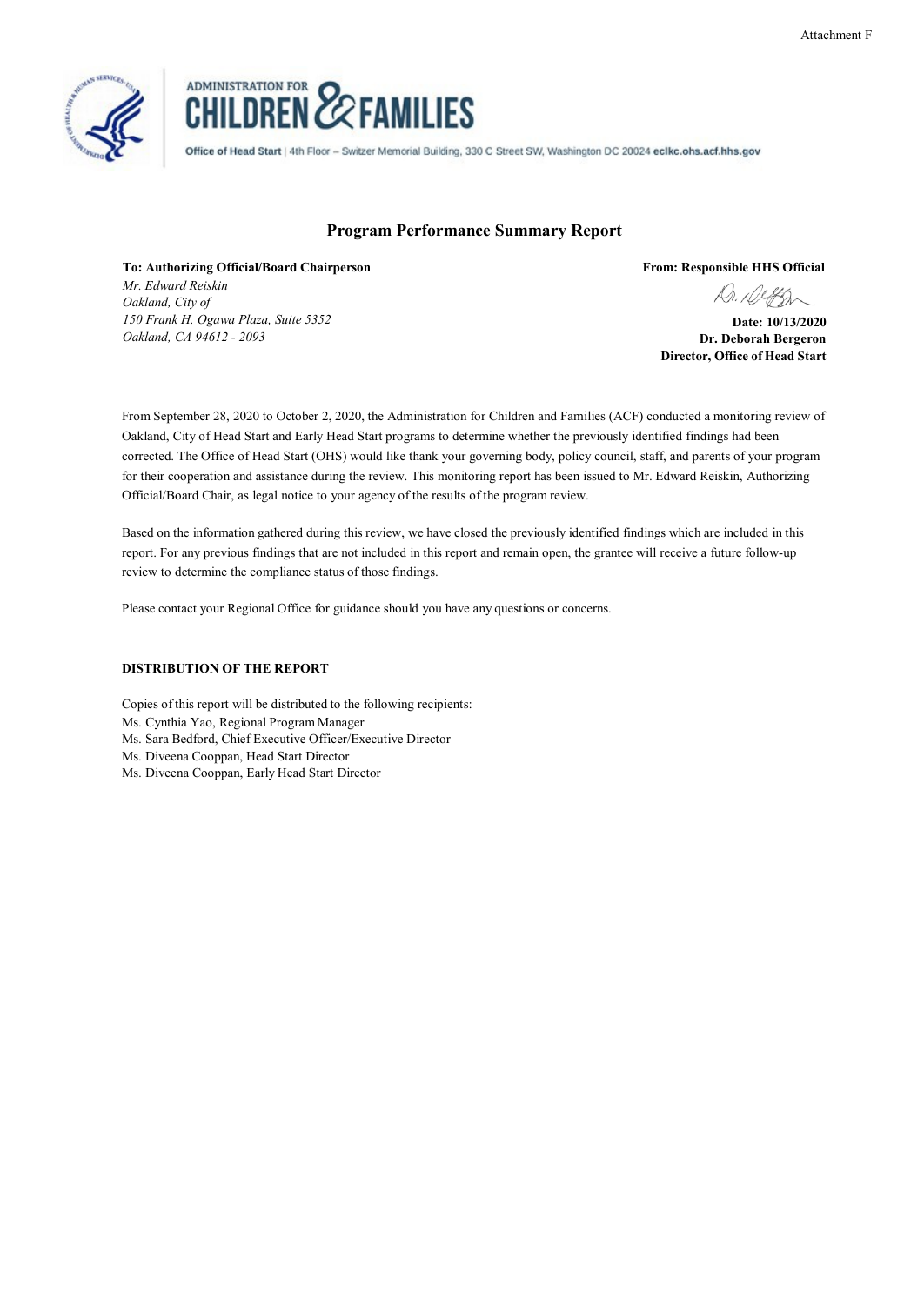### Page 2 of 15

# **Glossary of Terms**

| Compliant                    | No findings. Meets requirements of Head Start Program Performance Standard.                                                                                                                                                                                                                                                                                                                                                                                                                                                                                                                                                                                                                                                                                                                                                                                                                                                                                                                                                                                                                                                                                                                                                                               |
|------------------------------|-----------------------------------------------------------------------------------------------------------------------------------------------------------------------------------------------------------------------------------------------------------------------------------------------------------------------------------------------------------------------------------------------------------------------------------------------------------------------------------------------------------------------------------------------------------------------------------------------------------------------------------------------------------------------------------------------------------------------------------------------------------------------------------------------------------------------------------------------------------------------------------------------------------------------------------------------------------------------------------------------------------------------------------------------------------------------------------------------------------------------------------------------------------------------------------------------------------------------------------------------------------|
| <b>Area of Concern</b>       | An area for which the agency needs to improve performance. These issues should be discussed<br>with the granteey Regional Office of Head Start for possible technical assistance.                                                                                                                                                                                                                                                                                                                                                                                                                                                                                                                                                                                                                                                                                                                                                                                                                                                                                                                                                                                                                                                                         |
| <b>Area of Noncompliance</b> | An area for which the agency is out of compliance with Federal requirements (including but not<br>limited to the Head Start Act or one or more of the regulations) in one or more area of<br>performance. This status requires a written timeline of correction and possible technical<br>assistance or guidance from the grantee's program specialist. If not corrected within the specified<br>timeline, this status becomes a deficiency.                                                                                                                                                                                                                                                                                                                                                                                                                                                                                                                                                                                                                                                                                                                                                                                                              |
| <b>Deficiency</b>            | As defined in the Head Start Act, the term "deficiency" means:<br>(A) a systemic or substantial material failure of an agency in an area of performance that the<br>Secretary determines involves:<br>(i) a threat to the health, safety, or civil rights of children or staff;<br>(ii) a denial to parents of the exercise of their full roles and responsibilities related to<br>program operations;<br>(iii) a failure to comply with standards related to early childhood development and health<br>services, family and community partnerships, or program design and management;<br>(iv) the misuse of funds received under this subchapter;<br>(v) loss of legal status (as determined by the Secretary) or financial viability, loss of<br>permits, debarment from receiving Federal grants or contracts, or the improper use of<br>Federal funds; or<br>(vi) failure to meet any other Federal or State requirement that the agency has shown an<br>unwillingness or inability to correct, after notice from the Secretary, within the period<br>specified;<br>(B) systemic or material failure of the governing body of an agency to fully exercise its legal and<br>fiduciary responsibilities; or<br>(C) an unresolved area of noncompliance. |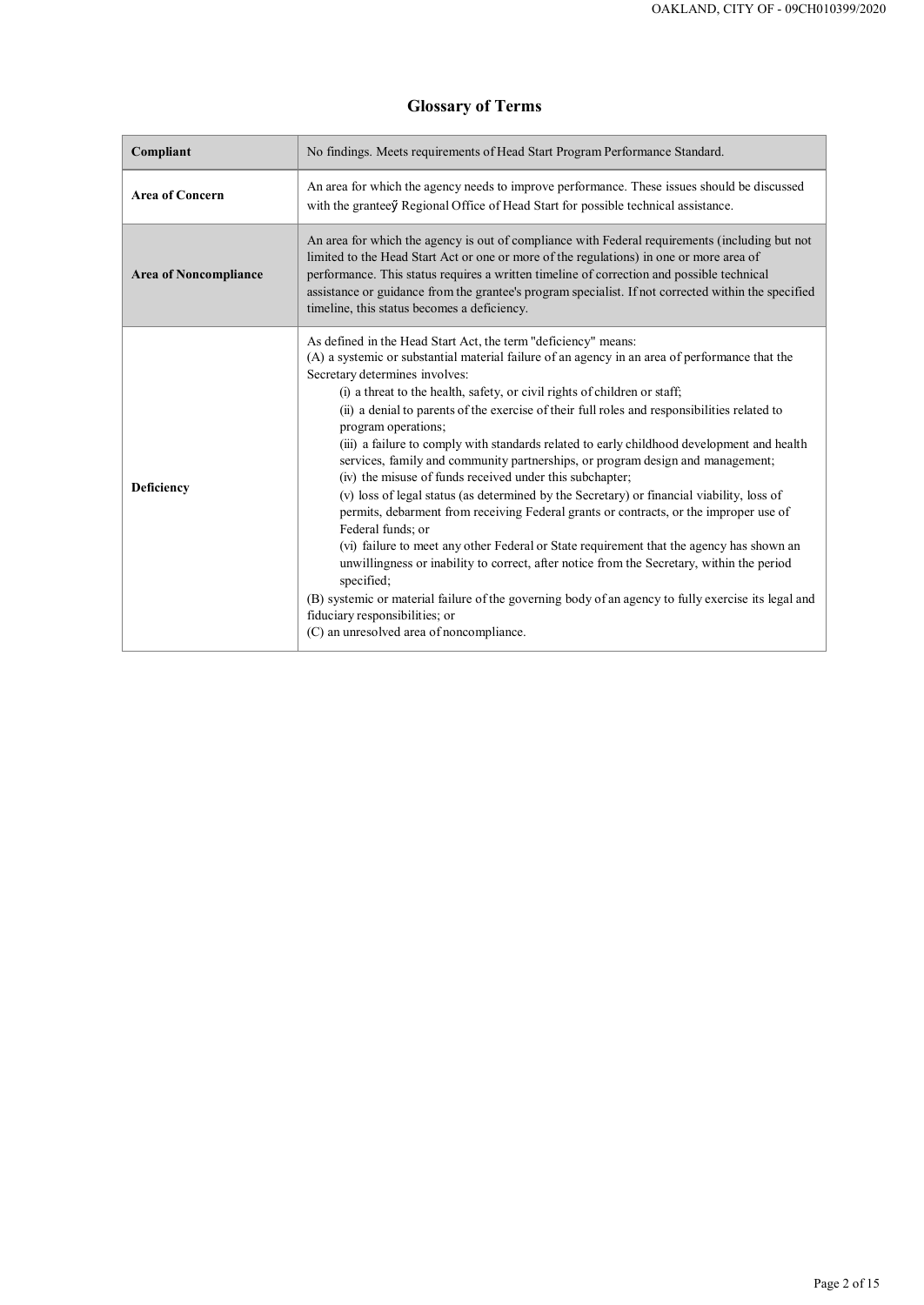# **Performance Summary**

| <b>Service Area</b>                                                                         | <b>Applicable</b><br><b>Standards</b> | <b>Grant Number(s)</b> | <b>Primary Review</b><br><b>Finding Status(s)</b> | <b>Timeframe for</b><br>Correction | <b>Follow-Up</b><br>Compliance<br>Level |
|---------------------------------------------------------------------------------------------|---------------------------------------|------------------------|---------------------------------------------------|------------------------------------|-----------------------------------------|
| Program<br>Management and<br>Quality<br>Improvement                                         | 1302.101(a)(1)                        | 09CH010399             | <b>DEF</b>                                        | N/A                                | Corrected                               |
| Program<br>Management and<br>Quality<br>Improvement                                         | 1302.102(c)(2)(i)                     | 09CH010399             | <b>ANC</b>                                        | N/A                                | Corrected                               |
| Program<br>Management and<br>Quality<br>Improvement                                         | 1302.102(c)(2)(iv)                    | 09CH010399             | <b>DEF</b>                                        | N/A                                | Corrected                               |
| Monitoring<br>ERSEA: Eligibility,<br>Attendance and<br>Enrollment                           | 1302.12(k)                            | 09CH010399             | <b>ANC</b>                                        | N/A                                | Corrected                               |
| Monitoring<br>ERSEA: Eligibility,<br>Attendance and<br>Enrollment                           | 1302.14(b)(1)                         | 09CH010399             | <b>ANC</b>                                        | N/A                                | Corrected                               |
| Monitoring and<br>Implementing<br>Quality Health<br>Services                                | 1302.42(b)(1)(i)                      | 09CH010399             | <b>ANC</b>                                        | N/A                                | Corrected                               |
| Program<br>Management and<br>Quality<br>Improvement                                         | 1302.91(a)                            | 09CH010399             | <b>ANC</b>                                        | N/A                                | Corrected                               |
| Monitoring and<br>Implementing<br>Quality Education<br>and Child<br>Development<br>Services | 1302.91(e)                            | 09CH010399             | <b>ANC</b>                                        | N/A                                | Corrected                               |
| Program<br>Management and<br>Quality                                                        | 1302.92(b)                            | 09CH010399             | <b>ANC</b>                                        | N/A                                | Corrected                               |

| Improvement |  |  |  |
|-------------|--|--|--|
|             |  |  |  |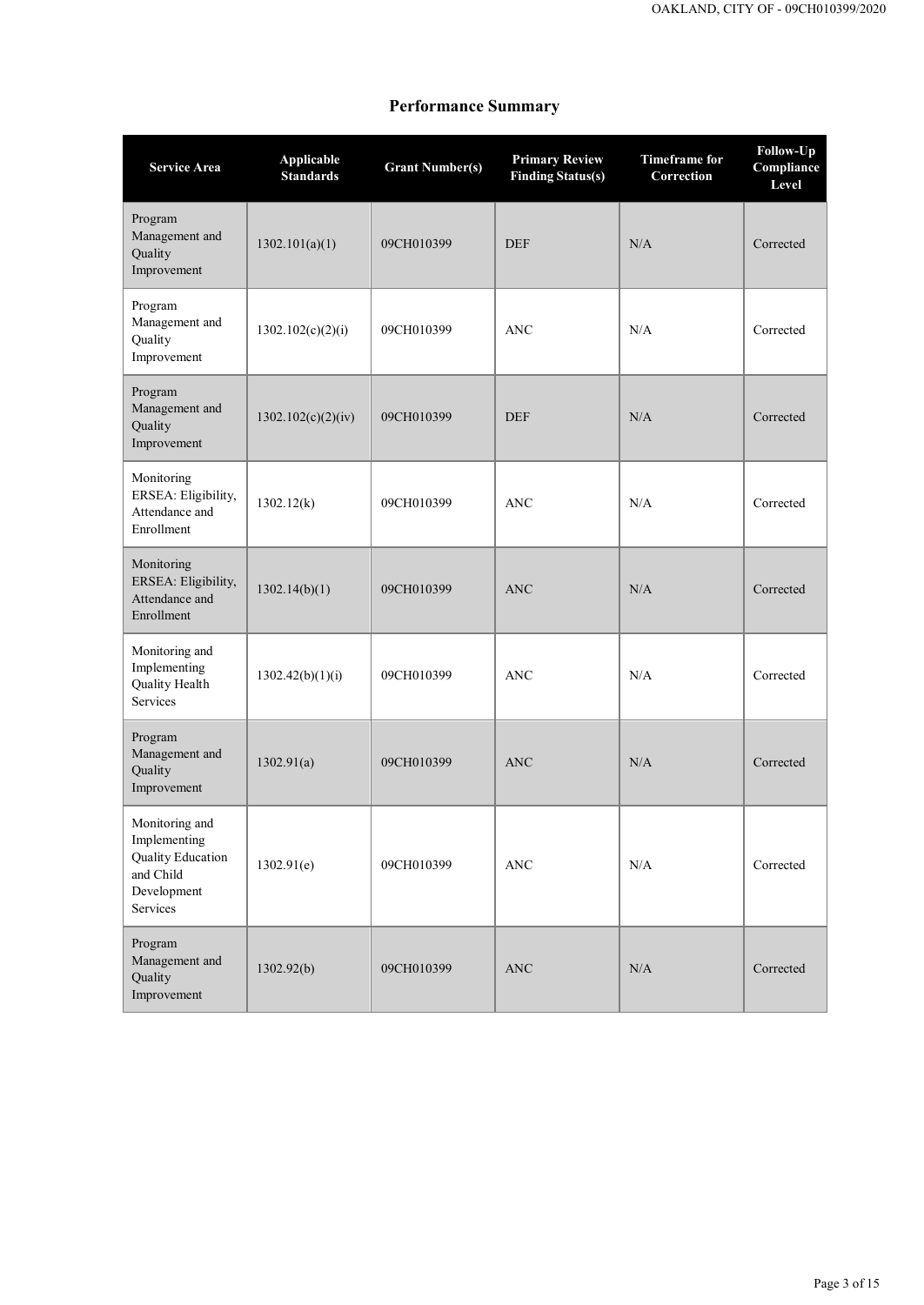

### **Program Management**

### **Program Management and Quality Improvement**

Does the grantee establish a management structure consisting of staff, consultants, or contractors who ensure high-quality service delivery; have sufficient knowledge, training, experience, and competencies to fulfill the roles and responsibilities of their positions; and provide regular supervision and support to staff?

Monitoring Results:

• The management/organizational structure did not provide effective management and oversight of all program areas. 1302.101(a)(1)

### **DEF 1302.101(a)(1) Timeframe for Correction: 120 days**

1302.101 Management system. (a) Implementation. A program must implement a management system that: (1) Ensures a program, fiscal, and human resource management structure that provides effective management and oversight of all program areas and fiduciary responsibilities to enable delivery of high-quality services in all of the program services described in subparts C, D, E, F, G, and H of this part.

The grantee did not ensure a program's fiscal, and human resource management structure provided effective management and oversight of all program areas and fiduciary responsibilities to enable the delivery of high-quality services in all of the program services.

During interviews, file reviews and a review of data the management staff was unable to provide information regarding program performance. Management staff lacked the knowledge and understanding of how to use ChildPlus to effectively provide oversight. The management team was not able to provide records of training opportunities in the use of ChildPlus to effectively monitor all service areas. This negatively impacted service delivery in health, disabilities, and Eligibility Recruitment Selection Enrollment and Attendance (ERSEA). The grantee did not implement Child Plus to ensure effective management and oversight of program services.

The grantee did not ensure a program's fiscal, and human resource management structure provided effective management and oversight of all program areas and fiduciary responsibilities to enable the delivery of high-quality services in all of the program services; therefore, it was not in compliance with the regulation.

#### Follow-up

#### **Corrected Timeframe for Correction: N/A**

The program tracked and monitored data entry and documentation within ChildPlus. In an interview, the program's Health Specialist/Family Advocate shared she conducted weekly meetings with home visitors and Family Advocates to discuss data entry, documentation, and follow-up activities in ChildPlus. A review of the sample Health Specialist Monitoring and Follow-Up and the ChildPlus 3320 Grantee and Partners Monitoring and Follow-Up reports found child health status tracking was up to date. Additionally, interviews with the delegate and partner agencies confirmed a close collaboration with the program. For example, during an interview, the ERSEA/Disabilities Manager for the delegate- -Unity Council--described weekly meetings with her ERSEA counterpart at the program to review the Monitoring Report Summary. The delegate Head Start Director confirmed the same practice for other management staff. In interviews, program, delegate, and partner staff described a system of support. Program content-area managers provided one-on-one assistance on data collection and monitoring in ChildPlus, processes to identify risks and address concerns, and follow-up actions to take with their staff to meet families' needs. The delegate and partner agencies also received weekly follow-up communication to ensure completion of the documentation in ChildPlus and follow-up with staff to complete any outstanding activities. In an interview, delegate and partner staff described involvement in group training on newly approved policies and procedures and individualized professional development training to strengthen their skills in utilizing ChildPlus for data input, report generation, and support their provision of services. A review of program policies and procedures on ChildPlus Training by Content Area

The grantee ensured its fiscal and human resource management structure provided effective management and oversight of all program areas and fiduciary responsibilities to enable the delivery of high-quality services in all of the program services.

In an interview, the Head Start Director stated leadership staff analyzed the monitoring report, identified root causes, and initiated activities for correction. The program held meetings with its governing bodies, the Oakland City Council, Head Start Advisory Board (subcommittee), and the policy council to inform them of the findings. The program also incorporated its delegate agency, Unity Council, and its partners, St. Vincents, Brighter Beginnings, and Laney College, to develop a multi-layered Quality Improvement Plan (QIP). The Head Start Director also stated the program began assessing its management system and identified key modifications to improve program oversight and ongoing monitoring of its delegate and partner agencies. For example, the Head Start Director stated the Data/Eligibility, Recruitment, Selection, Enrollment, and Attendance (ERSEA) Coordinator position was separated into two positions, Data Coordinator and ERSEA Coordinator, to allow for more focused oversight of each content area.

To strengthen ongoing monitoring across program-operated, delegate, and partner services, the program implemented a web-based data management system, ChildPlus, to collect, aggregate, analyze, and utilize data for program oversight and monitoring. In interviews, staff, including program, delegate, and partner staff, confirmed multiple ChildPlus trainings were held. A review of ChildPlus training documentation from November 2019 and January, July, and August 2020 found training was provided to staff on ChildPlus related to data collection and analysis, ongoing monitoring, and use of data to support ongoing program improvement. In interviews, program management staff, including the Head Start Director, shared the program's collaborative approach with the delegate and partner agencies to establish systematic documentation and recording of events and activities in a consistent and timely manner. In addition to training specific to ChildPlus, a review of training documentation found training on the use of data for performance, evaluation, and continuous quality improvement was held on October 30, 2019, and March 11, 2020.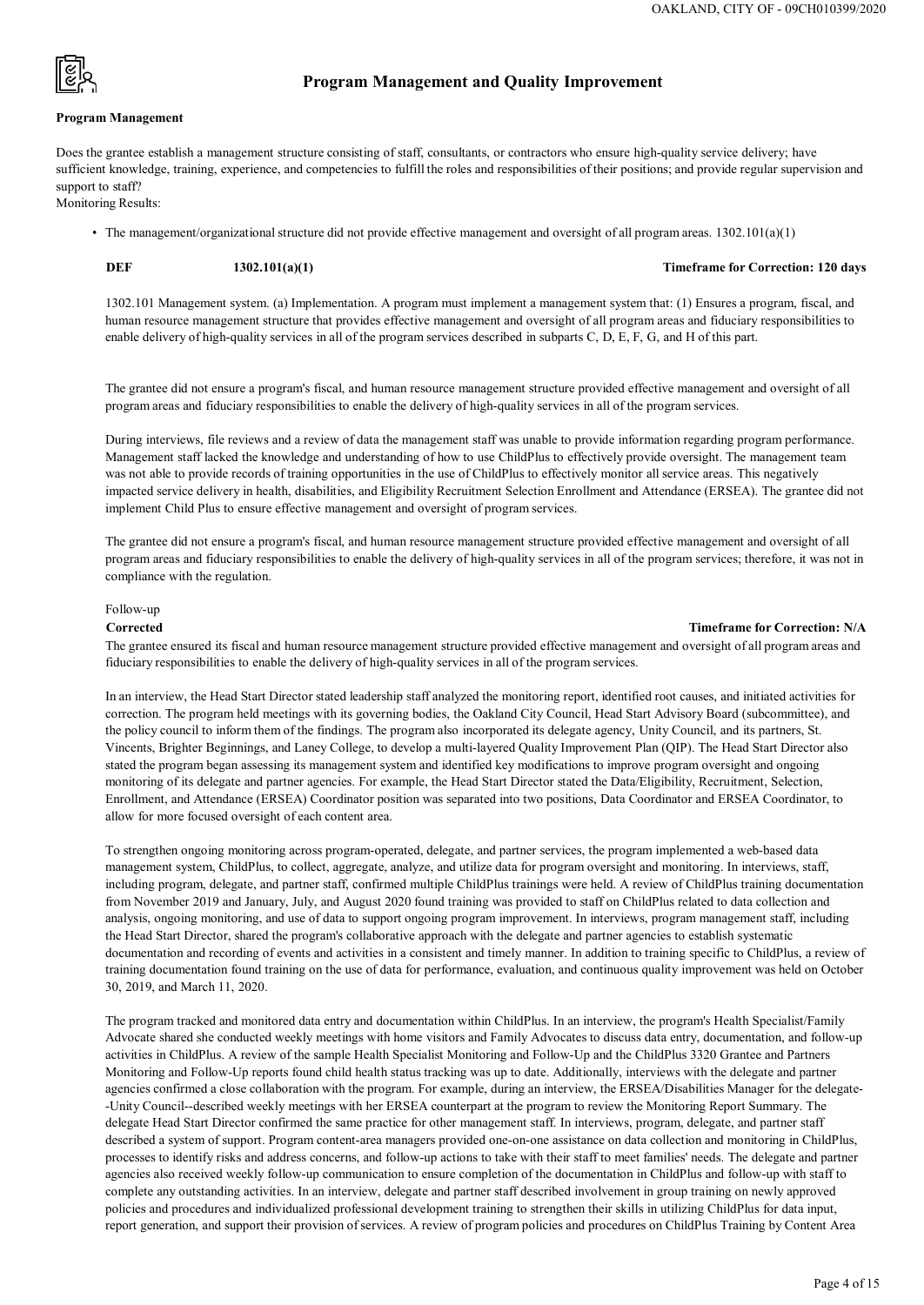found it described the expected monitoring schedule and monitoring process, incorporating the use of ChildPlus as its primary ongoing monitoring tool.

A review of revised policies and procedures on ongoing monitoring, approved by the policy council and the governing body in January 2020, found they outlined roles and responsibilities, monitoring procedures, documentation, and timelines. The revised policy also included expectations for the use of the ChildPlus system and outlined specific reports to support monitoring and oversight. The program also revised its Memoranda of Understanding (MOUs) with its delegate and each partner agency to define responsibilities and monitor and report expectations in each content area to support the scope of work.

Further, the programs governing body and policy council were involved in the corrective action process and the development of the QIP. In an interview with an Oakland City Council member, Head Start Advisory Board members, and the Policy Council Chairperson, all confirmed detailed program reports were provided monthly and were reviewed during monthly meetings with the programs Executive Director and Head start Director. A review of the Head Start Advisory Board meeting agenda from January 23, 2020, showed the integration of the QIP and the Head Start Monthly Program Report. The FY2019-2020 Calendar for Policy Council and Advisory Board confirmed scheduled training in specific content areas and due dates for Program Progress Reports to the governing bodies monthly. The City Council member and Policy Council Chair both stated information shared during those meetings allowed the governing body to provide feedback and make informed decisions on updated policies to support continuous program improvement and prevent the recurrence of previous issues.

The grantee ensured all program managers had an effective system to utilize their knowledge, training, and experience to ensure high-quality services. The program revised its Head Start organizational structure, policies and procedures, and manager job descriptions to include management and oversight of staff, delegate, and partners, and enhanced monitoring through a systemic approach, driven by data.

The grantee ensured its fiscal and human resource management structure provided effective management and oversight of all program areas and fiduciary responsibilities to enable the delivery of high-quality services in all of the program services. This area of deficiency is corrected. • The management team did not use their knowledge, training, experience, and competencies to ensure high-quality service delivery. 1302.91(a)

#### **ANC 1302.91(a) Timeframe for Correction: 120 days**

1302.91 Staff qualifications and competency requirements. (a) Purpose. A program must ensure all staff, consultants, and contractors engaged in the delivery of program services have sufficient knowledge, training and experience, and competencies to fulfill the roles and responsibilities of their positions and to ensure high-quality service delivery in accordance with the program performance standards. A program must provide ongoing training and professional development to support staff in fulfilling their roles and responsibilities.

The grantee did not ensure that all of the program managers had an effective system to utilize their knowledge, training, and experience to ensure high-quality service delivery.

The grantee did not demonstrate program oversight to ensure that all staff, consultants, and contractors had sufficient knowledge and training to implement program services as evident in health services, ERSEA, and staff qualifications.

See Citation 1302.101(a)(1); 1302.12(k); 1302.14(b)(1); 1302.42(b)(1)(i); 1302.91(e)

#### Follow-up

#### **Corrected Timeframe for Correction: N/A**

In an interview, the Head Start Director stated the program revised its Human Resource policies and procedures on August 14, 2020, to ensure its management structure reflected the knowledge and skillsets needed to deliver high-quality services. A review of the program's revised New Hire Orientation and Onboarding Procedure found the program implemented a research-based professional development system to support staff and leadership. A review of ChildPlus tracking reports and personnel documentation found leadership staff supported and trained staff by providing professional development and training opportunities.

In an interview, the Head Start Director stated the program revised the Head Start program's organizational structure and its management team role and functions, effective September 29, 2019. For example, the Data/Eligibility, Recruitment, Selection, Enrollment, and Attendance (ERSEA) Coordinator position was separated into the ERSEA Coordinator and Data Coordinator positions. In an interview, the Data Coordinator stated she could now devote her time to the specific responsibilities of data management and oversight. The program also created the Health Specialist/Family Advocate position responsible for monitoring and direct case management to families in health support and tracking. A review of the programs Head Start Organizational Chart and revised job descriptions found leadership staff provided supervisory and oversight responsibilities of program staff and program-operated services, as well as delegate and partner services.

In interviews, program leadership staff described weekly coordinator meetings that included each content-area manager sharing ChildPlus reports, which prompted discussions and questions. The program, delegate, and partner managers and staff demonstrated through interviews, documents, data tours, and child file review the culture shift to ongoing monitoring and use of data for program planning and continuous improvement. A review of the July 2020 Monthly Progress Report found each content area was discussed in detail with supporting data points. For example, the enrollment report described the reopening of Head Start and Early Head Start services at the programs partner, Brighter Beginnings, and resumption of program-operated home-based services. The enrollment data showed 132 children were enrolled out of 188 slots for both program options.

In an interview, the City Council member, Head Start Advisory Board members, and the Policy Council Chairperson stated program leadership kept them apprised of program operations. All participants in the interview shared the governing body and the policy council played an active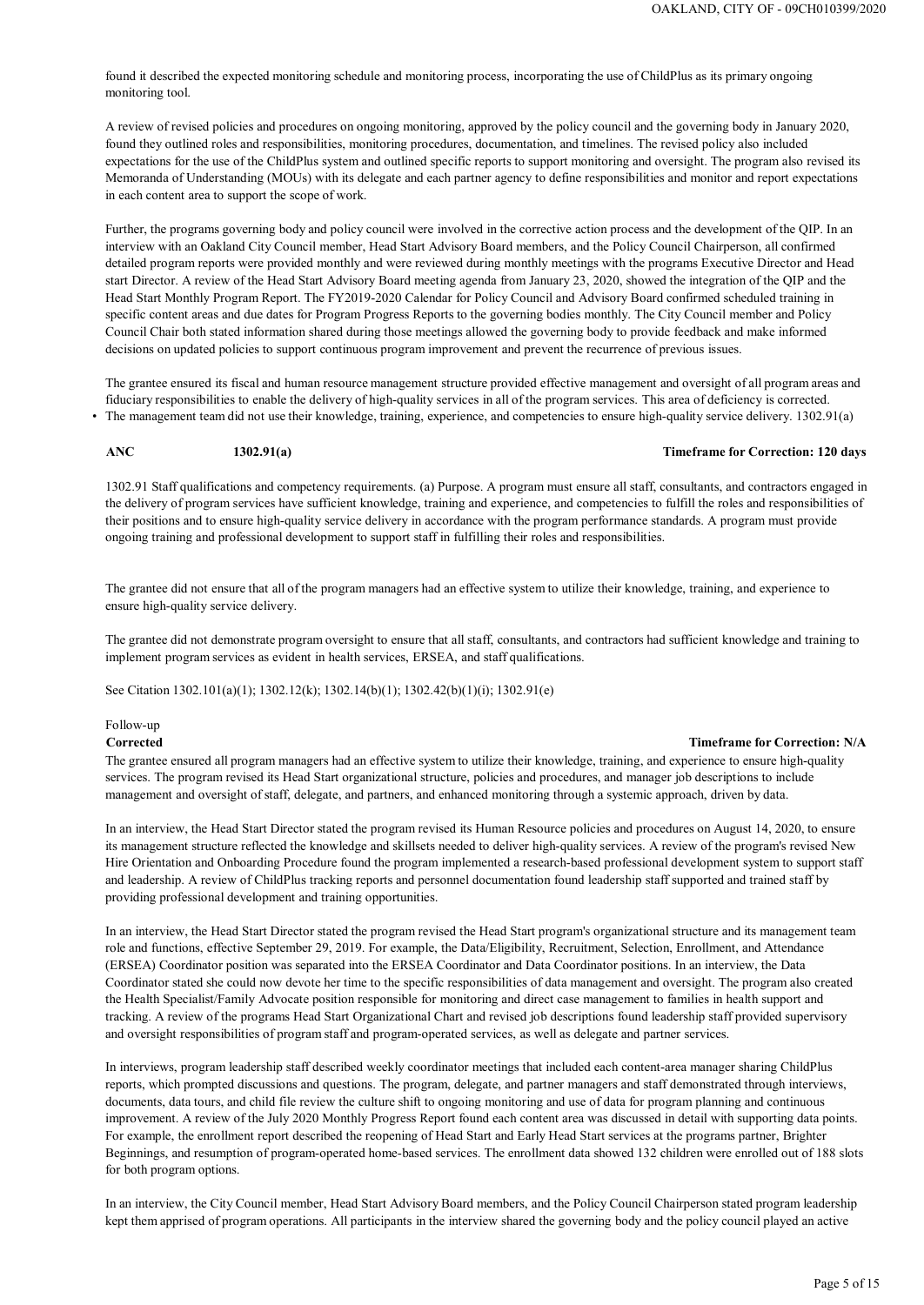role in developing the Quality Improvement Plan (QIP) and was informed of the progress on each action item. For example, a review of the Head Start Advisory Board agenda from January 23, 2020, found an update on the QIP and action items were shared, as well as a disabilities waiver request and the second set of revised policies and procedures. In an interview, the City Council member described various program documents he reviewed during meetings and was able to describe the program's system for monitoring its delegate and partners.

The grantee ensured all program managers had an effective system to utilize their knowledge, training, and experience to ensure high-quality services. This area of noncompliance is corrected.

• Managers did not provide ongoing supervision and professional development to support individual staff. 1302.101(a)(2); 1302.92(b)

#### **ANC 1302.92(b) Timeframe for Correction: 120 days**

1302.92 Training and professional development. (b) A program must establish and implement a systematic approach to staff training and professional development designed to assist staff in acquiring or increasing the knowledge and skills needed to provide high-quality, comprehensive services within the scope of their job responsibilities, and attached to academic credit as appropriate. At a minimum, the system must include: (1) Staff completing a minimum of 15 clock hours of professional development per year. For teaching staff, such professional development must meet the requirements described in section 648A(a)(5) of the Act. (2) Training on methods to handle suspected or known child abuse and neglect cases, that comply with applicable federal, state, local, and tribal laws; (3) Training for child and family services staff on best practices for implementing family engagement strategies in a systemic way, as described throughout this part; (4) Training for child and family services staff, including staff that work on family services, health, and disabilities, that builds their knowledge, experience, and competencies to improve child and family outcomes; and, (5) Research-based approaches to professional development for education staff, that are focused on effective curricula implementation, knowledge of the content in Head Start Early Learning Outcomes Framework: Ages Birth to Five, partnering with families, supporting children with disabilities and their families, providing effective and nurturing adult-child interactions, supporting dual language learners as appropriate, addressing challenging behaviors, preparing children and families for transitions (as described in subpart G of this part), and use of data to individualize learning experiences to improve outcomes for all children.

The grantee did not ensure the program had established and implemented a systematic approach to staff training and professional development designed to assist staff in acquiring or increasing the knowledge and skills needed to provide high-quality, comprehensive services within the scope of their job responsibilities, and attached to academic credit as appropriate.

In interviews with the Head Start/Early Head Start Director, Human Resource/Fiscal Coordinator, Health/Nutrition Coordinator, and two ERSEA support staff, they were not able to provide documentation of staff training. The management team stated they were still relying on expertise from consultants due to their lack of knowledge in their newly assigned content areas. The Director and management team were not able to provide professional development plans to support the staff's growth and development. Further evidence of the lack of professional development and training is documented in the noncompliances listed below.

See Citation 1302.101(a)(1); 1302.12(k); 1302.14(b)(1); 1302.42(b)(1)(i); 1302.91(e)

#### Follow-up

#### **Corrected Timeframe for Correction: N/A**

The grantee established and implemented a systematic approach to staff training and professional development designed to assist staff in acquiring or increasing skills needed to provide high-quality, comprehensive services within the scope of their job responsibilities. The program revised policies and procedures and job descriptions, created professional development plans (PDPs), and provided staff training opportunities.

The program revised its New Hire Orientation and Onboarding policies and procedures, professional development planning processes, and staff supervision. A review of the New Hire Orientation and Onboarding Policy, revised on August 14, 2020, found the supervisor was to provide content-specific training within 1 month of hire for all new staff and document the training in ChildPlus. The policy outlined the required program orientation, plus 15 hours of training aligned with the staff's individual PDP. The revised procedures outlined the required initial training, including job roles, responsibilities, and expectations; use of ChildPlus; and completing the programs required forms and paperwork. New Eligibility, Recruitment, Selection, Enrollment, and Attendance (ERSEA) staff were provided training on eligibility determinations within the first 90 days of hire.

In addition, a review of the Individual and Annual Program Professional Development Plans policy found employees completed a Staff Skill Profile. During a data tour, the Education/Home-Based Coordinator stated how the program tracked personnel information in ChildPlus. A review of four personnel files found professional development goals and training opportunities were aligned in the PDPs. In interviews, leadership staff stated they met with their staff at least twice a month to discuss progress toward professional development goals, training opportunities, and challenges. In an interview, the Coach Coordinator stated she tracked PDPs submission using a Quality Control Report from ChildPlus. The Coach Coordinator used the report to identify staff who did not have a PDP submitted and contacted the immediate supervisor to follow up.

In an interview, the program's Site Manager stated the program used ChildPlus to track professional development and completed individual staff training. The program created a master training calendar that included mandatory, pre- and continual in-service training developed based on program staffs' needs. During a data tour, the program shared the ChildPlus training screen that displayed a list of training provided to home visiting staff at the Brighter Beginnings partner site and the staff's immediate supervisor's monthly follow-up. The program's Site Manager also stated site supervisors could upload staff training certificates and other professional development documents to individual staff profiles in ChildPlus.

A review of training documentation and sign-in sheets from February 5, 2020, found the program, delegate, and partner staff was trained on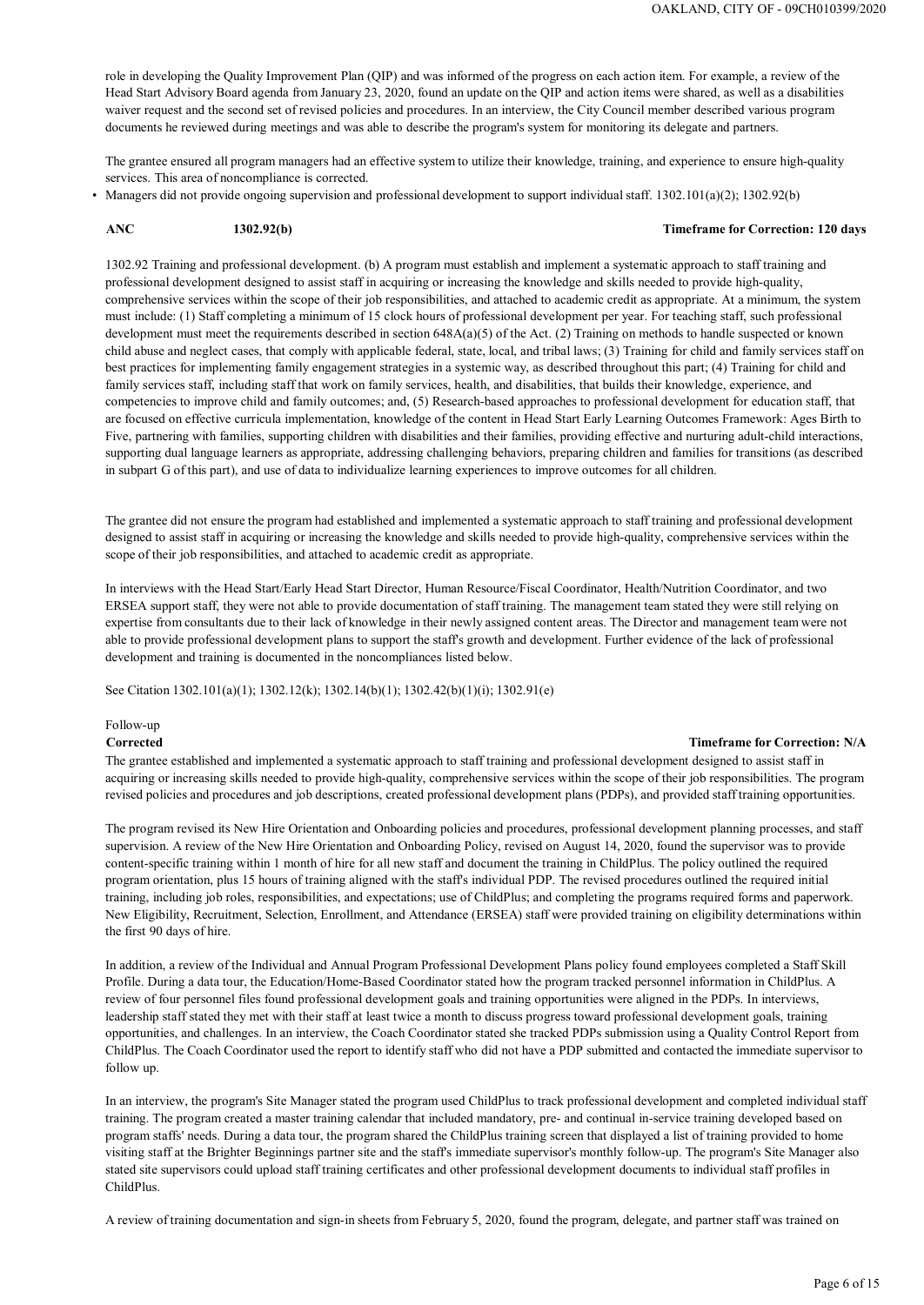revised policies and procedures, including new staff supervision and professional development planning procedures. A review of the training agenda for the Unity Council--the delegate--found detailed training on the revised professional development system was conducted on July 22, 2020. Agenda items included Professional Development and the Continuous Improvement Cycle and Using Individual Staff Skill Data to Inform Reflective Supervision and Professional Development.

The grantee established and implemented a systematic approach to staff training and professional development designed to assist staff in acquiring or increasing skills needed to provide high-quality, comprehensive services within the scope of their job responsibilities. This area of noncompliance is corrected.

#### **Ongoing Monitoring and Continuous Improvement**

Doesthe grantee use data to identify program strengths, needs, and areas needing improvement; evaluate progress toward achieving program goals and compliance with the program performance standards; and assess the effectiveness of professional development? Monitoring Results:

• Data were not aggregated, analyzed, and compared to inform strategies for continuous improvement in all service areas and to identify risk. 1302.102(c)(2)(i)

**ANC 1302.102(c)(2)(i) Timeframe for Correction: 120 days**

1302.102 Achieving program goals. (c) Using data for continuous improvement. (2) This process must: (i) Ensure data is aggregated, analyzed and compared in such a way to assist agencies in identifying risks and informing strategies for continuous improvement in all program service areas.

The grantee did not ensure data is aggregated, analyzed, and compared in such a way to assist agencies in identifying risks and informing strategies for continuous improvement in all program service areas.

The grantee was not collecting program performance data for delegate and partners and was not tracking outcomes in Child Plus. During the data tour, data entry was incomplete or inaccurate. During the review of policies and procedures, many inconsistent versions were provided by the management team and support staff. The inconsistent data, policies, and procedures made it difficult for managers to identify risks and inform strategies for continuous program improvement.

During staff interviews, data tours, review of child files, and a review of the Child Plus database had inaccurate data for 60 out of 85 ERSEA child files reviewed. The Disabilities Coordinator identified 36 children in the various stages of referral to the Local Education Agency (LEA) for Individual Education Plans (IEP) and Individual Family Service Plans (IFSP) and assumed the program had met the 10 percent disabilities requirement. The Disabilities Coordinator inaccurately counted children in the evaluation process as children with identified disabilities when in fact was not yet determined. The grantee is not using data for decision-making or to make program improvements in all service areas.

As a result, the grantee did not ensure data is aggregated, analyzed and compared in such a way to assist the delegate and partners in identifying risks and informing strategies for continuous improvement in all program service areas; therefore, it is not in compliance with the regulation.

#### Follow-up

#### **Corrected Timeframe for Correction: N/A**

The grantee ensured data was aggregated, analyzed, and compared in such a way to assist the agency in identifying risks and informing strategies for continuous improvement in all program service areas. The program implemented monitoring procedures for regular review of data by the management team, improved data management, provided training, and changed the organizational structure where weaknesses were identified.

The program strengthened ongoing monitoring and oversight procedures internally, with partners, and its delegate. In an interview, the Head Start Director stated the program implemented weekly management team meetings to review data from each service area. Each content area coordinator submitted a weekly monitoring report that included data from assessing weekly ChildPlus reports. A review of weekly Eligibility, Recruitment, Selection, Enrollment, and Attendance (ERSEA) reports dated February 11 and 21, 2020, included key start dates, enrollment summary, eligibility categories summary, enrolled children with disabilities, and recruitment summary. A review of weekly disability monitoring reports dated September 11 and 20, 2020, included data from ChildPlus reports, including disability enrollment, children with identified concerns, and the number of children with active referrals to the Local Education Agency (LEA) and Part C agency. A review of the monthly program report provided to the management team, dated July 2020, found information on enrollment, attendance, health, disabilities and mental health, education, school readiness, family community engagement, human resources, fiscal, and facilities.

The revised monitoring practices resulted in changes in ERSEA and Disability practices. In an interview, the ERSEA Coordinator shared he completed an audit of all 1,001 eligibility files during the corrective action period and found the programs Eligibility Specialists were consistently miscalculating income. As a result, the program updated its ERSEA procedures to include clarity around eligibility requirements defined processes for verifying and calculating eligibility. A review of 81 child eligibility files demonstrated the implementation of the new policies. One hundred percent of the files reviewed following the policy change found each had the correct income calculation. Through weekly monitoring of developmental screenings, the Disability/Mental Health Coordinator identified concerns with teachers accuracy and timeliness in completing developmental screenings, which impacted the number of children identified with potential developmental delays. A review of training records dated February 5, 2020, confirmed program, partner, and delegate teaching staff received additional training on the screening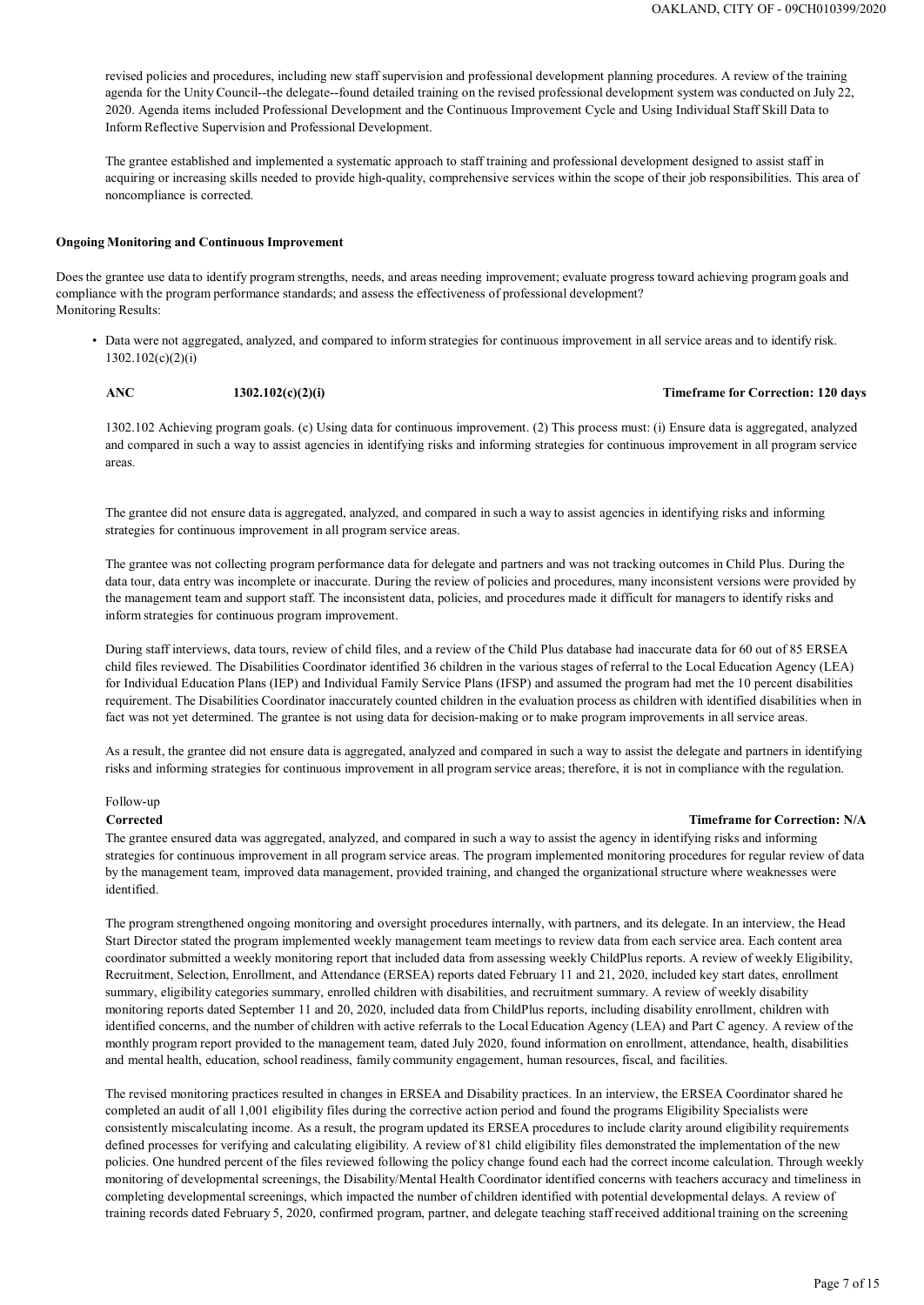process.

The program strengthened delegate and partner monitoring by adding weekly meetings with content managers, adding language to contracts to ensure the delegate and partners met the 10 percent requirement for children with disabilities and updating policies to include ongoing monitoring and unified data management through ChildPlus. In an interview, the Head Start Director shared the program added the requirement for program content-area coordinators to meet weekly with the content-area staff from the delegate and partners, including a weekly review of ChildPlus reports. A review of the Ongoing Monitoring of Program Policy, revised January 10, 2020, and approved by the governing body on January 23, 2020, found it required site visits, file audits, weekly monitoring reports, and monthly monitoring reports for the program, delegate, and partners. The policy also detailed the requirement for weekly meetings and review of ChildPlus data with program and delegate coordinators. A review of the partner and delegate contracts dated June 24, July 15, July 16, and July 22, 2020, confirmed each included the mandate for serving at least 10 percent of children with disabilities and expectations for monitoring and continuous improvement. A review of the Data Management and Record-Keeping Policy, revised February 4, 2020, and approved on August 20, 2020, found it outlined the provisions for a unified data management system and required the delegate and partners to utilize ChildPlus and produce weekly ongoing monitoring reports.

• Information was not used for ongoing monitoring and improvement of teaching practices, child-level assessments, family outcomes, health and safety practices, and other comprehensive services.  $1302.102(c)(2)(iv)$ 

Additionally, the program provided ChildPlus training for staff, delegates, and partners. A review of training records dated November 19, 2019, January 23, and August 17, 2020, found ChildPlus training was provided to the program, delegate, and partner staff and was individualized based on the content area. For example, on January 23, 2020, the program mandated ChildPlus training for program and delegate content area coordinators and supervisors for ERSEA, education, school readiness, and human resources. The training agenda detailed ChildPlus alignment for those specific content areas. The program also provided a Data Boot Camp and Ongoing Monitoring training on October 10 and 30, 2019, March 11, and July 14, 2020.

In an interview, the Head Start Director stated the program identified weaknesses in the organizational structure based on reviewing the data and concerns with delegate and partner oversight. As a result, the program dedicated separate positions for ERSEA and overall data management. Those positions were previously combined, resulting in weaknesses and systematic errors in the eligibility determinations and a weak data monitoring system. The Data Coordinator position was revised to ensure dedication to the oversight of ChildPlus, including coaching from ChildPlus and data management training. The ERSEA Coordinator position was revised to include dedicated oversight of all eligibility processes and monitoring 100 percent of the eligibility files. The Head Start Director confirmed adding those positions resulted in a significant improvement in data management and program planning for continuous improvement.

The grantee ensured data was aggregated, analyzed, and compared in such a way to assist the agency in identifying risks and informing strategies for continuous improvement in all program service areas. This area of noncompliance is corrected.

### **DEF 1302.102(c)(2)(iv) Timeframe for Correction: 120 days**

1302.102 Achieving program goals. (c) Using data for continuous improvement. (2) This process must:(iv) Use information from ongoing monitoring and the annual self-assessment, and program data on teaching practice, staffing and professional development, child-level assessments, family needs assessments, and comprehensive services, to identify program needs, and develop and implement plans for program improvement.

The grantee did not ensure data is aggregated, analyzed and compared in such a way to assist the delegate and partners in identifying risks and informing strategies for continuous improvement in all program service areas.

The grantee was not collecting program performance data for delegate and partners and was not tracking outcomes in Child Plus; therefore the grantee was unable to demonstrate or use data to aggregate, analyze, and use the data to support the delegate and partners in improving teaching practices, making adjustments in services to help families achieve their goals, improving the child health services or any other comprehensive services provided.

See citation: 1302.102(c)(2)(i)

Follow-up

The grantee used ongoing monitoring and program data information to identify program needs and develop and implement plans for program improvement.

In an interview, the Head Start Director described the implementation and integration of the ChildPlus web-based data management platform across the program, the delegate, and partners. The program used ChildPlus to collect, aggregate, analyze, and compare data across all content areas. The Head Start Director also stated that the shift to using a single system allowed the program to identify potential risks and plan support with families to achieve their goals, improve child health services, and support comprehensive services among delegate and partner agencies. The implementation of ChildPlus also allowed the program to monitor program services and human resources data, such as supervision logs and professional development updates in real-time.

In an interview, the Head Start Human Services Department Planner-Health stated the program completed an internal audit of all child files and found inefficiencies in the previous system. As the program reviewed data-entry practices among Family Advocates and home visitors, the need to streamline the process was identified. As a result, the program designated a position to manage data entry and oversight, the Health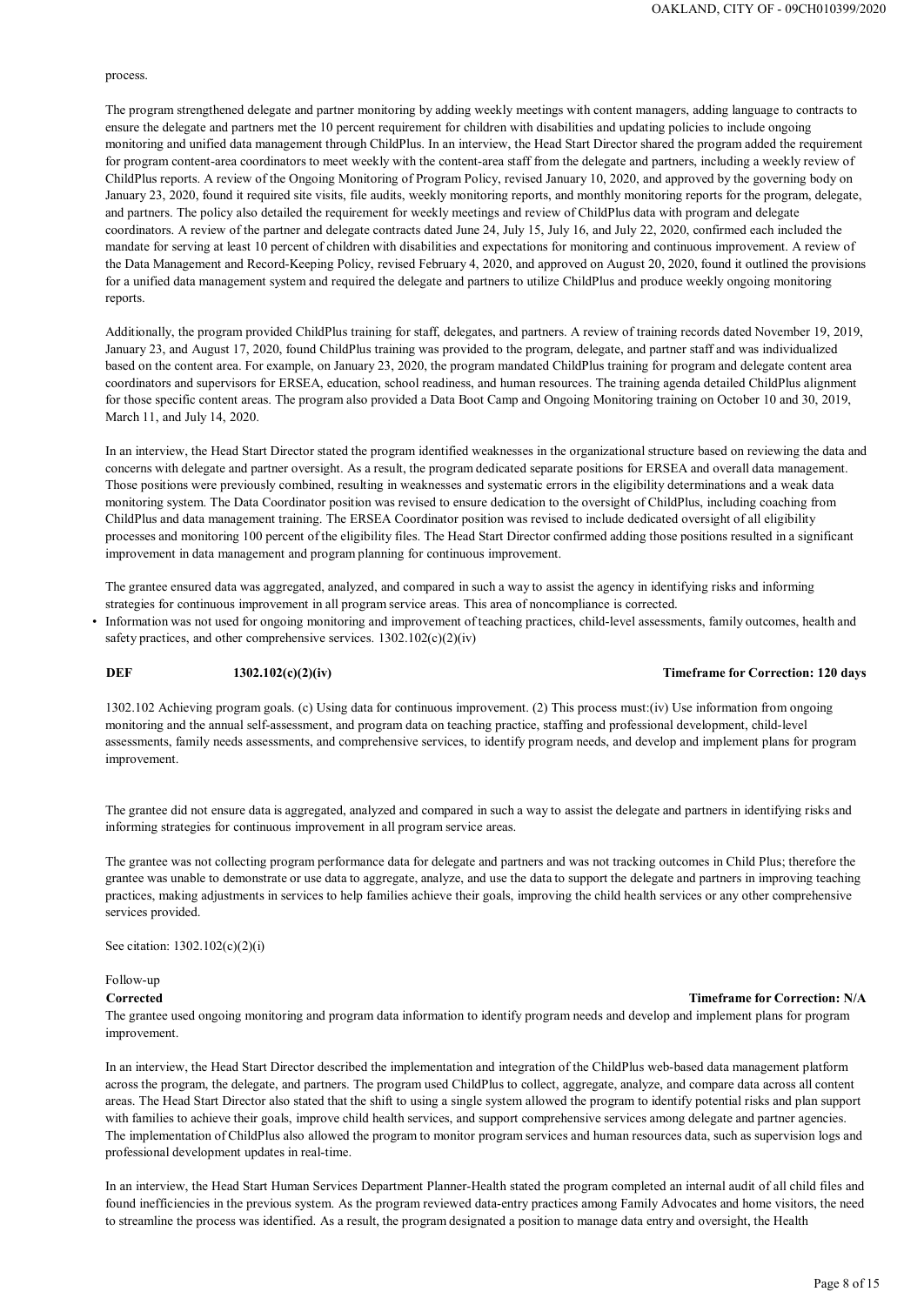

Specialist/Family Advocate. In an interview, the Health Specialist/Family Advocate stated she conducted weekly meetings with home visitors and Family Advocates to discuss data entry, documentation, and follow-up activities related to health and dental services. A review of updated policies and procedures on Data Management and Collecting, Documenting, and Using Data, and Ongoing Monitoring found the program integrated its data-entry system with its delegate and partners. A review of training documents found the program conducted formal group training with delegate and partner staff and provided one-on-one training clinics to ensure all staff members were well versed in using ChildPlus to collect, analyze, and review data.

The program revised its policies and procedures and received approvals from the Head Start Advisory Board and the policy council to strengthen the responsibilities, monitoring, procedures, documentation, and timelines in areas of health services; Eligibility, Recruitment, Selection, Enrollment, and Attendance (ERSEA); Human Resources; and comprehensive data collection. A review of training documentation found the program trained the program, delegate, and partner staff on revised policies and procedures for Human Resources, ERSEA, Health and Nutrition, Education, Disabilities, Family Community Engagement, and Program Management and Quality Improvement on February 5, 2020. Additional training on the ChildPlus platform and system administration was held on November 19, 2019, and January 23, July 27, and August 17, 2020. The program conducted a six-session data boot camp and continuous quality improvement training in July 2019. Additional training on data use for performance, evaluation, and continuous quality improvement was held on October 30, 2019, and March 11, 2020. Besides formal training by content-area consultants, the program also held less formal weekly meetings to review the Weekly Monitoring Report with the content specialists to conduct case management meetings. A review of training agendas and sign-in sheets found the program, delegate, and partner staff attended.

In an interview, delegate and partner management staff described how data were used to predict and mitigate risks and inform their strategies in strengthening the provision of services. The Senior Program Manager from Brighter Beginnings--a program partner--described how ChildPlus data reports were used to inform staff professional development needs. Specifically, assessment data, such as data from the Home Visitor Rating Scale (HOVRS), informed individual professional development plans (PDPs), incorporating individualized training to support best practices. Additionally, in an interview, the Delegate Director shared the delegate used weekly and monthly health services reports from ChildPlus to plan for upcoming health-related events. The delegates review of enrollment and attendance data informed planning for services with families and adjusted its approach to meet family needs during the COVID-19 pandemic.

During a review of child files, the Health Specialist/Family Advocate demonstrated the program's process for reviewing the program, delegate, and partner data to note follow-up activities with staff and families using ChildPlus. For example, in one child file, the program staff noted a pending action of identifying a child's dental home. The pending alert allowed the Health Specialist/Family Advocate or home visitor to be aware of upcoming due dates and develop an action plan with the family to receive care. A review of the Health Specialist Monitoring and Follow-Up and the 3320 Grantee and Partners Monitoring and Follow-Up documents showed a sample of ChildPlus report data and tools used in their briefing with home visitors and Family Advocates. As part of their oversight, program management staff also followed up with home visitors and Family Advocates to update any missing information promptly.

In an interview with a City Council member, members from the Head Start Advisory Board, and the Policy Council Chairperson stated the program shared detailed program information in monthly reports. A review of the July 2020 Monthly Program Progress Report found it included a summary of the aggregation and data analysis across the program, delegate, and partner agencies. The summary highlighted challenges, improvements, accomplishments, and upcoming activities in each content area. Members of the governing body and the Policy Council Chairperson confirmed the summary reports were detailed and informed their decision-making process in allocating resources to improve program services.

The grantee used ongoing monitoring and program data information to identify program needs and develop and implement plans for program improvement. This area of deficiency is corrected.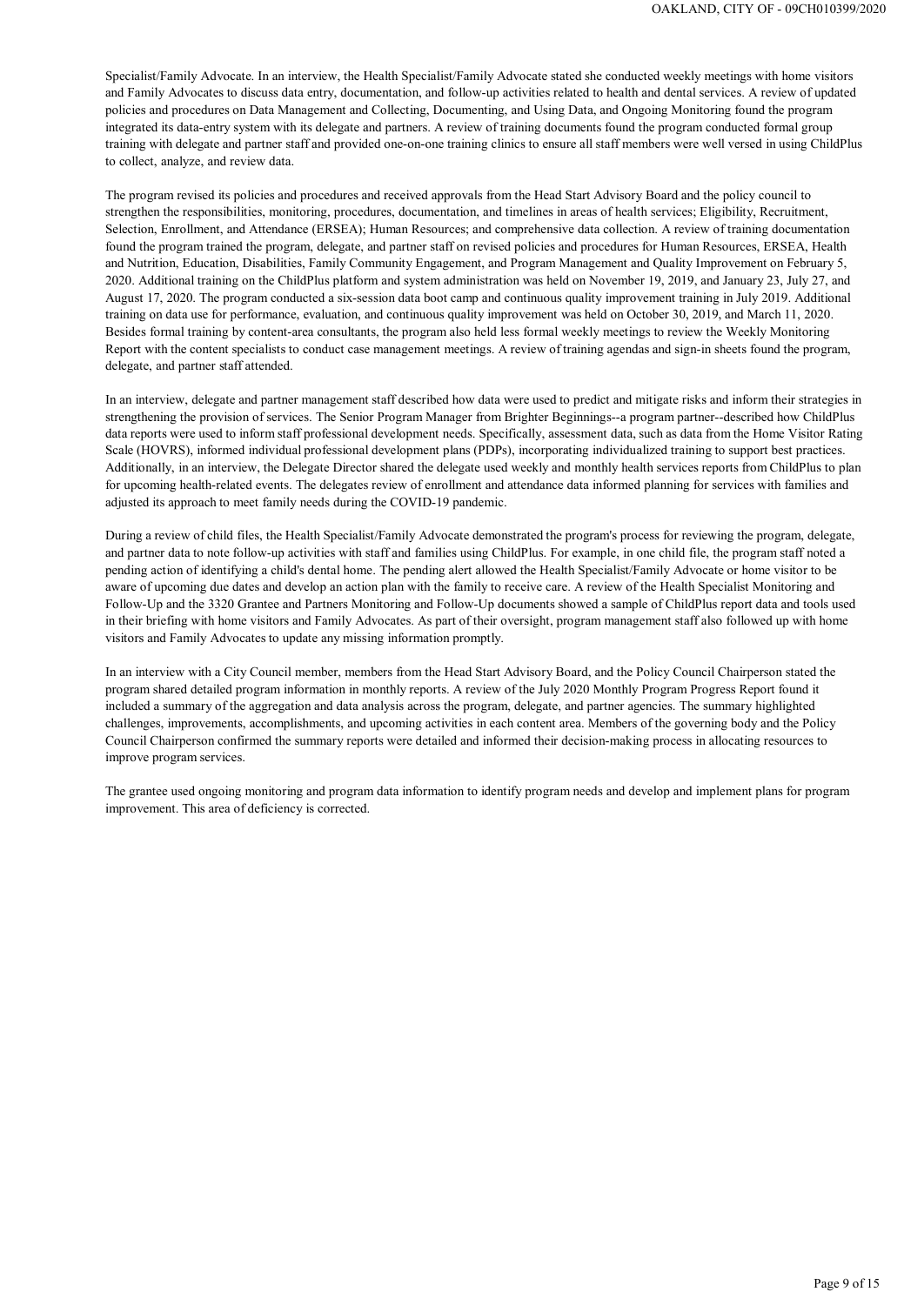### **Monitoring and Implementing Quality Education and Child Development Services**

### **Supporting Teachers in Promoting School Readiness**

1302.91 Staff qualifications and competency requirements. (e) Child and family services staff. (2) Head Start center-based teacher qualification requirements. (ii) As prescribed in section 648A(a)(3)(B) of the Act, a program must ensure all center-based teachers have at least an associate's or bachelor's degree in child development or early childhood education, equivalent coursework, or otherwise meet the requirements of section  $648A(a)(3)(B)$  of the Act.

Does the grantee prepare teachers to implement the curriculum and support children's progress toward school readiness? Monitoring Results:

• The grantee did not hire teachers with the appropriate qualifications. 1302.91(e)(1-2)

**ANC 1302.91(e) Timeframe for Correction: 120 days**

The grantee did not ensure all delegate and partner Head Start teachers, Early Head Start teachers, and home visitors met the qualification requirements.

A review of the delegate and partner's staff qualification tracking sheet indicated 21 out of 80 Head Start teachers did not have an associate's or bachelor's degree and 16 out of 54 Early Head Start teachers did not have a Child Development Associate credential (CDA). In addition, 4 out of 17 Early Head Start home visitors did not have the minimum of a home-based CDA. Additionally, the delegate and partner staff files did not contain an Individual Professional Development Plans to pursue the appropriate qualifications.

The grantee did not ensure all delegate and partner Head Start teachers, Early Head Start teachers, and home visitors met the qualification requirements; therefore, it was not in compliance with the regulation.

### Follow-up

#### **Corrected Timeframe for Correction: N/A**

The grantee ensured all delegate and partner Head Start teachers, Early Head Start (EHS) teachers, and home visitors met the minimum qualification requirements. The program revised its delegate and partner contracts and improved its oversight and ongoing monitoring system to ensure all staff met minimum education qualifications.

In an interview, the Head Start Director stated the unqualified staff hired by its delegate and partners reflected needed improvements in program oversight and monitoring of those agencies. As a result, the program revised each partner and delegate contract containing the requirement to hire teachers and home visitors with the minimum qualifications as defined by the Head Start Program Performance Standards (HSPPS). Also, a new provision was added to the contract allowing the program to take adverse action for violating terms of the contract. A review of the delegate and partner contracts dated June 24, July 15, July 16, and July 22, 2020, found the delegate and partners must provide documentation to the program's Human Resource staff before hiring any staff member, providing direct services to children, to document education and competency requirements.

Additionally, the program improved its system for monitoring delegate and partner staff qualifications. The Human Resources Assistant to the Human Services Director shared all staff qualifications were previously monitored in an excel spreadsheet; however, the program transitioned to the web-based ChildPlus system. The program, delegate, and partners all used the same system, which allowed the program to pull weekly reports on staff qualification and PDP progress. During a data tour of the programs ChildPlus system, data from four personnel files and ChildPlus Report AD001 confirmed the program monitored qualification requirements and individual progress for all program, delegate, and partner staff. Through its use of ChildPlus, the program demonstrated immediate access to personnel reports for program, delegate, and partner staff, and individual documents such as transcripts, teaching permits, education plans, and credentials. An additional review of ChildPlus Report AD001 confirmed all Head Start and EHS teachers and home visitors had the minimum required qualifications or an approved waiver to obtain the qualifications. The program requested a waiver for one Head Start teacher who was in the process of obtaining a bachelor's degree to meet Californias credentialing requirements. A review of the waiver found the Regional Office approved it on August 17, 2020.

The grantee ensured all delegate and partner Head Start teachers, EHS teachers, and home visitors met the minimum qualification requirements.

This area of noncompliance is corrected.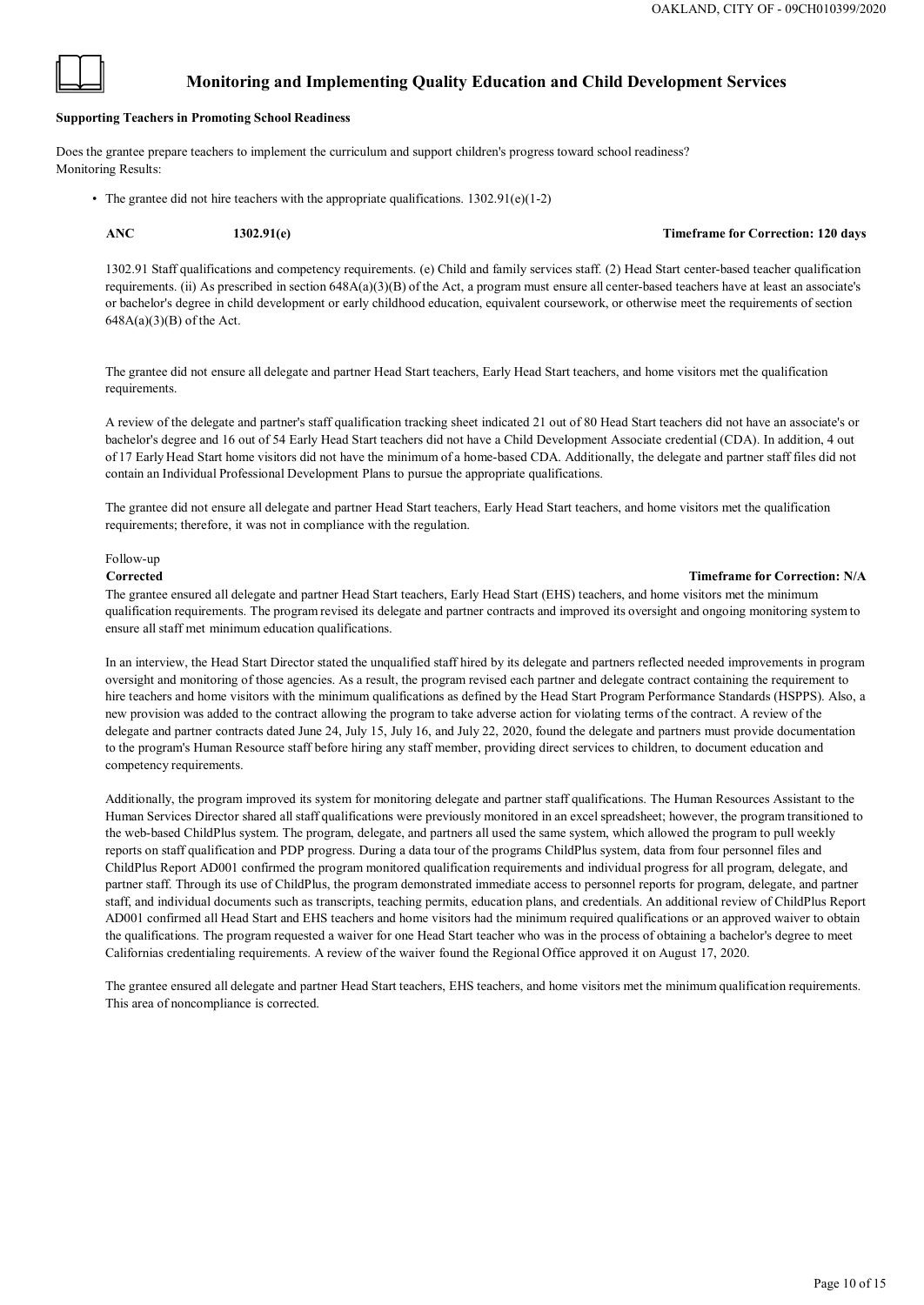

### **Child Health Status and Care**

### **Monitoring and Implementing Quality Health Services**

Doesthe grantee effectively monitor and maintain timely information on children's health status and care including ongoing sources of health care, preventive care, and follow-up? Monitoring Results:

• The grantee did not ensure that children were up to date on a schedule of age-appropriate medical and oral health care (EPSDT). 1302.42(b)(1)(i)

#### **ANC 1302.42(b)(1)(i) Timeframe for Correction: 120 days**

1302.42 Child health status and care (b) Ensuring up-to-date child health status. (1) Within 90 calendar days after the child first attends the program or, for the home-based program option, receives a home visit, with the exceptions noted in paragraph (b)(3) of this section, a program must: (i) Obtain determinations from health care and oral health care professionals as to whether or not the child is up-to-date on a schedule of age appropriate preventive and primary medical and oral health care, based on: the well-child visits and dental periodicity schedules as prescribed by the Early and Periodic Screening, Diagnosis, and Treatment (EPSDT) program of the Medicaid agency of the state in which they operate, immunization recommendations issued by the Centers for Disease Control and Prevention, and any additional recommendations from the local Health Services Advisory Committee that are based on prevalent community health problems.

The grantee did not ensure up-to-date health care status for children attending the program by obtaining determinations from health care and oral health care professionals as to whether or not the child is up-to-date on a schedule of age-appropriate preventive and primary medical and oral health care, based on the well-child visits and dental periodicity schedules as prescribed by the Early and Periodic Screening, Diagnosis, and Treatment (EPSDT) within 90 days.

The grantee did not have a system to accurately ensure children were up-to-date on age-appropriate medical and oral health as required by EPSDT. During the health data tour, the Health/Nutrition Coordinator provided child files and ChildPlus data reports which showed at the time of the review out of 1006 children,141 physical exams were not completed, 241 immunizations were not up-to-date, and 121 dental screenings were not completed. The Health/Nutrition Coordinator confirmed that all required screenings had not been completed.

The grantee did not ensure up-to-date health care status for children attending the program by obtaining determinations from health care and oral health care professionals as to whether or not the child is up-to-date on a schedule of age-appropriate preventive and primary medical and oral health care, based on the well-child visits and dental periodicity schedules as prescribed by the Early and Periodic Screening, Diagnosis, and Treatment (EPSDT) within 90 days; therefore, it was not in compliance with the regulation.

#### Follow-up

#### **Corrected Timeframe for Correction: N/A**

The grantee obtained determinations for enrolled children from the appropriate primary medical and oral health care professionals to ensure they were up to date on a schedule of age-appropriate preventive health care. The program enhanced its tracking and monitoring system, revised policies and procedures, and provided staff training.

The program strengthened its monitoring of child health files and follow-up activities with families to obtain determinations of child health status. In an interview, the Human Services Department Planner-Health stated ChildPlus reports were run at least weekly to monitor all enrolled children's health status, including the delegate and partners. Once a week, the management team met to review data, discuss missing items, and identify follow-up to resolve concerns. A review of Weekly Monitoring Report Summaries from August 28 and September 4, and 11, 2020, found the management team detailed discussions on supporting children with missing health events. Additionally, the summary for August 28, 2020, demonstrated the program hired a Health Specialist/Family Advocate position whose primary responsibility was coordinating with families to get children up-to-date with Early Periodic Screening, Diagnosis and Treatment (EPSDT) requirements. During a data tour, the Health Specialist/Family Advocate described the ChildPlus Report 3320-Immunization Record and how she tracked and monitored missing immunizations. The Health Specialist/Family Advocate demonstrated how the information was shared with Family Advocates and home visitors to ensure they obtained documentation or provided case notes detailing families' support.

A review of the Weekly Monitoring Data Report-Health that included information from various health-related ChildPlus reports found the program tracked in-person and virtual learning for all health events. The report for the week ending September 11, 2020, showed the total number of completed health events for all enrolled children, including the delegate and partners. A total of 94 percent of children completed all required immunizations, 47 percent completed physicals, and 59 percent completed dental screenings. A review of a sample of 81 child files found all included documentation of EPSDT requirements and/or case notes on ongoing communication and support with families to obtain the required determinations. The program was within the 90-day timeframe to collect the required documentation, and the Health Specialist/Family Advocate stated the program would continue to monitor and support families in navigating health resources during the COVID-19 pandemic. Health services staff demonstrated the monitoring systems implementation by collecting and tracking child health data, child file reviews, and the systemic approach to ensuring children and pregnant women received required health events.

The program revised its health policies and procedures to include additional information on the relevant health Head Start Program Performance Standards (HSPPS), the process for collecting information from families, and expectations for documentation. A review of health services policies and procedures showed a revision date of March 12, 2020, and approvals from the governing body and the policy council. The revisions included defined responsibilities and monitoring of each service. A review of the Health Determination Status policy and procedure found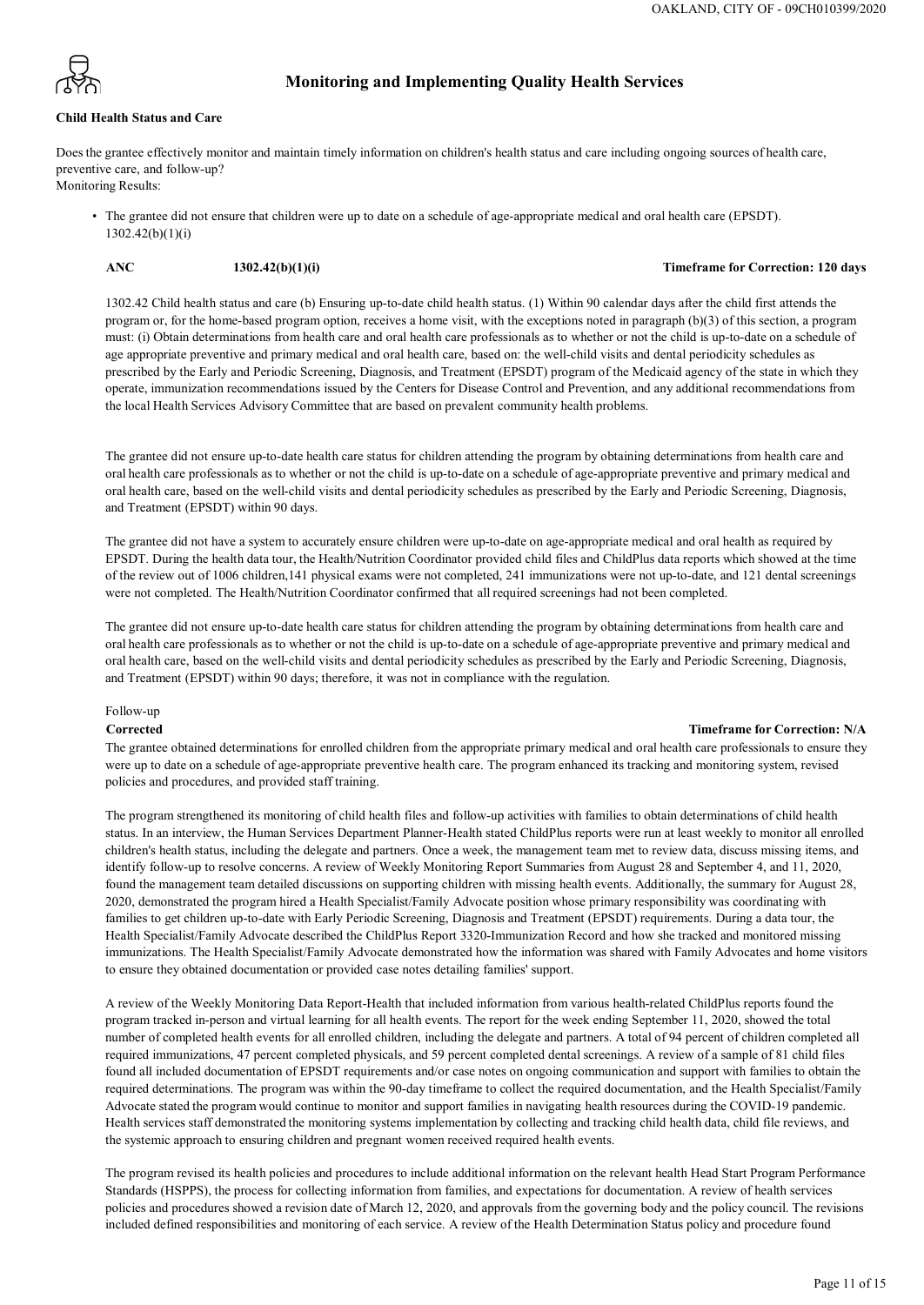### Page 12 of 15

weekly monitoring of the program, delegate, and partners using ChildPlus Reports 3015, 3016, 3020, and 3320 to track and monitor health outcomes.

The program held training on October 22 and 23, 2019, on health services roles and responsibilities. A review of the training agenda and signin-sheets showed all staff, including partner and delegate staff, were trained on health HSPPS and the program completed audits of all child health files. Additionally, program, delegate, and partner staff received training on using the ChildPlus platform from ChildPlus in November 2019. A review of training documentation and sign-in sheets confirmed staff received training on January 8, 2020, on health HSPPS and policies and procedures. Additional training was held on February 5, 2020, for details on each policy and procedure relating to health content. During the program's 2020-21 Pre-service training on August 21, 2020, training was provided to the program, delegate, and partner staff. A review of training agendas and sign-in sheets found training included the programs revised policies and procedures on health status determination, dental exam, medical exam requirement, and immunization policy.

The grantee obtained determinations for enrolled children from the appropriate primary medical and oral health care professionals to ensure they were up to date on a schedule of age-appropriate preventive health care. This area of noncompliance is corrected.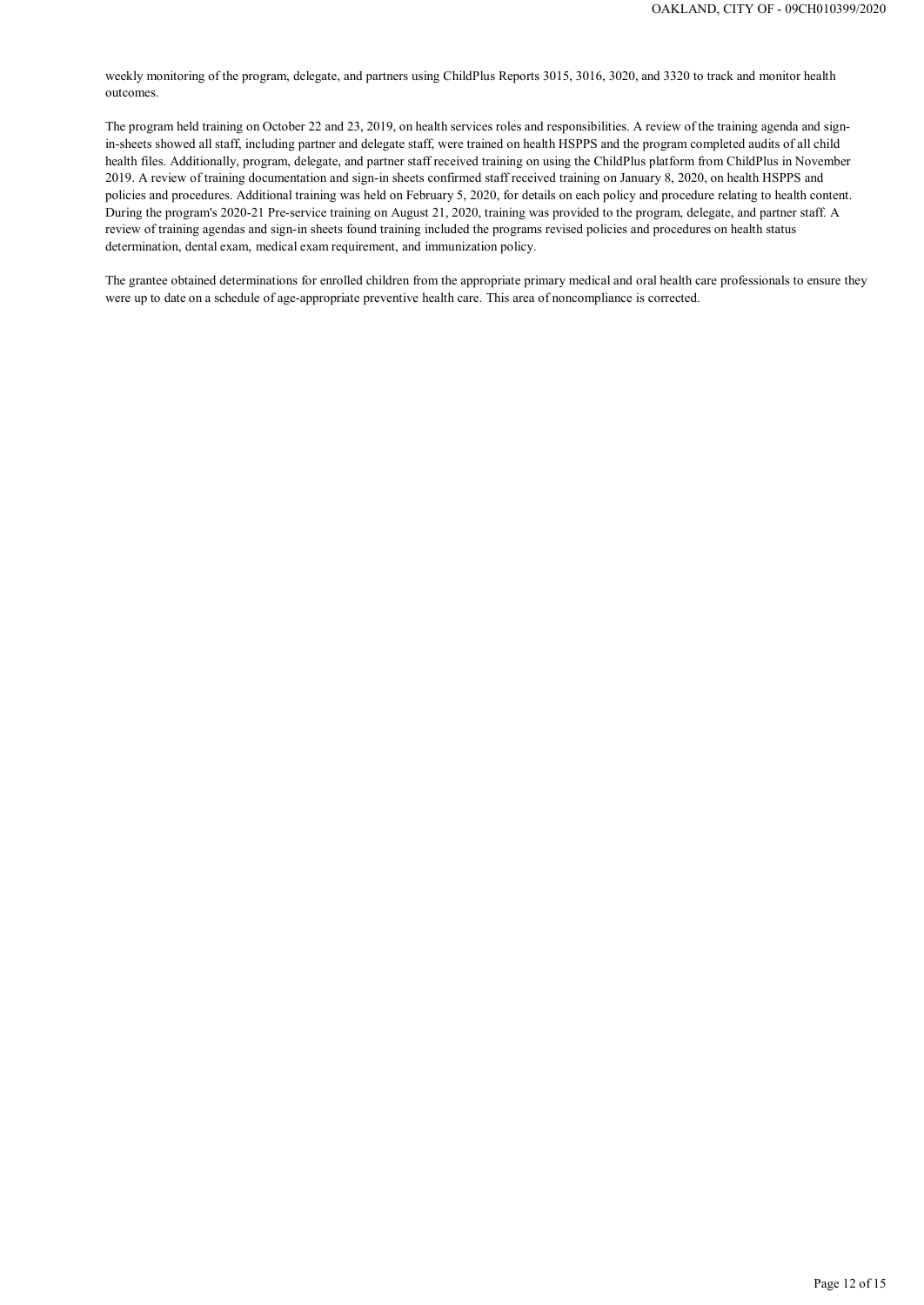

### **Monitoring ERSEA: Eligibility, Selection, Enrollment and Attendance**

#### **Determining, Verifying, and Documenting Eligibility**

Does the grantee enroll children or pregnant women who are categorically eligible or who meet defined income-eligibility requirements? Monitoring Results:

• The grantee did not maintain child files with an eligibility record that includes the child's eligibility category, documentation that staff completed an in-person or telephone interview with the family, and the documents used to determine eligibility for each child or pregnant woman. 1302.12(k)

#### **ANC 1302.12(k) Timeframe for Correction: 120 days**

1302.12 Determining, verifying, and documenting eligibility. (k) Records. (1) A program must keep eligibility determination records for each participant and ongoing records of the eligibility training for staff required by paragraph (m) of this section. A program may keep these records electronically. (2) Each eligibility determination record must include: (i) Copies of any documents or statements, including declarations, that are deemed necessary to verify eligibility under paragraphs (h) and (i) of this section; (ii) A statement that program staff has made reasonable efforts to verify information by: (A) Conducting either an in-person, or a telephone interview with the family as described under paragraph  $(a)(1)(i)$  or  $(a)(2)$  of this section; and,  $(B)$  Describing efforts made to verify eligibility, as required under paragraphs (h) through (i) of this section; and, collecting documents required for third party verification that includes the family's written consent to contact each third party, the third parties' names, titles, and affiliations, and information from third parties regarding the family's eligibility. (iii) A statement that identifies whether: (A) The family's income is below income guidelines for its size, and lists the family's size; (B) The family is eligible for or, in the absence of child care, potentially eligible for public assistance; (C) The child is a homeless child or the child is in foster care; (D) The family was determined to be eligible under the criterion in paragraph (c)(2) of this section; or, (E) The family was determined to be eligible under the criterion in paragraph (d)(1) of this section. (3) A program must keep eligibility determination records for those currently enrolled, as long as they are enrolled, and, for one year after they have either stopped receiving services; or are no longer enrolled.

The grantee did not maintain child files with an eligibility record that included the child's eligibility category, documentation that staff completed an in-person or phone interview with the family, and the documents used to determine eligibility for each child or pregnant woman.

At the time of the review, 60 out of the 85 child files sampled did not contain the required documentation. When comparing the child files with the ChildPlus system, documentation was inconsistent regarding family size calculation, eligibility categories, and incorrect income verification. A review of child file applications found several did not have the required signature of a grantee staff member responsible for determining eligibility. Family Advocates confirmed not all applications were signed and documentation was omitted from child files. In addition, child files sampled revealed the following 10 files did not utilize the appropriate year-to-date eligibility calculation when verifying income; 21 files contained incomplete documentation of third-party verification of income; 31 files had application dates after the eligibility date.

The program implemented procedures to ensure ongoing monitoring for eligibility determination to identify errors and implement corrections. During the timeframe for correction, the ERSEA Coordinator completed an audit on 100 percent of the eligibility files and determined the program made errors in income calculations. The audit results were used to inform changes in the program's ERSEA policies and approach to the training described above. The ERSEA Coordinator continued to audit every eligibility file to identify trends and errors. During the

The grantee did not maintain child files with an eligibility record that included the child's eligibility category, documentation that staff completed an in-person or phone interview with the family, and the documents used to determine eligibility for each child or pregnant woman; therefore, it was not in compliance with the regulation.

#### Follow-up

#### **Corrected Timeframe for Correction: N/A**

The grantee implemented a system of ongoing monitoring to ensure it maintained child files with an eligibility record that included the child's eligibility category, documentation that staff completed an in-person or phone interview with the family, and the documents used to determine eligibility for each child or pregnant women. The program revised its Eligibility, Recruitment, Selection, Enrollment, and Attendance (ERSEA) policies, trained staff, and implemented a system to monitor compliance with ERSEA regulations.

In an interview, the Head Start Director and ERSEA Coordinator stated the program created ERSEA policies that required an in-person or telephone interview, calculation of income and eligibility determination based on regulations, and verification of the initial eligibility determination by the ERSEA Coordinator. In an interview, the ERSEA Coordinator stated the policy required his verification of all partner and delegate eligibility files prior to selection for the program.

A review of the revised ERSEA Policies and Procedures: Eligibility-Determining and Verifying, dated September 1, 2019, and approved by the governing body on December 4, 2019, confirmed the policies detailed the process, including documenting an in-person or telephone interview, creating the eligibility determination record, calculating income, and determining eligibility. The process also included the requirement for verification of all eligibility files by the ERSEA Coordinator. Additionally, a review of the partner and delegate contracts dated June 24, July 15, July 16, and July 22, 2020, confirmed each included the provisions for verifying all child eligibility records.

The ERSEA Coordinator also shared the program retrained all staff on intake and eligibility procedures. A review of the training agenda found it covered eligibility, selection, and recruitment. A review of training documentation and attendance records, dated February 5, 2020, confirmed program, delegate, and partner staff attended the ERSEA training.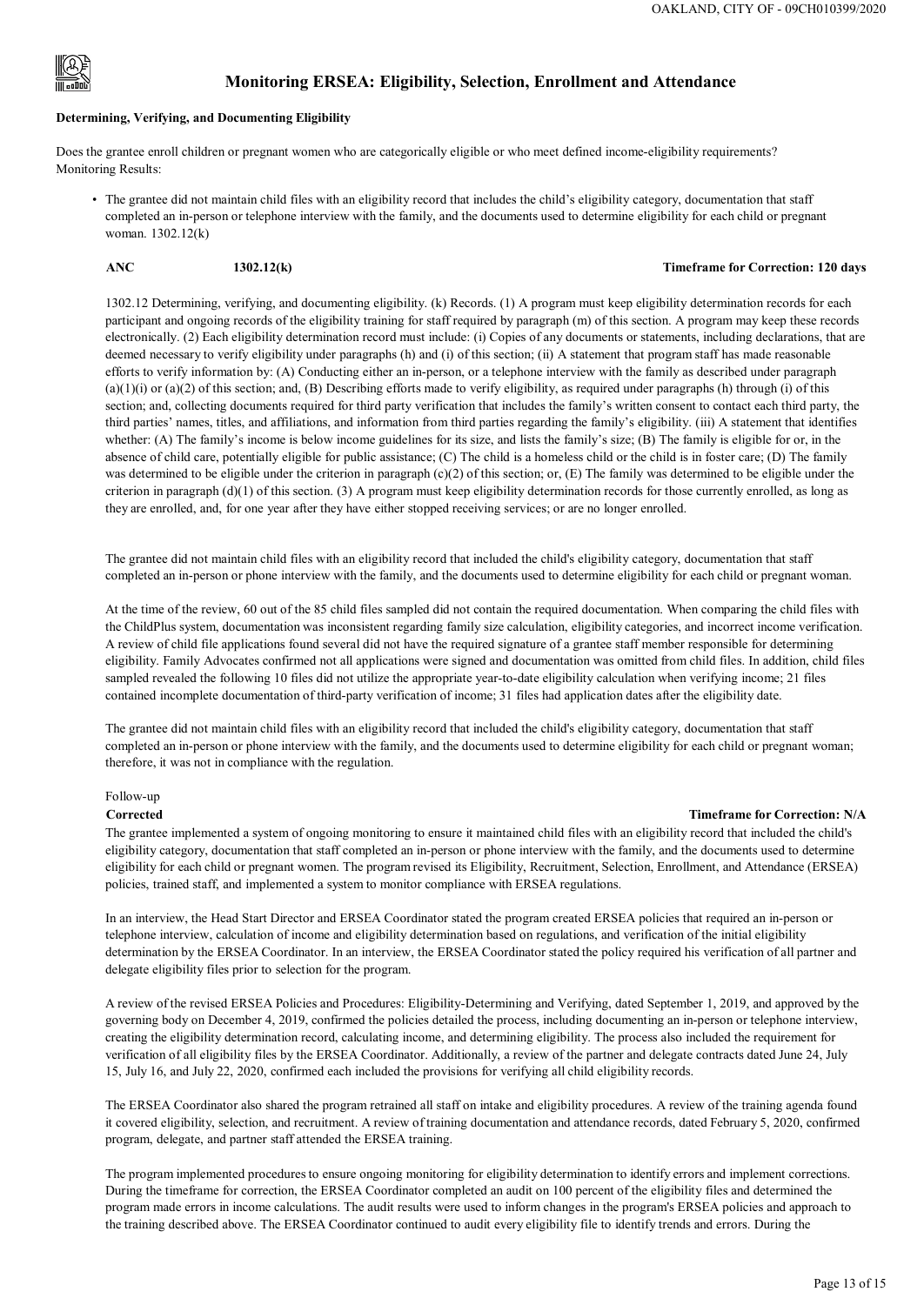interview, the ERSEA Coordinator shared the audit led to identifying concerns with the self-declaration forms and resulted in a new form with more detailed questions to eliminate errors.

A review of a sample of 81 child files cross-referenced with ChildPlus records found each file included staff verification, family sizes, eligibility categories, and documentation. A crosswalk of the programs ChildPlus data with the documentation provided by families found each file was complete with an eligibility determination record that confirmed an in-person or telephone interview, eligibility category, and source documentation. A review of eligibility redeterminations for each of the 81 child files found the program correctly assigned the appropriate eligibility category on 80 of 81, or 99 percent of files.

The grantee implemented a system of ongoing monitoring to ensure it maintained child files with an eligibility record that included the child's eligibility category, documentation that staff completed an in-person or phone interview with the family, and the documents used to determine eligibility for each child or pregnant women. This area of noncompliance is corrected.

• At least 10 percent of the grantee's total funded enrollment was not filled by children eligible for services under the Individuals with Disabilities Education Act. 1302.14(b)

#### **ANC 1302.14(b)(1) Timeframe for Correction: 120 days**

1302.14 Selection process. (b) Children eligible for services under IDEA. (1) A program must ensure at least 10 percent of its total funded enrollment is filled by children eligible for services under IDEA, unless the responsible HHS official grants a waiver.

The program did not ensure at least 10 percent of its total funded enrollment is filled by children eligible for services under the Individuals with Disabilities Education Act (IDEA).

A review of child files found only 5 percent out of 1,006 enrolled children were receiving services under IDEA. During an interview with the Disabilities Coordinator and Senior Data Operator they confirmed they were inaccurately counting 36 children referred to the Local Educational Agency as a part of the disabilities enrollment and these children were still waiting for determination, at the time of the review.

The program did not ensure at least 10 percent of its total funded enrollment is filled by children eligible for services under Individuals with Disabilities Education Act (IDEA); therefore, it was not in compliance with regulation.

#### Follow-up

#### **Corrected Timeframe for Correction: N/A**

The grantee implemented a process to ensure at least 10 percent of its actual enrollment was filled by children eligible for services under the Individuals with Disabilities Act (IDEA). The program revised its Eligibility, Recruitment, Selection, Enrollment, and Attendance (ERSEA) policies; created a disabilities services planning calendar; updated contracts with its delegate and partners; trained staff; and monitored disability identification and enrollment to ensure compliance with regulations.

The program revised its ERSEA policies to include the identification of children with disabilities. In an interview, the Head Start Director and Disabilities/Mental Health Coordinator described revised policies and procedures with the requirement to fill 10 percent of the program's actual enrollment with children eligible for services under IDEA. The Disabilities/Mental Health Coordinator stated she also oversaw the selection of children with disabilities, reviewed documentation, and verified children met the definition of a child with a disability before counting the enrollment toward the 10 percent requirement. A review of the Enrollment Policies and Procedures: Enrollment Process, dated January 31, 2020, and approved by the governing body on February 13, 2020, reflected changes to the disability enrollment procedures. A review of the Services for Children with Disabilities Policy confirmed the Disability/Mental Health Coordinator updated the child's disability status in ChildPlus and counted the child in the programs 10 percent disabilities enrollment following confirmation the child was on an Individualized Education Program or Individualized Family Service Plan.

The program requested and received approval for a waiver of the 10 percent requirement for enrolling children with disabilities for the 2019- 2020 program year. A review of the approval letter from the Regional Office found it was signed on February 7, 2020. To facilitate enrollment of children with disabilities, the program created a disability services planning calendar to guide activities and ensure recruitment and enrollment of children with disabilities. The calendar also included a timeline for submitting a waiver by January 15th each year if the program could not meet its 10 percent requirement. A review of the 2020-21 Planning Calendar-Disability found a comprehensive document outlining requirements, training expectations, and timelines. During the timeframe for correction, the program requested and was granted a waiver for the last program year.

The Head Start Director also stated the program updated the contracts with its delegate and partners to require that 10 percent of their enrollment was filled by children eligible for services under IDEA. A review of the delegate and partner contracts dated June 24, July 15, July 16, and July 22, 2020, found each contract included the mandate to enroll at least 10 percent of children identified for services under IDEA.

A review of training documentation found the program provided training on disability services, including referrals for disability services to the Local Education Agency (LEA), Oakland Unified School District, or the Part C provider, the Regional Center of the East Bay. A review of the training record and sign-in sheets, dated February 5, 2020, found program, delegate, and partner staff attended the training.

The Disabilities/Mental Health Coordinator stated she monitored all disability activity, including enrollment, identified concerns, and referred children and families to the LEA and Part C Agency. Specifically, monitoring included running weekly reports in ChildPlus with a breakdown of currently enrolled children with a disability, children identified with concerns, developmental screenings, and active referrals. A review of ChildPlus Reports 3501, 3502, 2520, and 3530, dated September 18, 2020, indicated the program served 7.2 percent of children with